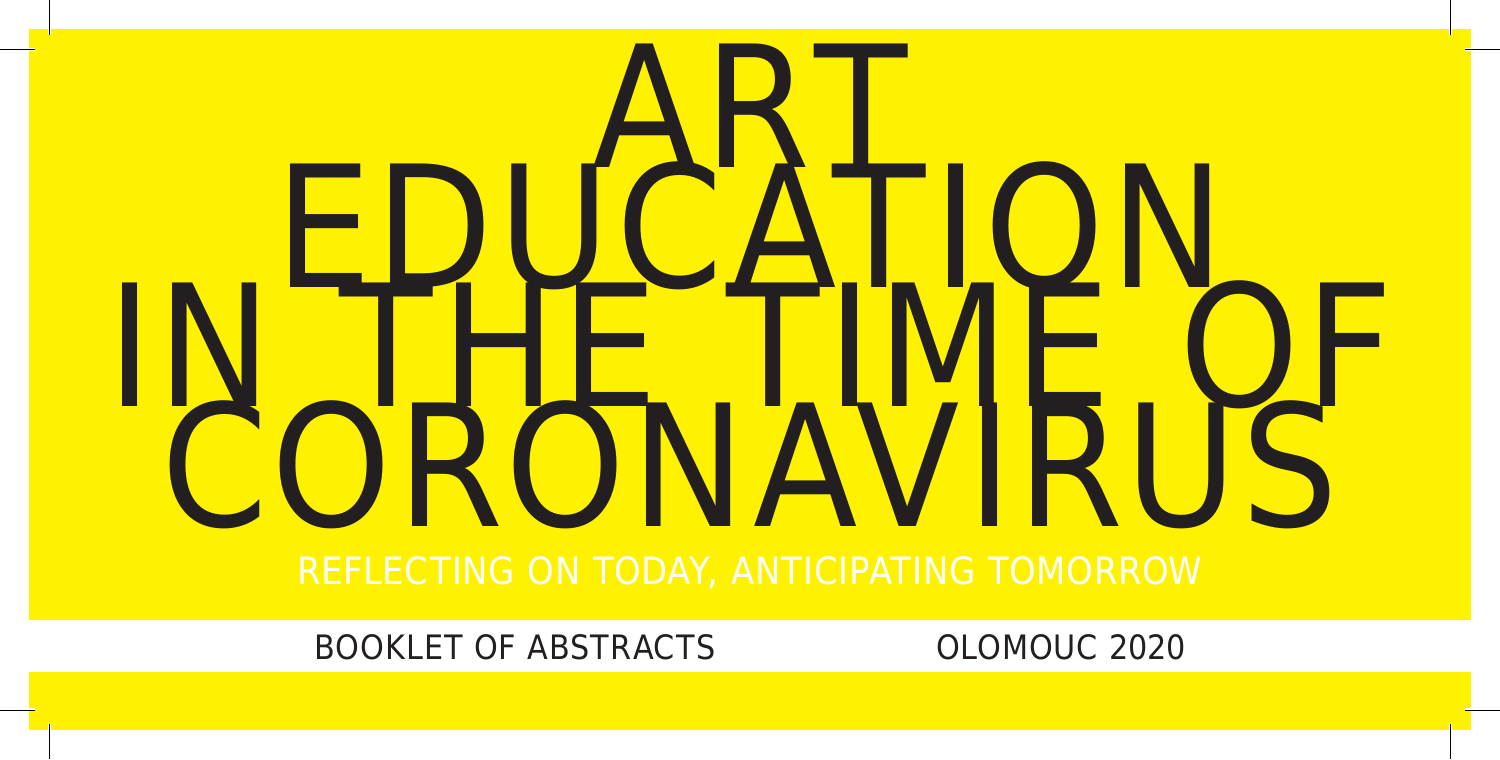This booklet of abstracts is a copublication by the Palacký University Olomouc | Faculty of Education and the Czech Section of INSEA. The main organiser of the conference was the Czech Section of INSEA in cooperation with partners: Department of Art Education, Faculty of Education, Palacký University Olomouc, USSEA (United States Society for Education through Art), Olomouc Museum of Art & Canterbury Christ Church University. We are honoured that this event was endorsed by InSEA.





Faculty of Education

Palacký University Olomouc

mio muzeum umění olomouc

INITED STATES SOCIETY FOI **EDUCATION THROUGH ART** 

DEPARTMENT OF ART EDUCATION FACULTY OF EDUCATION PALACKÝ UNIVERSITY OLOMOUC



First edition published in 2020 Editors © Petra Šobáňová & Jana Jiroutová, 2020 Cover design © Jakub Konečný, 2020 © Czech Section of INSEA, 2020 ISBN 978-80-908056-0-6

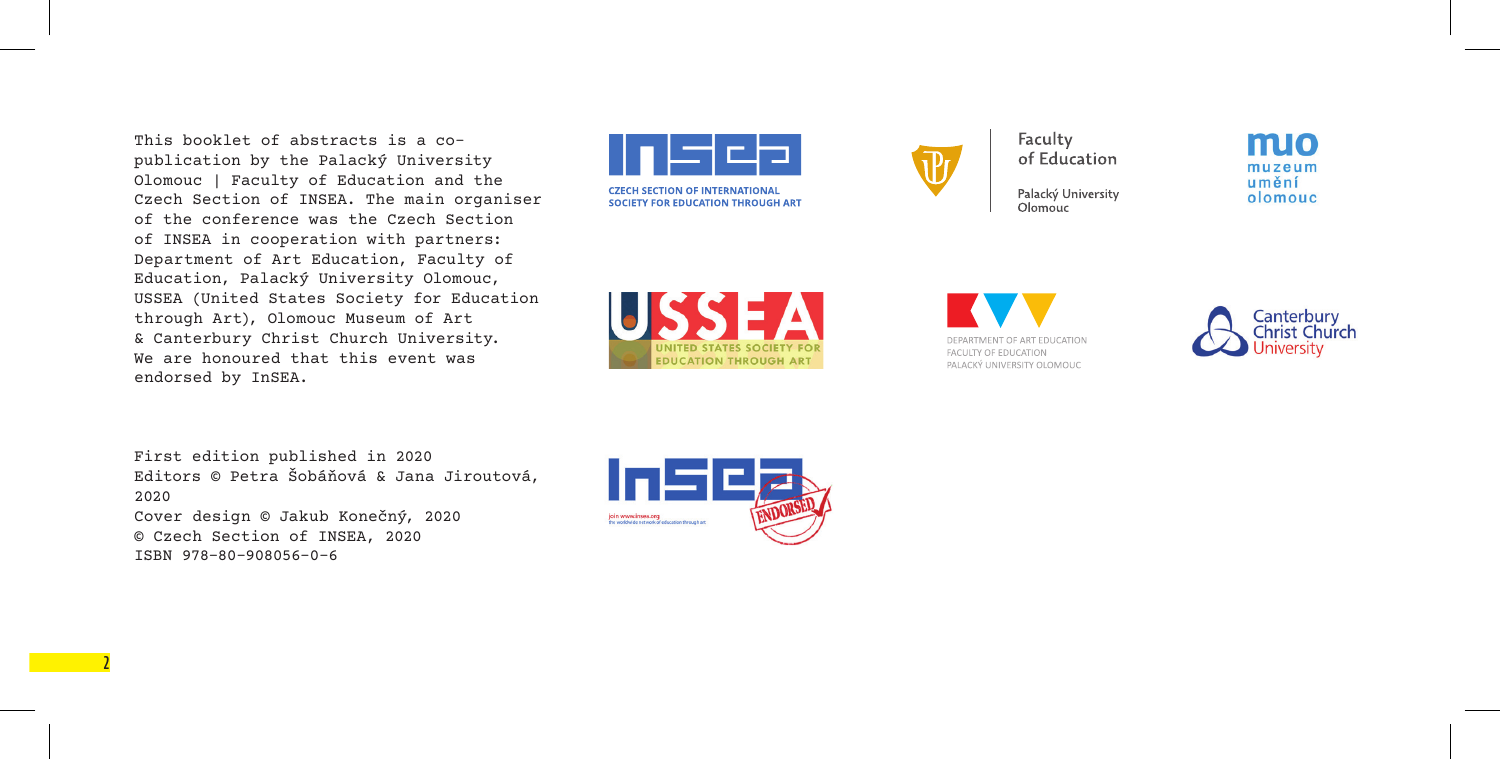**FOREWORD** It is our great pleasure to bring to  $\frac{1}{2}$  the very essence of the conference tiyou a booklet of abstracts that conveys the very essence of the conference titled *Art Education in the Time of Coronavirus | Reflecting on Today, Anticipating Tomorrow* that took place 12–15 October, 2020 exclusively in the online environment.

> As the title suggests the main purpose of the conference was to respond to the new and in many ways unprecedented situation the whole world found itself in back in March 2020. Measures against the spread of coronavirus changed our lives almost overnight. In many countries, schools, museums, galleries and theatres have been closed, cultural events have been suspended and social life has been curtailed. Art teachers were challenged to deal with this new situation, staying in touch with students and supporting them in their independent study. Many faced the task of communicating the importance of art education, which often lagged behind. Cultural institutions and

museum and gallery educators were faced with the question of how to stay in touch with the audience in those changed conditions and how to present cultural heritage and art in a situation where cultural life was paralysed. Distance education, which was previously approached with much hesitation, and virtual communication have often become the only way to continue teaching art education or to mediate art collections and exhibitions.

Coronavirus has shown us – and continues to do so – that people do not have the world under control. The effects on people's lives and health or on the economy are devastating, yet every crisis is also an opportunity to think, to transform internally and to invent new ways in which to live, to communicate, to teach. We have witnessed a situation where our plans and established ways of life – seemingly stable and solid – fall apart almost instantly. We have known how fragile civilisation is. Can we learn from this experience? Can we prepare for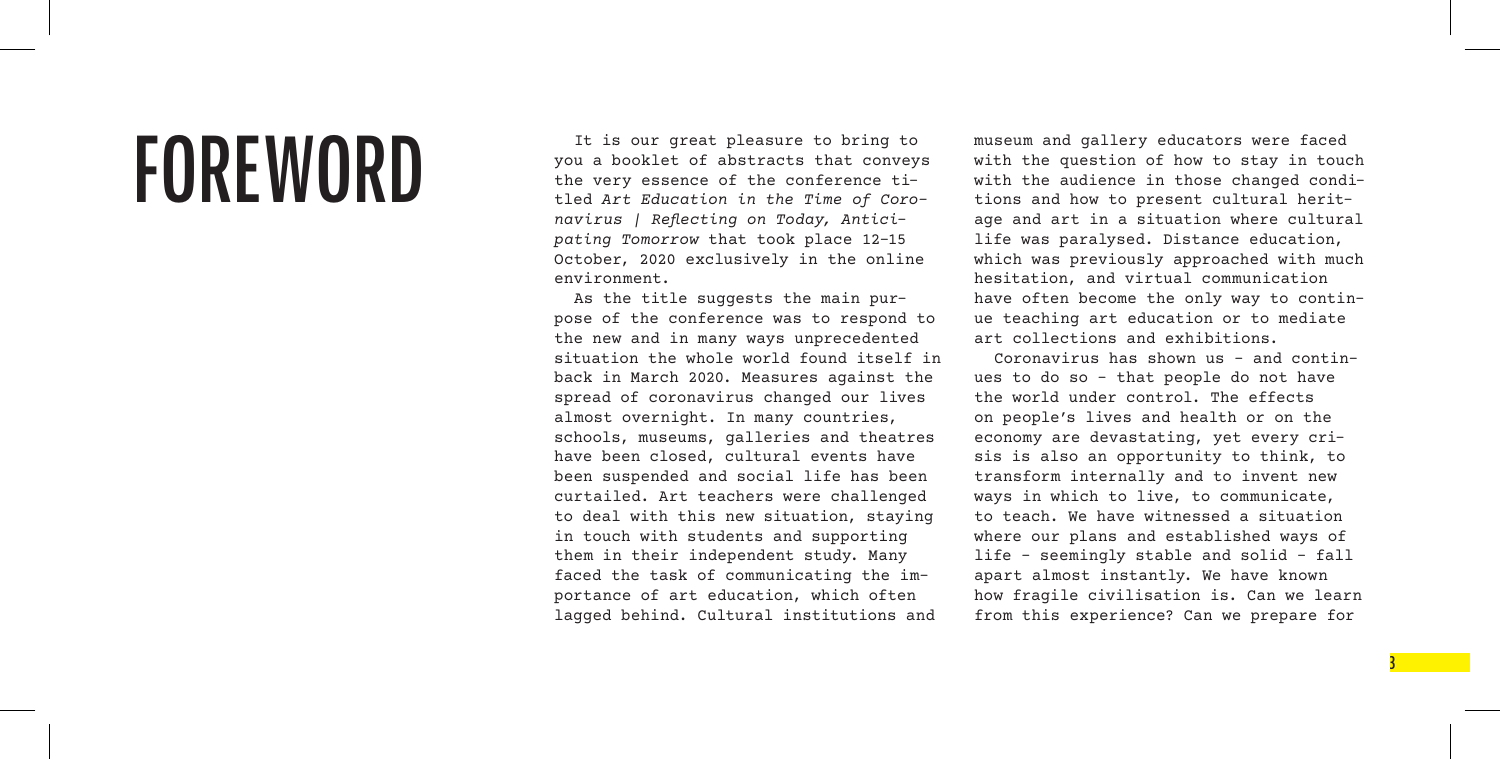the next crisis? Are there any points of reference we can rely on in the future? Has the current crisis taught us anything new about humankind, about the power of interpersonal sharing, about the meaning of art and the importance of art education? Can we emerge wiser from the crisis?

In light of the new global reality that continues to have an affect on every part of our life including art education, we thought it important and necessary to reflect on how art and art education community has dealt with the challenges presented by the pandemic. By holding an online conference, we aimed to create a borderless virtual platform open to anyone and anywhere and thus bringing us, the global community of art educators, closer together. We hoped to create an opportunity for us all to share experiences and examples of good practice, but also to reflect theoretically on what we have experienced. Experts from the field of pedagogy and other

**4** 

social sciences and humanities, teachers of art education and other expressive disciplines, educators of museums and galleries, artists or representatives of cultural institutions were all invited to participate.

And the turnout was overwhelming. We received over a hundred contributions in a variety of visual and textual forms from every continent. The number of our passive participants reached one thousand and continued to increase during the conference. Everybody that took part in the conference, be they actively contributing or attending, has shown to the world that the people involved in art and education through art come together as one big family helping each other and sharing their ups and downs. The fact that we met here in such great numbers is a testament to the importance of education through art whose voice indeed does matter.

The official dates of our conference are over, but the conference website

platform with all the beautiful content in it lives on. It will continue to live on so that you, your friends, colleagues, students and anybody interested can make use of it. It will continue to be a source of great experience and expertise in the area of art education in the context of such an unprecedented situation as the current pandemic.

Dear friends, we hope you enjoyed our conference and will continue to benefit from the many contributions!

#### Your organisers

**Petra Šobáňová & Jana Jiroutová** Czech Section of InSEA Palacky University Olomouc Faculty of Education | Department of Art Education Univerzitní 3–5 | 771 80 Olomouc, Czech Republic www.inseaconference.com petra.sobanova@upol.cz | www.insea.cz | insea@post.cz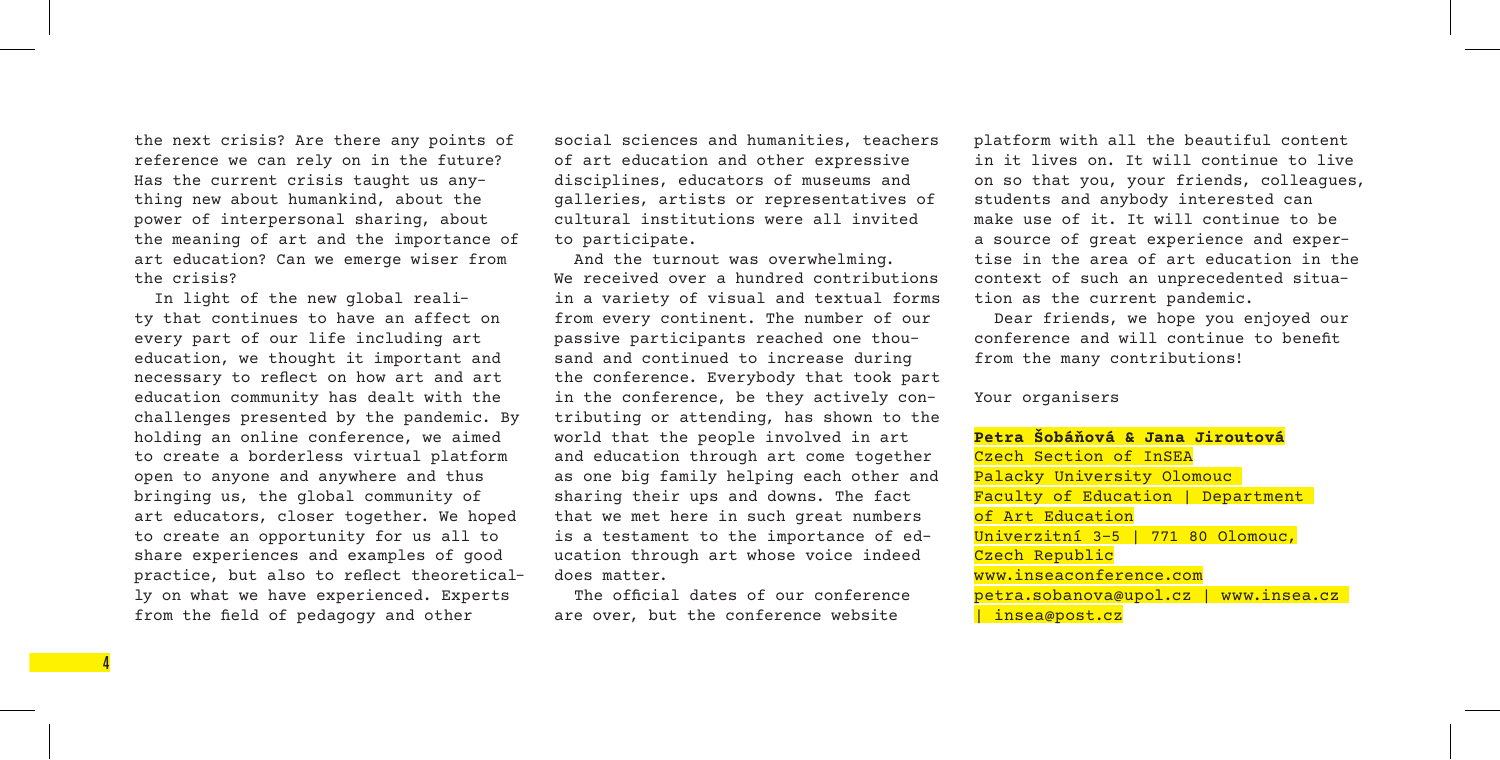## **GUIDELINES TO THE CONFERENCE PROGRAM**

The content of our online conference was offered in two modes:

**1. synchronous** – live-streamed, happening online in the real-time (live discussions hosted by our partners and some workshops; their time was precisely determined, and they took place through various video conferencing applications),

**2. asynchronous** – not live-streamed (most of the papers that you could listen to, read or view at any time and that were and still are accessible in various places on our web platform).

The individual papers and points of the program were really interesting and varied, and as organisers we believe that you have enjoyed them both during the conference and after.

We would like to keep the web platform alive even after October 15. Most of the active participants agreed that their contributions would be available after the conference, so there is nothing to prevent our website from becoming an interesting archive and source of inspiration in the future.

A detailed program can be still accessed on the conference website, divided into different sections, as well as a clear list of all speakers, in which individual authors can be searched for alphabetically. See here: https://www. inseaconference.com/speakers

#### The conference program includes the following parts:

**• Grand Opening** and greetings given by organisers and partners (asynchronous);

**• Cultural program** as an additional part to the Grand Opening of the conference (asynchronous);

**• Keynote section** with presentations of keynote papers (asynchronous);

**• Live discussions hosted** by our partners (synchronous);

**• Workshops** (synchronous and asynchronous; instructions on how to participate were given in each room; some workshops required registration);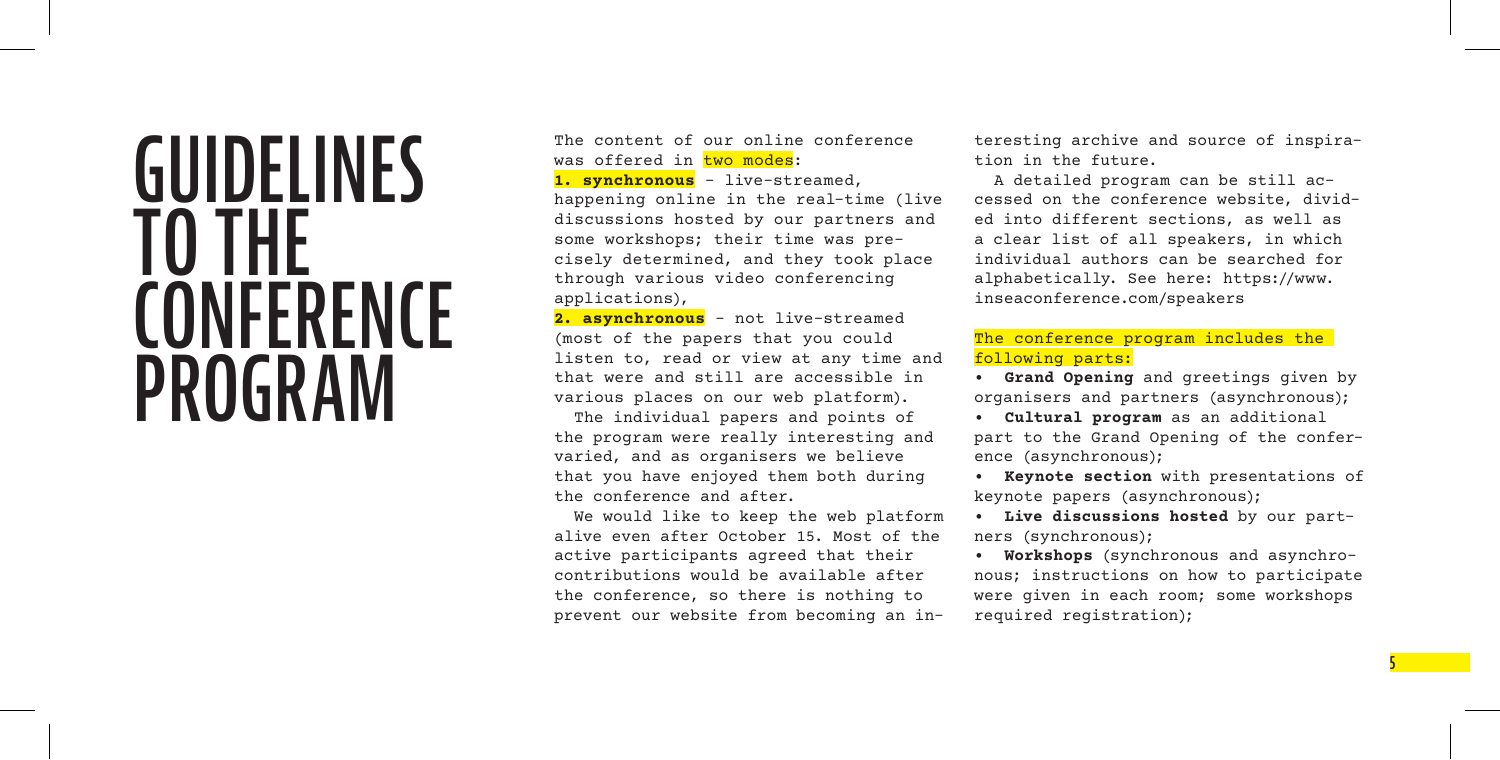**• Individual sections (asynchronous)** with papers of active participants/ speakers.

In addition to live discussions and workshops, our conference also enabled participants to interact through **posts and comments** to individual papers and also through the **General Discussions** page, where registered participants could create their own posts and discuss in chat rooms of other participants.

It was possible to log in to a discussion forum upon registration as a conference participant and consequently upon a membership approval.

Updates on our conference were also provided via our social networks - Facebook and Twitter.

Our conference platform was open on October 12, 2020 at 00:00 Central European Summer Time (CEST).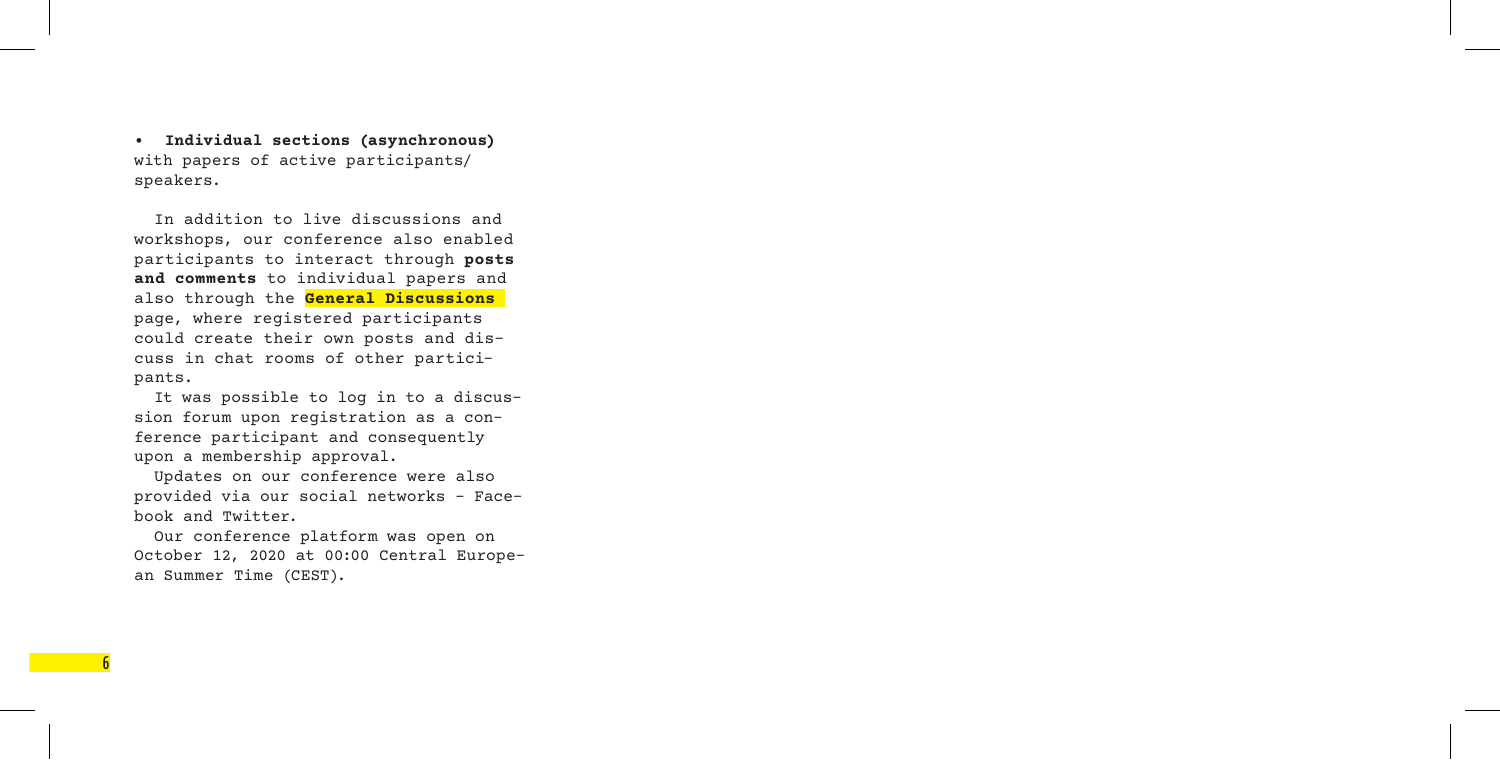# **CONFERENCE PROGRAM**

## **Grand Opening**

Grand Opening and greetings given by the organisers and partners and additional cultural program

#### **Petra Šobáňová & Jiroutová Jana**

Czech Section of INSEA, Department of Art Education, Faculty of Education, Palacký University Olomouc, Czech Republic

Opening speech by the event organisers

#### **Glen Coutts**

InSEA President

University of Lapland, Rovaniemi, Finland

#### **Welcome and Introduction: Three C's for Art Education?**

Welcome and introduction speech by the President of the International Society for Education through Art

#### **Gina Renotière**

Olomouc Museum of Art, Czech National Committee of ICOM, Czech Republic

Opening speech by the Deputy Director of the Olomouc Museum of Art, Head of the Department of Modern and Contemporary Art – Central European Forum Olomouc, curator, President of Czech National Committee of ICOM, Czech Republic

#### **Ryan Shin**

President of USSEA, University of Arizona School of Art, USA

Welcome speech by the President of the United States Society for Education through Art

#### **Peter Gregory**

Principal Lecturer in Education (Creative Arts), Canterbury Christ Church University, UK; Co-Chair of the European Regional Council of the International Society for Education through Art (InSEA)

Welcome address by the co-chair of the European Regional Council of the InSEA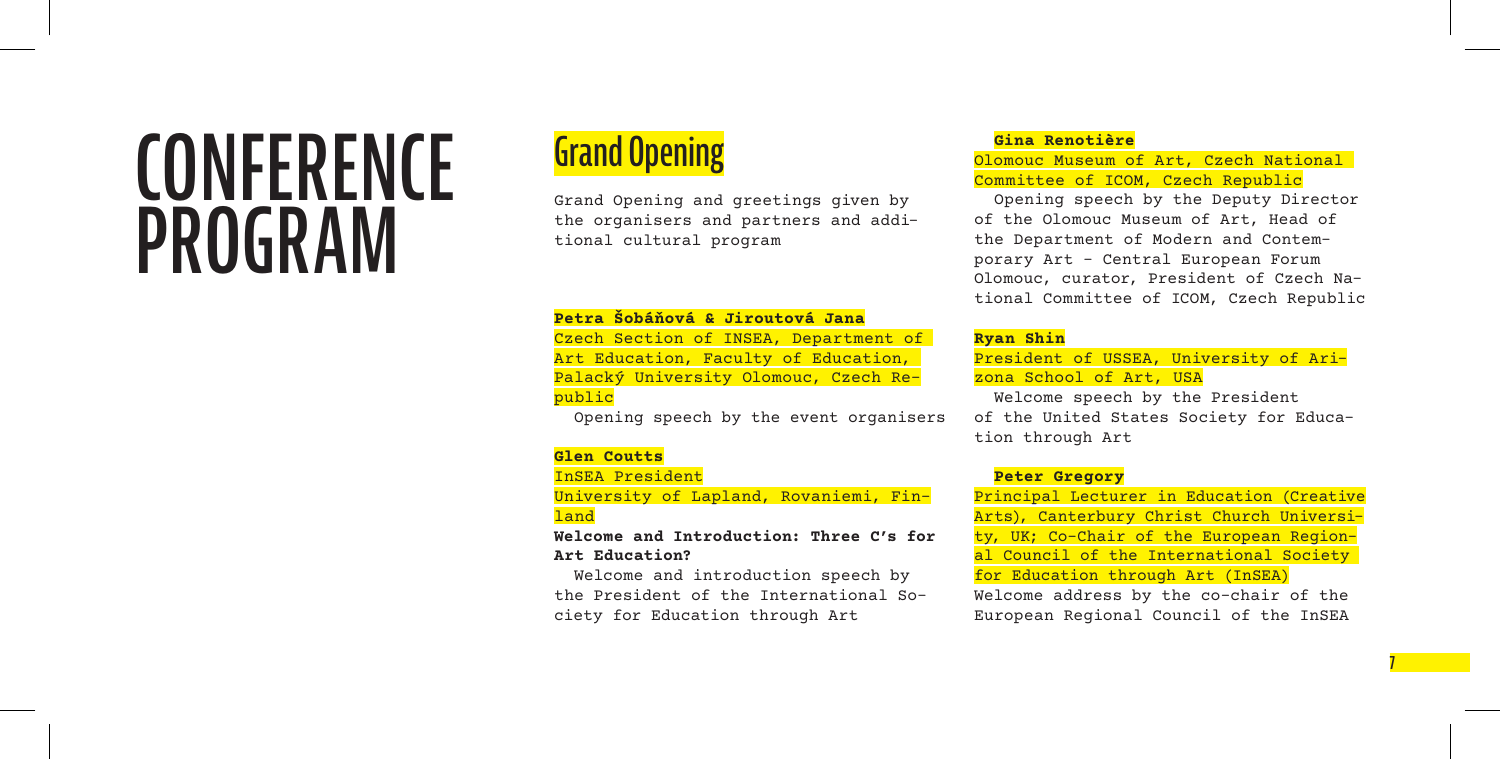#### **Libuše Ludíková**

#### Faculty of Education, Palacký University Olomouc, Czech Republic

Welcome speech by the Dean of the Faculty of Education, Palacký University Olomouc, Professor of Special Education, Czech Republic

#### **Tomáš Chorý**

#### Department of Art Education, Faculty of Education, Palacký University Olomouc, Czech Republic

Welcome speech by the Head of the Department of Art Education, Faculty of Education, Palacký University Olomouc, Czech Republic

#### **Jan Slavík**

**8** 

Department of Art Education and Art Culture, Faculty of Education, University of West Bohemia in Pilsen, Czech Republic

Opening paper by an important representative of Czech art education | **How is the World Made… and Is that Good?**

In the curriculum of general education schools, art education is unique in that it provides children with the opportunity to learn through their original creative expression. In other words, in art lessons children should and can learn by expressing their thoughts, ideas, opinions and attitudes through artmaking activities. There is no difference between them and visual artists – a work of art, whether artistic or that of children, is an original creative expression. An original creative expression would be of no value to children's learning, nor would it have a value in a broader cultural sense, if its content did not bring new knowledge, if it did not expand and enrich human experience. Zuidervaart (2015) therefore characterises the original work as an unveiling – as the act of discovering of the unknown. In the same sense, we speak of arts-based research (cf. Eisner, 2006) or artistic research (cf. Hannula, Suoranta, & Vadén, 2005).

Comparing artistic expression with scientific research, we openly confront the authority of art with the authority of science, and we can cast doubt. In what sense can an original artistic expression be a discovery or the unveiling of the unknown, if it is not substantiated by a scientific method and objectively supported by evidence based on facts in the regime of evidence-based research? What is possible to explore, to analyse or to learn through artistic means, so that we do not face legitimate criticism when confronted with scientific learning? Arguments to discuss these issues are offered in the paper.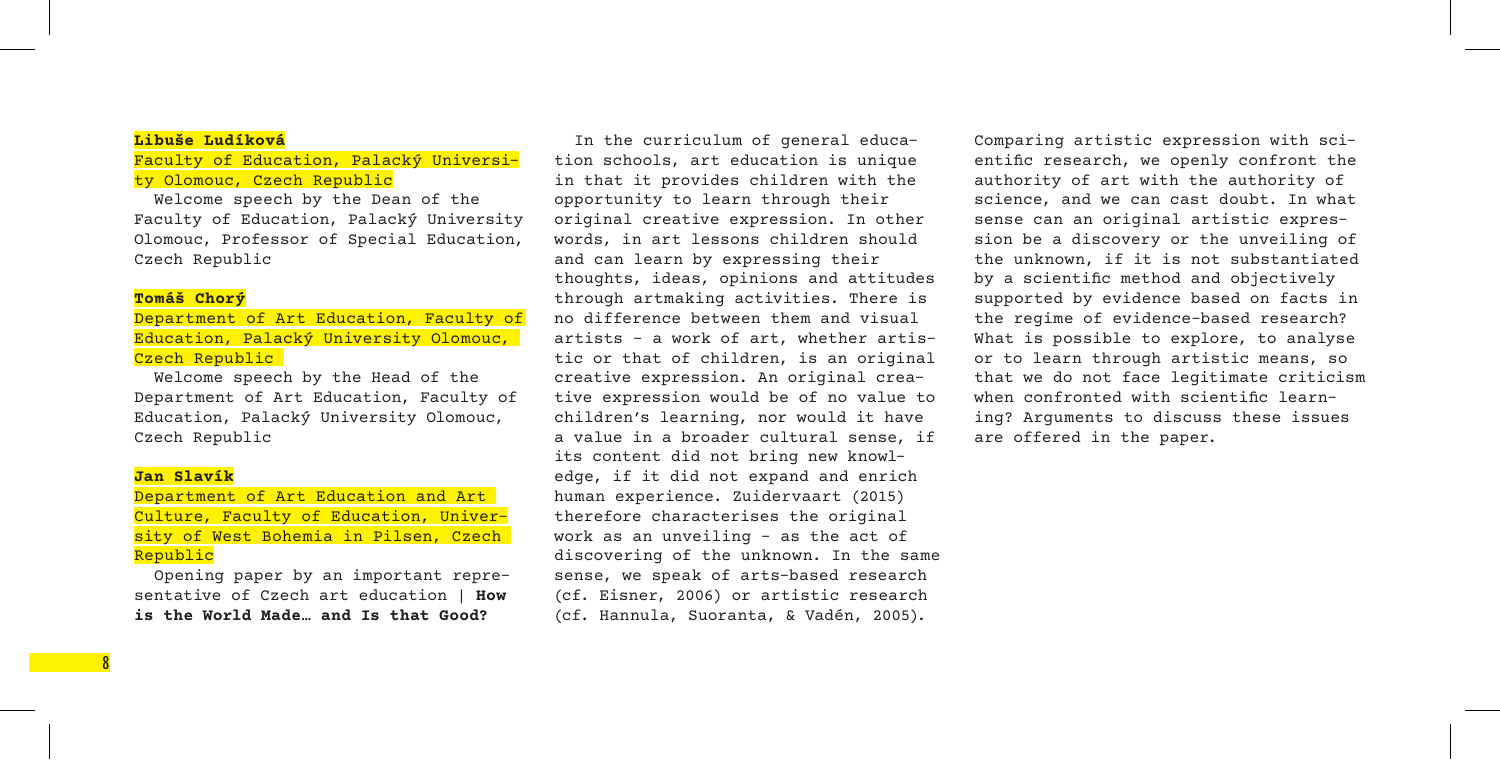#### **Ana Miltz** Czech Republic

DJ set | DJ Ana Miltz plays for us from the forest. Field recordings, cassettes, LPs and more. Nature, folklore, synthetic sounds and diversity. Existence and nothing.

#### **Theatre group Geisslers Hofcomoedianten**

Theatre group Geisslers Hofcomoedianten presents... the first release of the performance recording exclusively for INSEA conference participants!

#### **Isabella Andreini | Geisslers | In the Blueberry Bushes**

#### **A Woodsy, Erotic Pantomime | Opus Andreini No. 3**

Love moves mountains, but passion makes of people... what? Those who don't want to flash with passion, should not

**Cultural program** go to the forest! A titilating comedy go to the forest! A titilating comedy full of forest fruits and desirous animals. Based on the play by the famous actress and writer Isabella Andreini La Mirtilla (1588), the first preserved pastoral by the female author's pen. The third part of the dramaturgical cycle Opus Andreini.

#### **Jolana Šturmová**

Performer, dancer, choreographer and member of the dance company Soc.Kult.

#### **The End of Blaho | The End of Bliss**

In May 2020, she successfully graduated from the Duncan Center Dance Conservatory. During the quarantine, she worked on a short dance film at the Duncan Center Conservatory, which focused mainly on issues such as the future, global and environmental issues, alienation, loss of identity, closing myself out of the world, finding myself and finding a solution to the current

quarantine and pandemic. The film takes the form of a diary that reveals her personal experiences from the quarantine period.

#### **Vladimír Havlík, Pavla Baštanová, Michal Čepelka, Robin Michenka & David Bartoš**

Basement, Department of Art Education, Faculty of Education, Palacký University Olomouc, Czech Republic

#### **Multimedia Are Art | Online exhibition**

The Basement gallery presents a group exhibition of five Czech artists and teachers of art. They are all individually creative persons who are used to work with multimedial platforms in their artworks as well as in their educational processes.

12–30 October 2020, Basements website: http://basement-project.art/multimedia-are-art/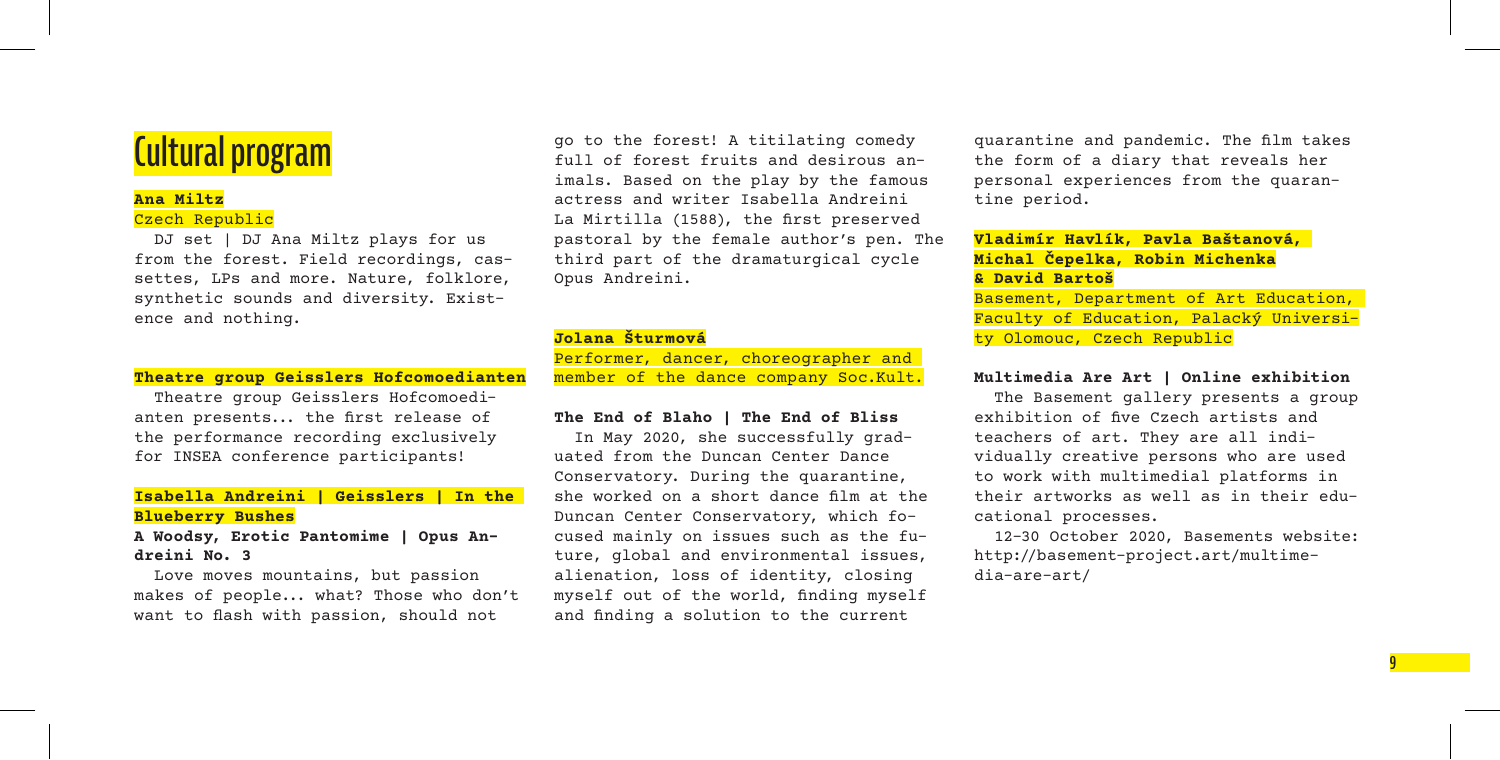# **KEYNOTE SECTION**

#### **Susan M Coles**

Artist, Coach and former President of the National Society for Education in Art & Design, United Kingdom

#### **Networking and Advocacy, or The Wisdom of Crowds**

I want to explore the theme of collaboration through networking. In his book *The Wisdom of Crowds* James Surowiecki, the American writer and journalist, contends that groups of people can be collectively more effective at solving problems, undertaking innovation and decision making than individuals or elite groups. What happens when you also start to learn collaboratively and together in a network? How does the community of inquiry create learning space, and also support the well being and self esteem of those involved? Our community, our collaboration, our networks – they all give us opportunities to promote and to defend art craft and design education. This then, is my story.

#### **Steve Willis** Missouri State University in Springfield, USA InSEA Vice-President

#### **A Reflection on Mindful Meditation**

At this time of the global pandemic, lives can seem out of control as chaos and violence are in the news and in the streets of our neighborhood. This is particularly true in the United States as protests are common and the COV-ID virus continues to expand as many people in the US ignore precautionary medical advice and continue to socialize in close proximity without a mask. Chaos and turmoil are difficult even for the citizen who has experiences in difficult times such as warfare, social unrest, economic crisis, and health concerns like Ebola, avian flu, aids, and now, COVID-19. But this talk will focus on helping children.

I will propose school procedures that can help stabilize the students and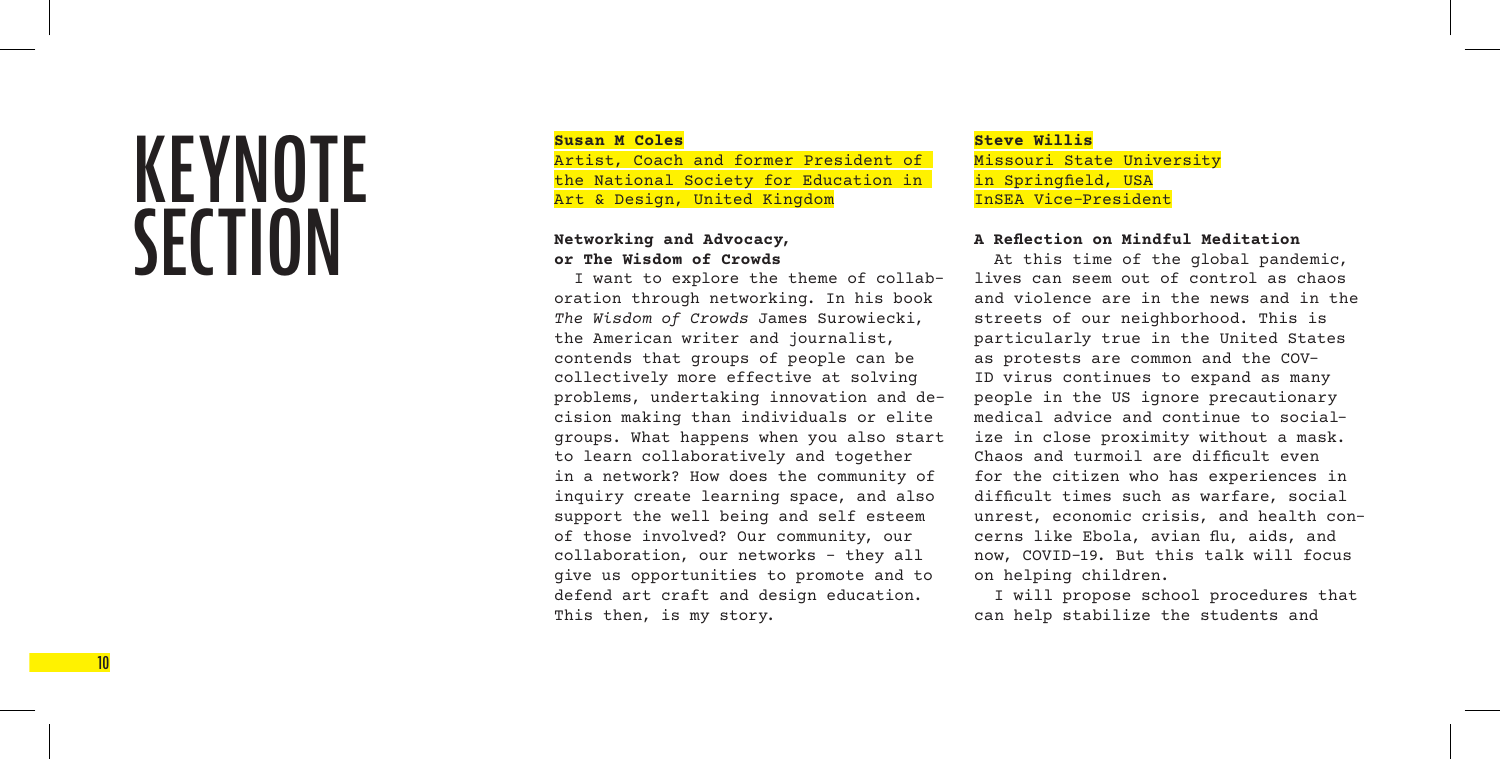their environments. In this, I will refer specifically to Mindful Meditation.

#### **Allan G. Richards**

The United States Society for Education through Art, The International Society for Education through Art, University of Kentucky, School of Art and Visual Studies, Lexington, USA

#### **Art Education in the Time of Coronavirus, Reflecting on Today, Anticipating Tomorrow and the Influence of White Supremacy**

In preparing the keynote address for and thinking about the title designated to the Czech Republic InSEA conference, *Art Education in the Time of Coronavirus, Reflecting on Today, Anticipating Tomorrow*, it raised two principal questions in my mind as it related to COV-ID—19 pandemic and the protests we have been experiencing in the United States and abroad.

Why are Black and Brown people disproportionately infected and killed by the COVID—19 pandemic? While so many Black and Brown people unjustly brutalized and murdered by the police for years, the brutal murder of George Floyd cause an eruption of protests and anger on the streets of the United States and abroad, why?

While different, the thread that seems to connect these two situations is racism. Racism is an attitude of superiority that is developed over hundreds of years and manifests itself into privilege for some people who use this privilege to advance themselves and denigrate Black and Brown people educationally, economically, politically, and socially. A modern multiracial society cannot sustain or advance itself by pretending that racism does not exist because it is perceived not to impact some people. Addressing racism is not about taking from one group to make the other better but to strengthen society so that all its people can thrive equally.

Nelson Mandela says, "Education is the most powerful weapon which you can use to change the world." My anticipation for tomorrow is to improve the human condition by educating students to recognize racism and how to address it. This is the focus of my presentation for the Czech Republic InSEA conference. In addition, I will discuss pedagogical approaches and strategies to achieve this goal.

#### **Janinka Greenwood**

University of Canterbury, Research Lab for Creativity and Change, New Zealand

#### **Inside-Outside: A Post-Covid Exploration of the Possibilities of Art Education**

At the same time as lockdown has isolated and insulated many inside the space of an apartment, in the world outside tempestuous movements rage.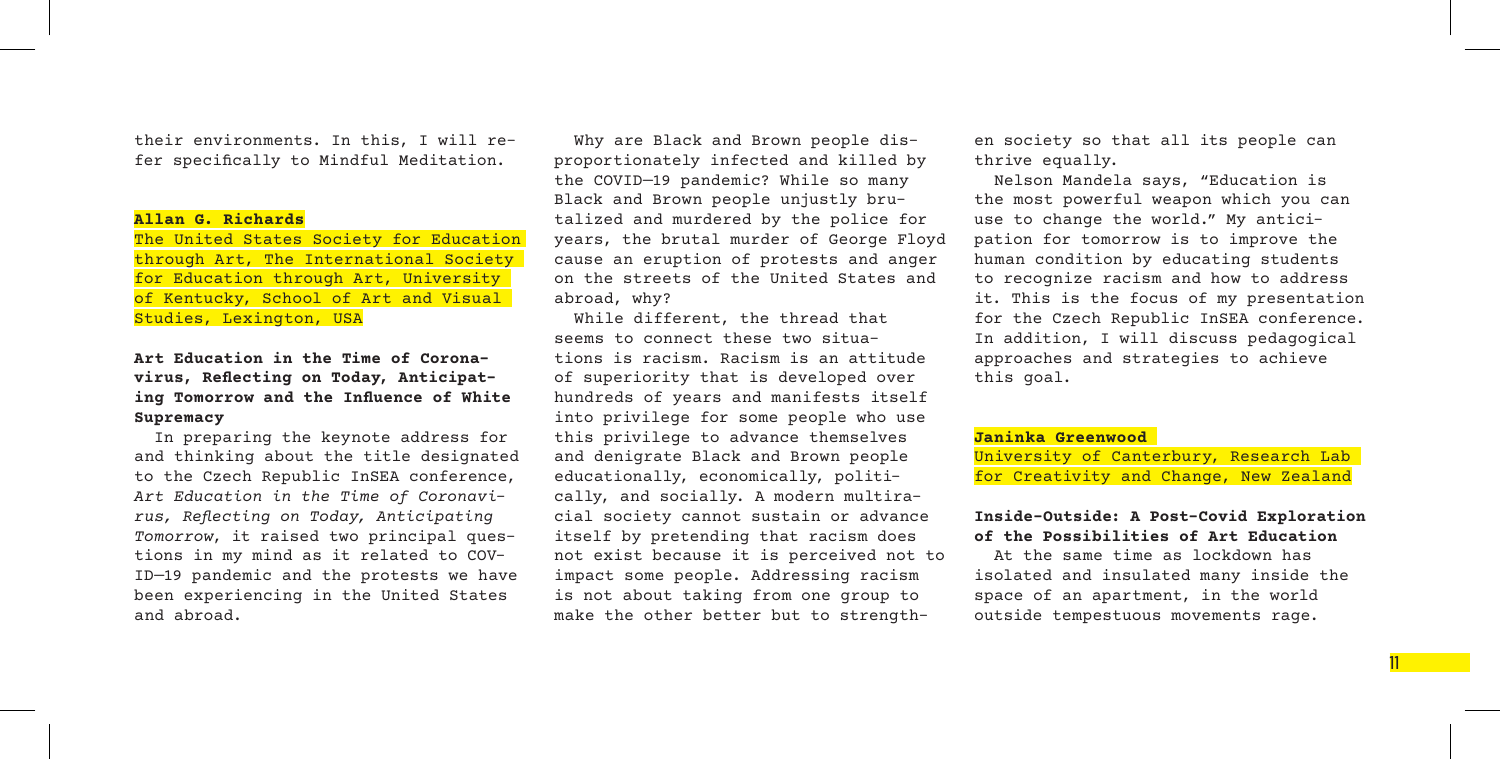The virus, wildly infectious and minimally understood cuts an alarmingly rising curve. Hundreds of thousands mass in demonstrations about race, power, political interests, human rights, sectarian angers. Truths, speculations, petty gossip and lies mingle in social media and journalism. Economies teeter. Existing territorial and power disputes continue, perhaps grow.

The power we have as individuals, always somewhat fragile and limited, now appears further restricted by enforced seclusion and technologically mediated communication. A widely lauded function of the arts is that art-making provides both a medium and a critical yet visceral framework to question, explore and make at least transient and perhaps troublesome sense of the inner human situation and the world outside.

In arts education we probe how artists in our heritages have struggled with such sense-making and work to facilitate new relevant navigations

into making meaning in the face of problems. In this post-Covid era (and I use the term post- in the sense of something begun but not yet completed) we have plenty of material that needs to be made sense of. However, it seems that many of our most familiar tools have been confiscated and our opportunities curtailed. Some arts may be made in solitude; others depend on physical interaction. All expect and need audience. The varied ways of using one or more of the arts as a medium for learning, for research or for health have developed in contexts that allow embodied and interactive collaboration. Can we usefully adapt our existing practices to survive the restrictions of this time? And can we do so with aesthetic flair as well as with educational effectiveness? This presentation will be in part theoretical, teasing out the core elements of what makes arts education effective. It will also examine some post-Covid examples of communal art-making that

have sought to break through the barriers of separation, more or less successfully.

#### **Olusegun Michael Adeniyi** Caleb British International School, Lagos, Nigeria

#### **Virtual Learning Space and Its Impacts During the COVID-19 Pandemic Lockdowns: A Case Study of Art Educators' Hangout**

There is a growing demand for global competence and cross-cultural skills, and that international experience is invaluable for teachers and their students; but the lockdown due to the COVID-19 pandemic has put a halt to so many social and academic gatherings. For this reason, Teaching Visual Art has created a virtual meeting place for art educators tagged Art Educators' Hangout. Reality of today's world during the COVID-19 pandemic is that things are no longer the way they were.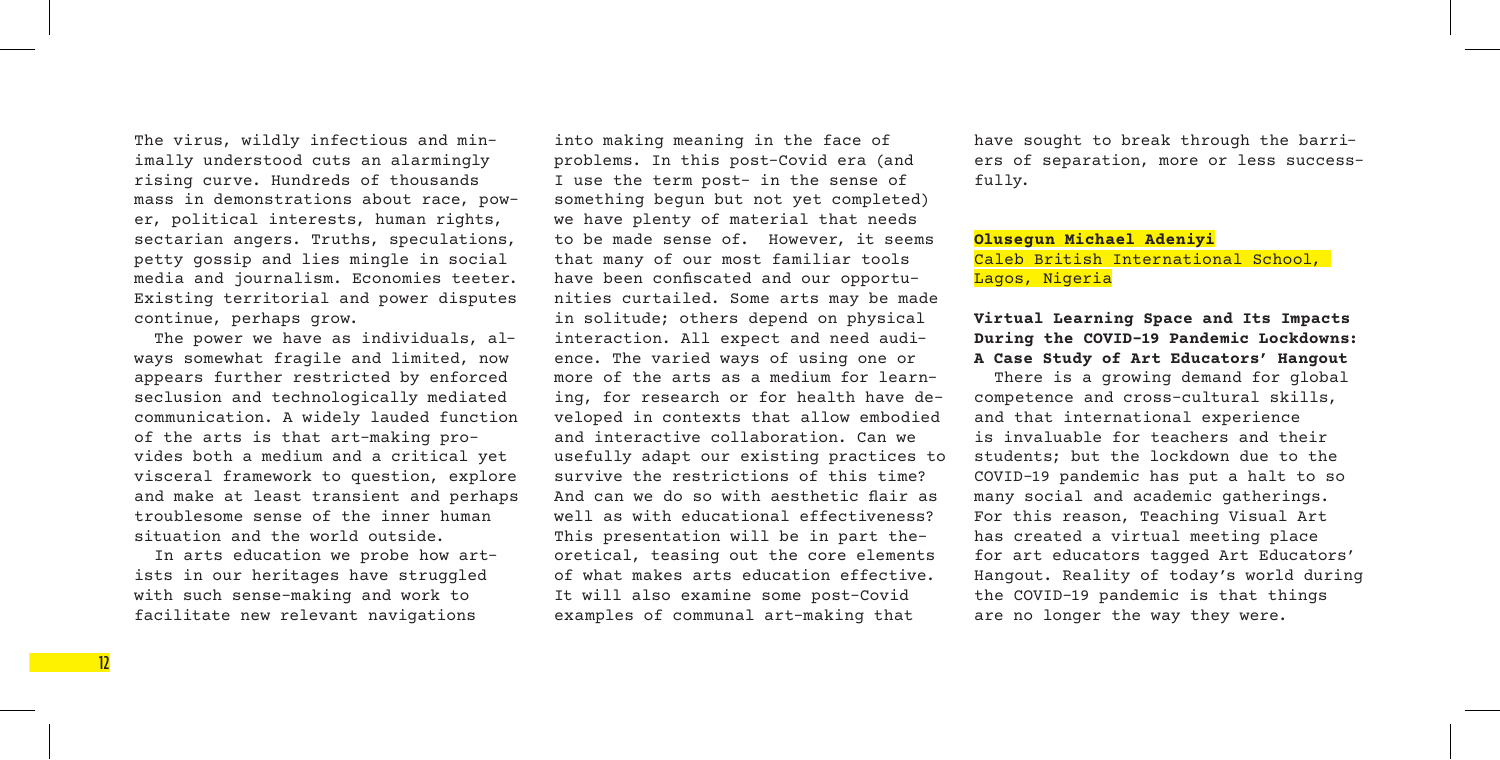The world is observing social distancing and this has made it impossible for art educators to come together physically as the boarders are closed and countries are on lockdown. The Art Educators' Hangout has offered the art educators the platform to discuss their works, interact and inspire one another towards advancing the learning field of Art and improving the quality of art education on the continent of Africa. The initiative is to foster dialogue and sharing stimulating art projects to improve creativity and art appreciation with the vision to build network of art educators across the continent of Africa that are locally relevant and influential with global perspective. This presentation provides the broad overview of the virtual learning space, Art Educators' Hangout and its socio-economic impacts on Art educators during the COVID-19 pandemic lockdowns.

#### **Bee-Lian Kehk**

National Institute of Education, Nanyang Technological University, in Singapore

#### **Re-thinking the Meaning of Art for Children and Adolescents and the Type of Art Education for the Future**

The current pandemic has swept swiftly across the globe and destabilized many traditional social institutions that we are familiar with, and one such institution

is schools. The present crisis has also forced us to confront fundamental issues in art education that we have perhaps, ignored or not taken seriously for a long time. Art education in schools is often subjected to political and social agendas and are ascribed roles that are consistent with and supportive of various governments' ideals. While many of these roles of art education are reasonable and valid, it is timely for us to re-evaluate

the meaning of art education for children and adolescents. In Singapore, we are fortunate that art is a mandatory subject for students from primary to secondary 2 level. However, what does art education mean to these young people and what can we do to create meaningful art experiences for them? In addition, present constraints brought about by the crisis such as social distancing measures, museum closures and online learning take away the very kind of learning in art that is anchored in actual physical viewing, demonstration, modeling and making. I will share experiences from Singapore's context and discuss the need for art teachers to be technology-ready. I will also suggest that we think about why young people make art and the possible value it holds for them.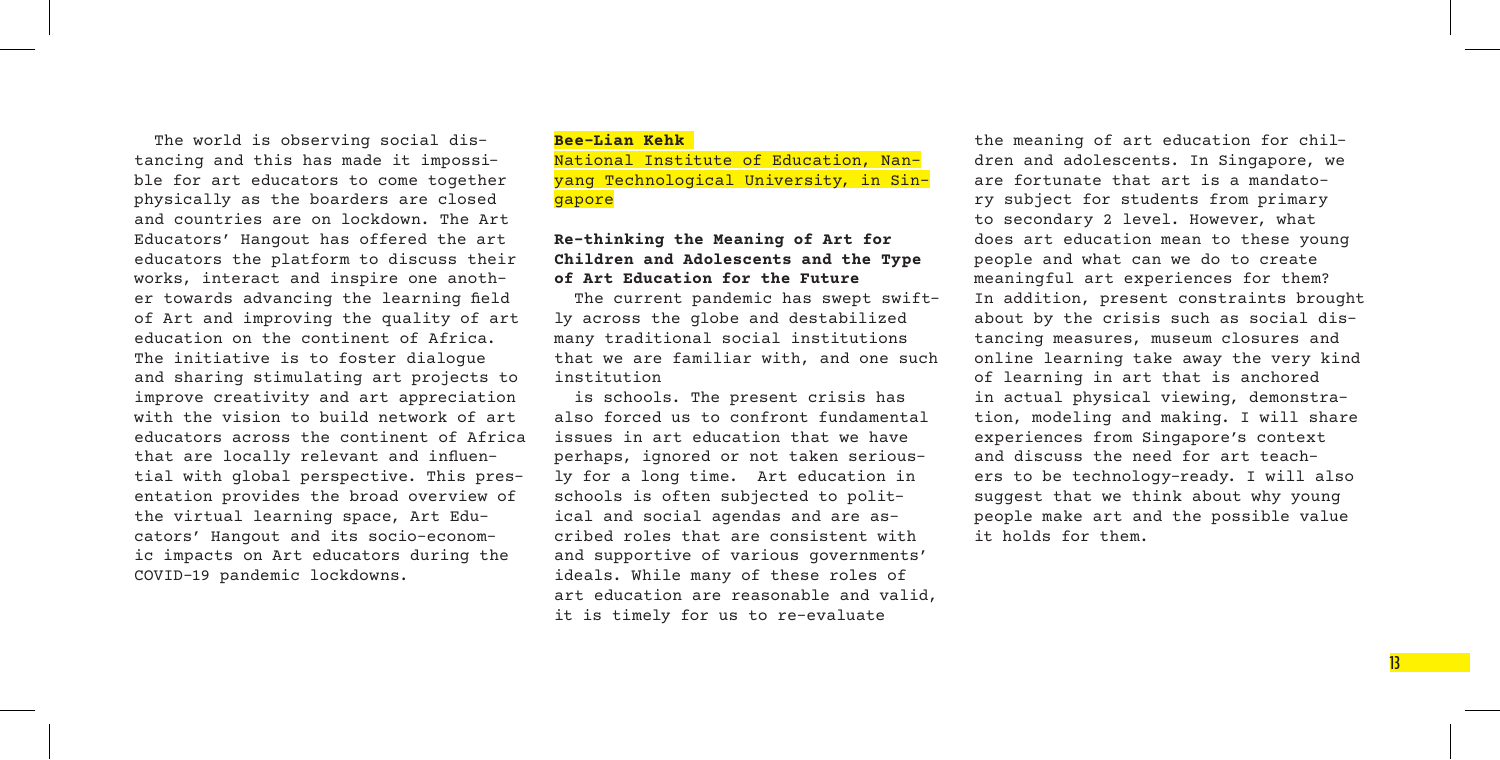# **LIVE DISCUSSIONS HOSTED BY OUR PARTNERS**

**Drop in Question and Answer Session with InSEA President Glen Coutts and InSEA Secretary Patsey Bodkin**  Live discussion room hosted by Glen Coutts and Patsey Bodkin; Monday 12 October, 2020 from 14:00 BST (15:00 CEST) via ZOOM.

Glen Coutts and Patsey Bodkin hosted a discussion room. This drop-in session offered delegates the chance to find out about the International Society for Education through Art (InSEA). Glen Coutts answered any questions about InSEA; its aims, what it does, how it operates, how you can contribute and how to join the worldwide community of education through art.

#### **Re-learning, Re-thinking & Re-framing Art Education** Live discussion room hosted by In-

SEA ERC, host: Andrew Ash, treasurer

#### of ERC; Wednesday 14 October 2020. Time 12.00 BST (13.00 CEST) via ZOOM.

Members of the InSEA European Regional Council reflected on the pandemic and offered insights from five different European countries perspective (Finland, Germany, Greece, Hungry & UK). The intent was to share experiences and examples of good practice. The panel asked questions of the past, present and future art teaching. The panel generated a discussion on pedagogy, curriculum and speculated on the future challenges for art teachers. It was intended for the audience to be active participants in the discussion and therefore opportunities were generated for the audience to engage with the panel and explore ideas. The discussion room was a generative and inclusive session designed to share and explore possibilities for Post Pandemic art teaching.

**USSEA: Facing COVID-19 Challenges and**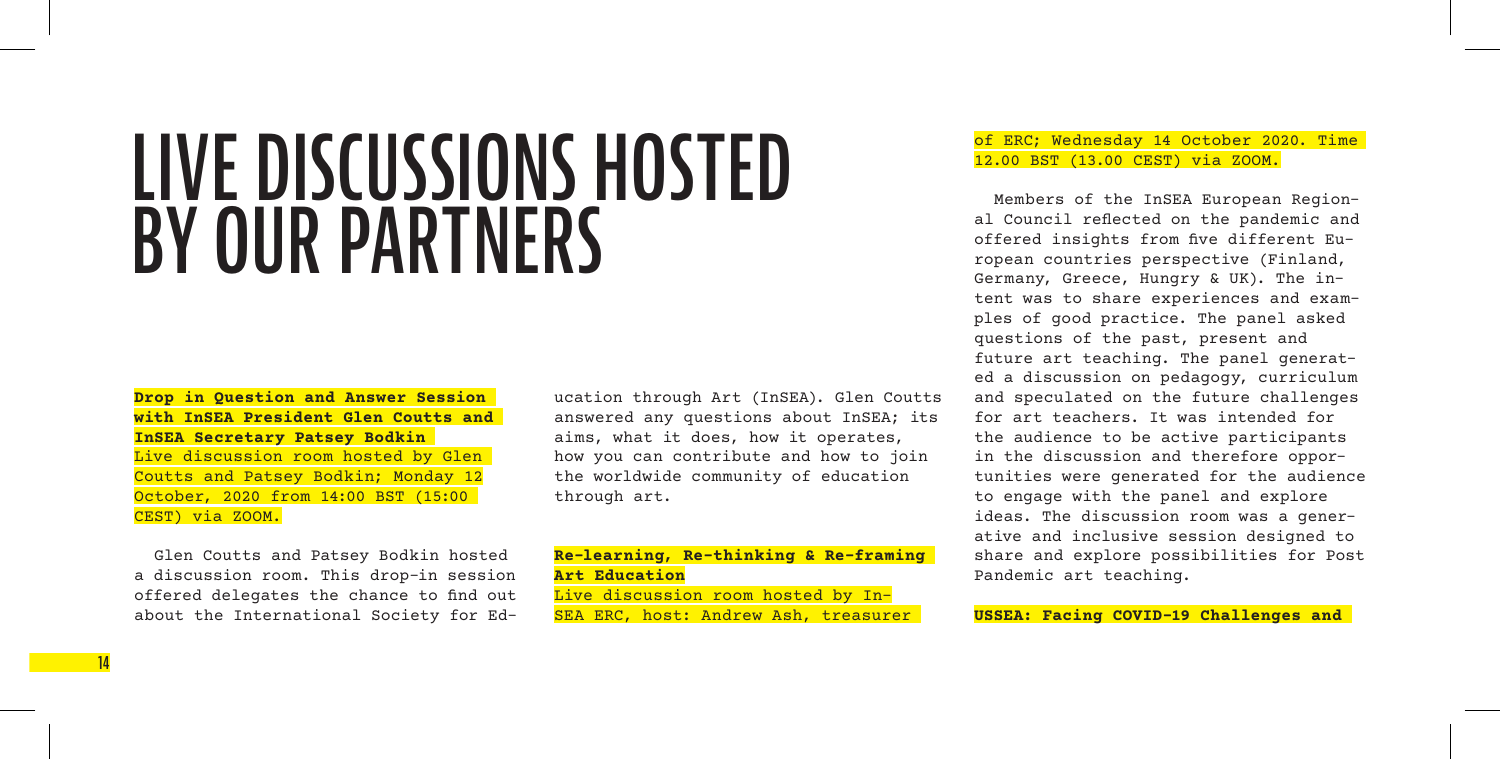#### **Re-envisioning an Interconnective Future**

Live discussion room hosted by USSEA Board of Directors; Thursday 15 Octo ber, 2020 between 13:00–15:00 Eastern Time (19:00–21:00 CEST); via ZOOM.

In this session, art education scholars from the United States Society for Educa tion through Art shared their unique and shared challenges resulting from teach ing and researching practices in the era of COVID-19. Expecting a transformation of art education practices in our field, we have re-envisioned and created new possibilities for art education beyond teaching art virtually. The audience and presenters discussed significant discov eries and issues regarding re-imagining art education and connecting with each other locally, regionally, and globally, by sharing specific discoveries, strate gies, and solutions to help art educators transform challenges into new opportuni ties for the future.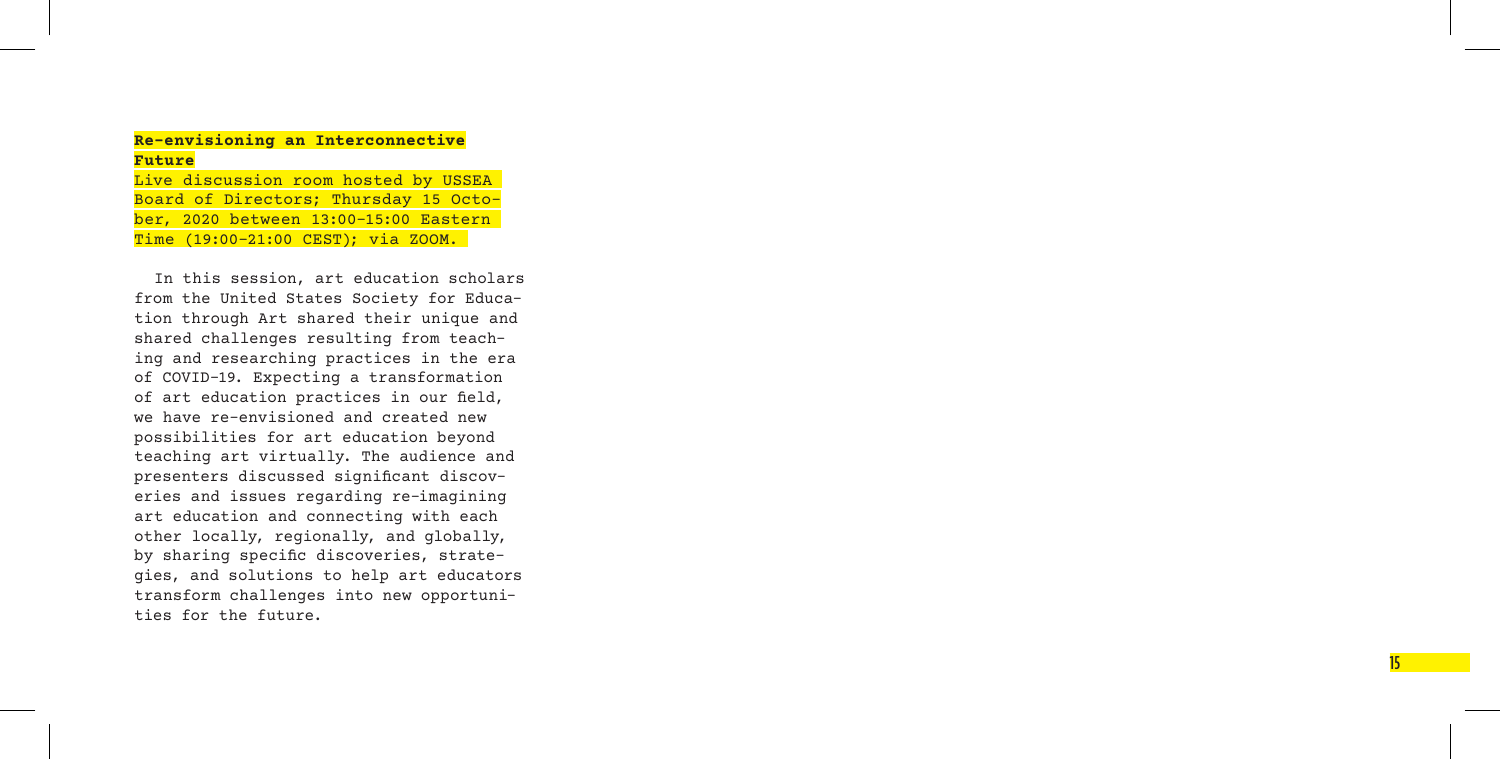# **WORK SHOPS**

Workshops (synchronous or LIVE meaning the workshops happened online in real-time, and asynchronous or NOT-LIVE meaning you can engage in the activity whenever you like; instructions on how to participate were given in each room; some workshops required registration)

**Barbora Škaloudová & Ida Muráňová**  asynchronous – NOT-LIVE Department of Public Programming of the National Gallery in Prague, Czech Republic

#### **The Art (of Staying) at Home**

The workshop presents the project The Art (of Staying) at Home created by the Department of Public Programming of the National Gallery Prague for the needs of schools during the coronavirus crisis. The educators focused on creative activities inspired by artworks that do not require any special or art materials. Therefore, the activities can be performered at home. During the workshop, participants are kindly invited to try three creative activities with us. You can join us and be inspired by our activities at any time. Don't hesitate to show us your artworks, please share with us and comment.

**Hana Valešová & Zuzana Pechová**  asynchronous – NOT-LIVE Department of Primary Education, Faculty of Science, Humanities and Education, Technical University of Liberec, Czech Republic

#### **Make Art, Not Faces!**

The worskhop introduces the handson art project Make Art, Not Faces! which was run via Facebook in the Czech Republic during the Covid-19 lockdown. The project was originally designed for university students, children and the wider public. The workshop is based on an easy, artistic and pleasant task, which is inspired by a chosen artist, and it will provide an inspiration for your hands-on creative activity. Moreover, you will be invited to share your artwork and thus contributing to our community and encouraging artwork of other participants.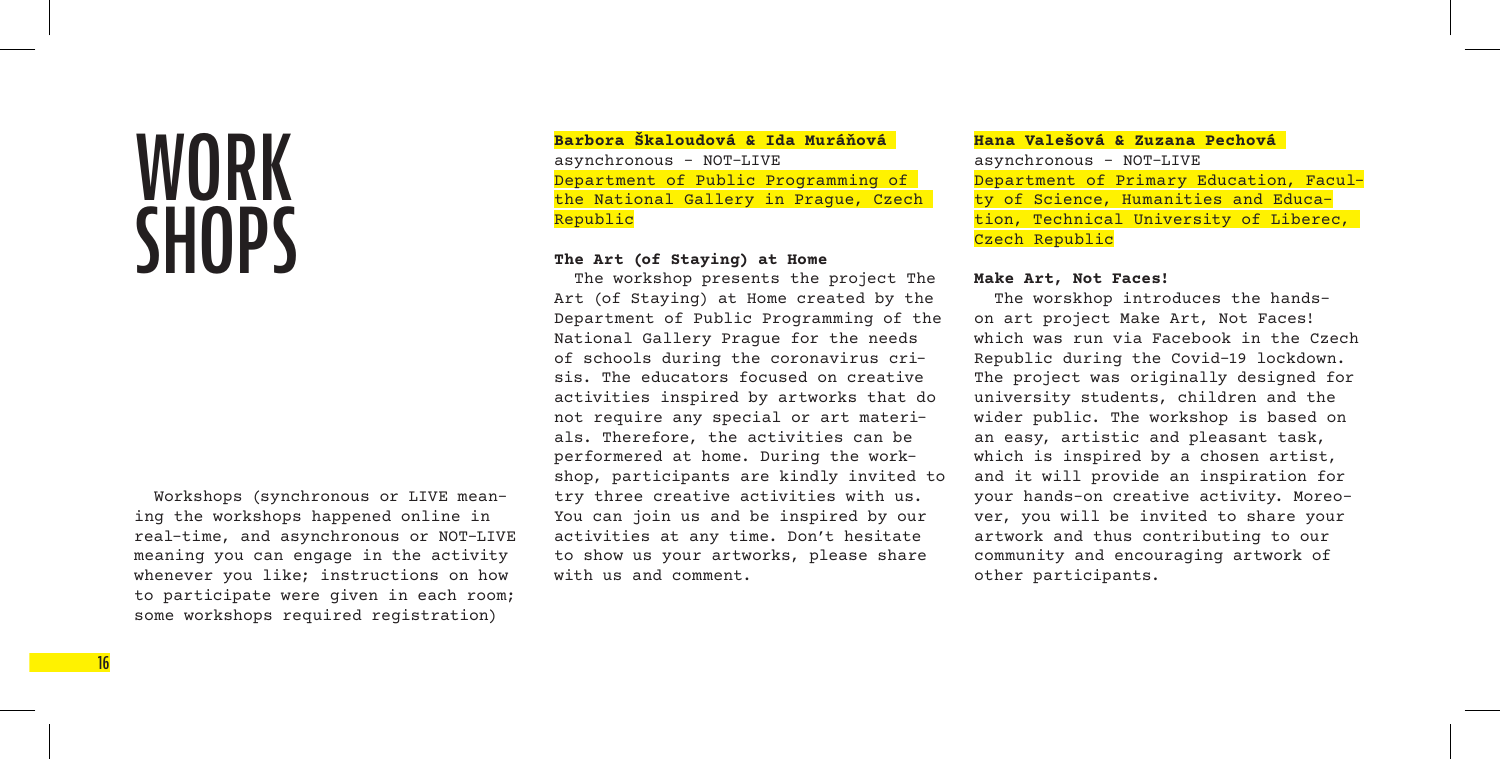#### **Jessica Starns**  synchronous – LIVE Free-lance artist

#### **Virtual Walks**

During lockdown I was successful in gaining funding from Phakama to organise 'Virtual Walks' in the hope to break down the feeling of isolation whilst we were all social distancing. Using Google Street View and Zoom I went on 'Virtual Walks' with others. I use Google Street View a lot due to being dyspraxic and it helps me memorise new routes and places. I also use Google Street View with my grandfather as we go on walks around his hometown in Ireland, a place I haven't had the opportunity to physically visit.

I started by putting a call out on social media and had a few people respond to say they would like to get involved. I asked the participants if they would like to share places that are important to them, they are missing or places they would like to visit. In total I organised 8 Virtual Walks over one month. We visited local places such as Coventry, a day trip to Barcelona, a day out at a museum. The group attended each other's walks. Some participants mentioned how due to health conditions they are currently shielding so it was great to be able to go on a walk with others. It was a collaborative process. The participants decided where they wanted to lead the walk, people attending had a choice if they just wanted to watch or verbally join in and ask questions. After the walk I shared the film with the person who was leading the walk to ask if they would like to make any edits.

The 'Virtual Walks' are on YouTube for other people to attend the walks: https://www.youtube.com/playlist?list=PL-2UAaRgqQuTgQAWJC5IfG2QBFcSIaR1Bw I've also recieved further funding to organise Virtual Walks with people who are shielding. As part of the conference

I would like to deliver Virtual Walks with other attendees.

**Marek Šobáň, Hana Lamatová, Terezie Čermáková, Pavlína Wolfová, David Hrbek & Kamil Zajíček** asynchronous – NOT-LIVE Olomouc Museum of Art, Czech Republic

#### **EDU on Wire | Series of Educational Videos of Olomouc Museum of Art**

We invite you to join our on-line workshop and to watch and try one of the five creative activities presented through the educational videos from the series *EDU on wire* prepared by the educators of the Olomouc Museum of Art for the summer holidays of 2020.

The educators reacted in this way to the new demand of distance education during the pandemic period. In total, they have created nine videos offering ideas and suggestions for creative activities inspired by the world of visual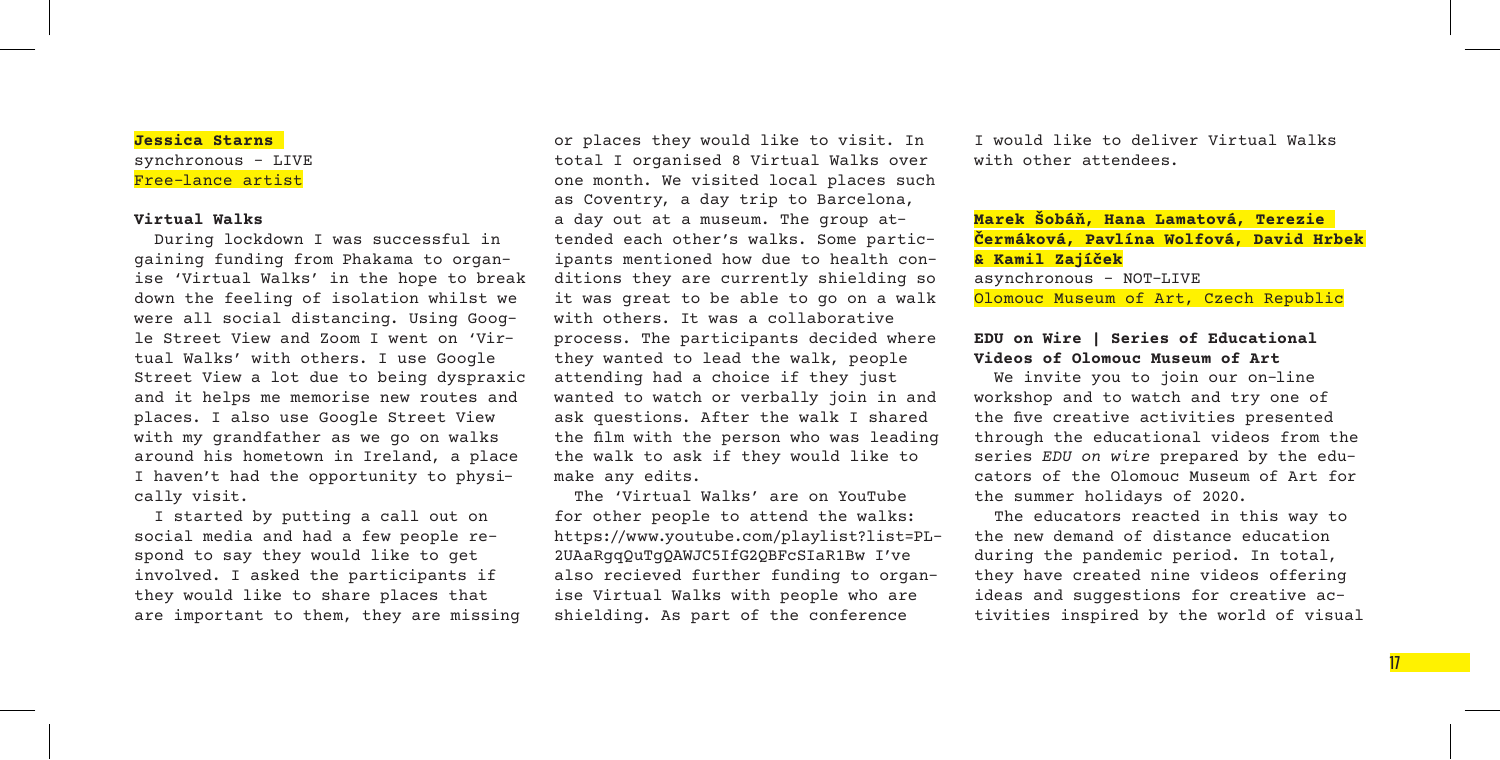arts. The activities are designed for children and are suitable for indoor engagement, at home. These videos have been presented during the whole summer holidays. During the conference programme, you can try all the ideas and get creative, too. If you send your work to horak@muo.cz, we will publish it on our website. Do not forget to add your name, age and country.

#### **Marco Peri**

synchronous – LIVE Free-lance art historian and museum educator, based in Italy, Cagliari

#### **\*new eyes\* Participatory Experiences in Extraordinary Landscapes of Art**

\* new eyes \* is an online workshop to share (remotely) a different approach to visual art. It takes place on a videoconference plaform; therefore the Internet connection, webcam and microphone are required. What will we do? Sensory,

emotional and narrative experiences around some masterpieces of universal art history. The workshop stimulates active participation of the participants, stimulating the creative, perceptive and sensorial potential. We will experience activities, exercises and games with art, to give life to new projects in the museum, at school or in other educational contexts.

#### **Anna Boček Ronovská**

asynchronous – NOT-LIVE Department of Art Education, Faculty of Education, Palacký University Olomouc, Czech Republic

#### **'InkApril' – Art lessons during Corona Time**

The 'InkApril' project is focused on practicing of drawing every day, as a daily creative routine. It is designed for art students to work continuously on their own sketches, ideas, drawings.

Sharing on social networks was the way they could communicate through art during Corona time. #inkaprilWorkshop is a remake of the 'InkApril' project, which started April 1st 2020 and happened to last a whole month. So now you can join in! Make one drawing every day. You can also share it via social networks under the hashtag #inkapril on FB or Instagram. Share your drawing with others and make creative communication around the world! Invite other colleagues / friends / artists!

#### **Erich Mistrík**

synchronous – LIVE Comenius University, Faculty of Education, Bratislava, Slovakia

#### **Art Education – Civic Education**

A real-time practical workshop showing an example of teaching art at university as it was realised during coronavirus distance learning April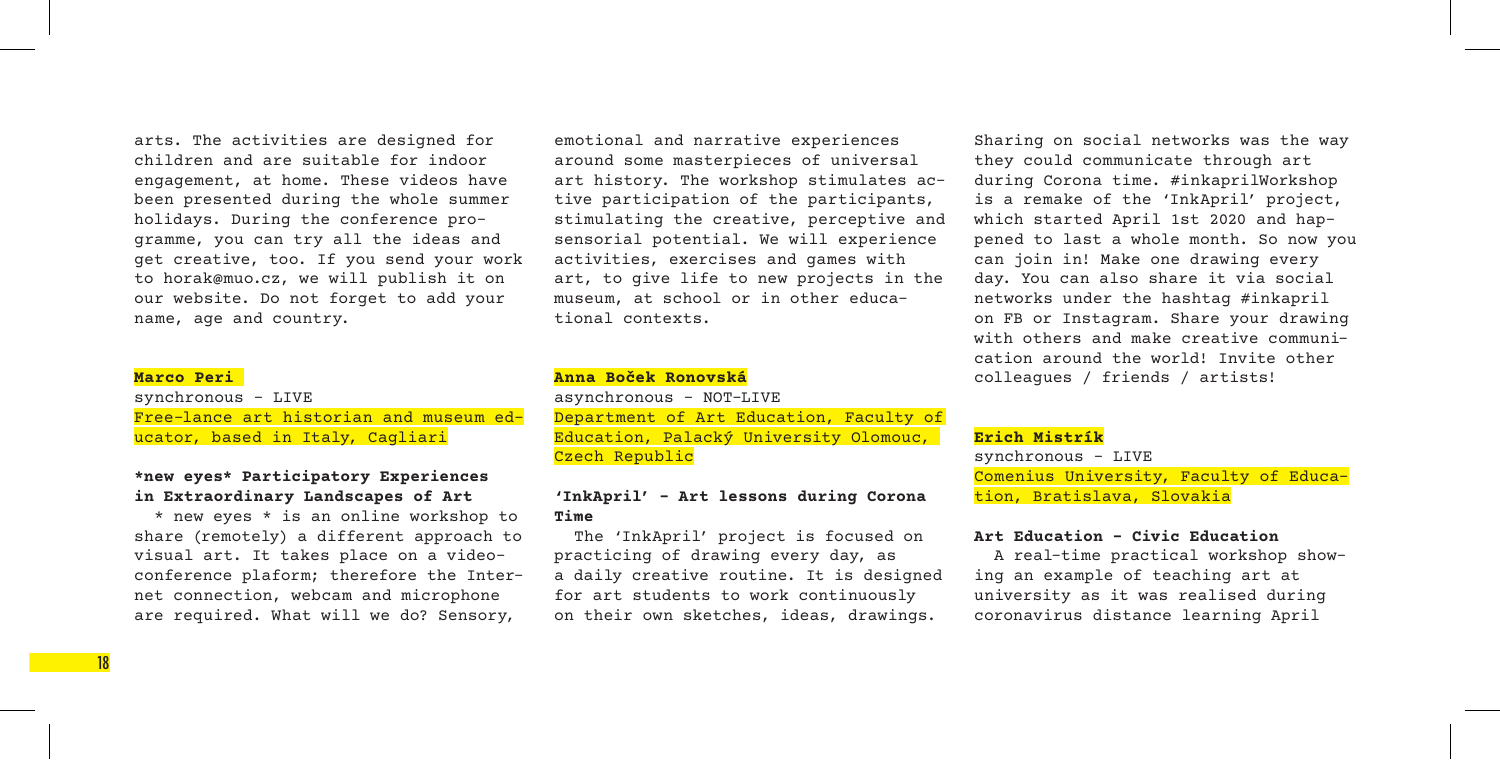2020. Art used for the purposes of civic education is the main theme of this workshop and it is devoted to the topic of 'Water'. The workshop is based on watching art, on listening to art, on doing simple drawing exercise, and on reflecting practices of everyday life. Thus, it connects various artforms to everyday values as well as to global issues. Participants will be asked to open their minds for different levels of aesthetic appreciation and to simple art practice. Requirements: access to youtube files in participants' computers, several A4 or Letter papers plus pencil or pen at hand.

**Lenka Trantírková & Romana Horáková** asynchronous – NOT-LIVE The Brno House of Arts, Czech Republic

#### **ZET ZET**

The Martin Zet's exhibition titled *Sculptor Miloš Zet: Walls, Plinths and Mock-ups*, dealing among others with the profession of a sculptor, was one of the Brno House of Arts projects affected by the coronavirus crisis. Several worksheets have been prepared for the closed exhibition, thanks to which those interested could try the profession of a sculptor while being comfortable at home. One of the creative activities allowed to get acquainted with the technique of casting – making a small-scale plaster model of Martin Zet's large concrete sculpture.

**Allan Molnar, Shizuka Sutani, Carrie K. L. Ho, Miho Yamada, Taiga Kameishi, Koume Shintani & Taichi Akutsu**

synchronous – LIVE Lehman College, executive producer of the Johnny Pacheco Latin Music and Jazz Festival at Lehman College (Bronx), New York, USA Mimasaka University Junior College, Japan University of Saint Joseph, Macau, China Faculty of Education, Shujitsu University in Japan Okayama Prefectural University, Seisa University & Shujitsu University, Japan-

ty, Japan

**Musicking Philosophy into Practice: Online Virtual Workshop on the Theme of Beethoven's 9th Symphony 'Ode to Joy'**

Musicking is the term originally introduced by Christopher Small (1998) that simply means the act of music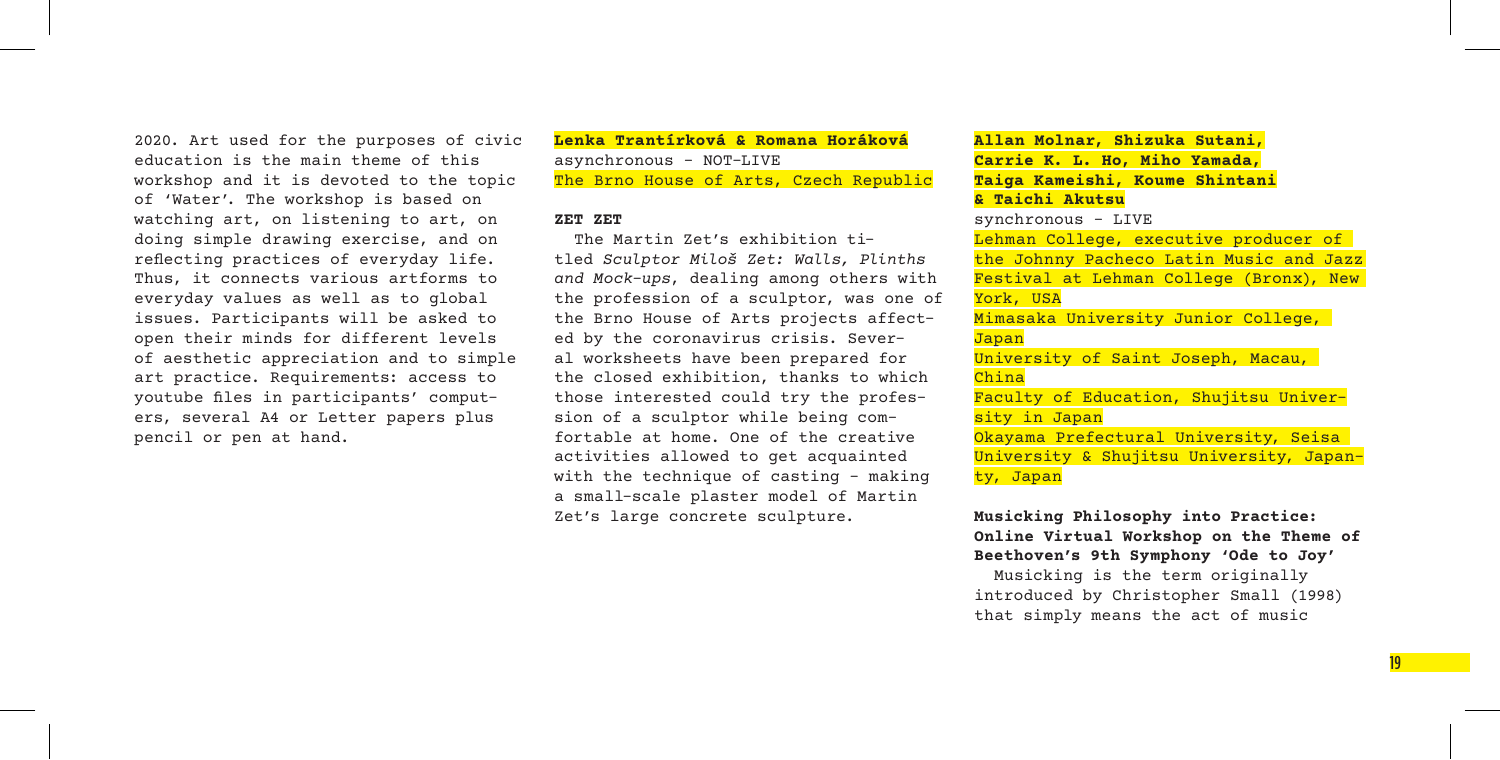making. For Small (1998), music is not a fixed artwork, but an act, which is defined by singing, listening, playing, practicing, composing and dancing (Small, 1998). Dissanayake (2015) criticized the contemporary changes in the concept of overemphasis on performance outcomes, which, like sports, requires tough competition, and ignores the community sense of musical sharing. According to Dissanayake (2015), in a traditional society in any culture, music was originally shared in community from the religious ceremony to the local carnivals, and there was no wall between performing and listening. Everyone used to participate in music in a shared sense either by singing, dancing, playing instruments, composing. Although there is a vast array of literature describing musicking as a philosophy, there are very few examples of practicing musicking, especially in the field of educational settings. Ultimately, this study aims to construct a practice model of musicking by offering online virtual workshop via Zoom on the theme of Beethoven's 9th Symphony 'Ode to Joy'.

#### **Petra Šobáňová, Pavla Baštanová & Jana Jiroutová** asynchronous – NOT-LIVE Czech Section of INSEA, Department of Art Education, Faculty of Education, Palacký University Olomouc, Czech Republic

#### **Untitled. Undated.**

Our workshop is based on the project of the same name, which deals with the methodological support for art lessons. It is based in the web platform www. nedatovano.cz (with accompanying Facebook and Pinterest pages), where you can find educational animated videoclips and worksheets with ideas for art education. This project has gained special significance during quarantine (in the

Czech Republic the period started in March 2020, when all schools had to be closed), when it developed greatly and became an important volunteer-based activity that provided support not only to teachers, but also to children and their parents. In our workshop, participants can try one of the ways to implement distance art education. We will offer participants five educational videoclips and a set of worksheets to dive into a creative activity and to share their works. The materials are available to download and to be used freely.

#### **Monika Dokoupilová**

asynchronous – NOT-LIVE Department of Art Education, Faculty of Education, Palacký University Olomouc, Czech Republic

**My Place (on Earth) Imprinted in Clay**  The workshop will focus on working with ceramic material, with malleable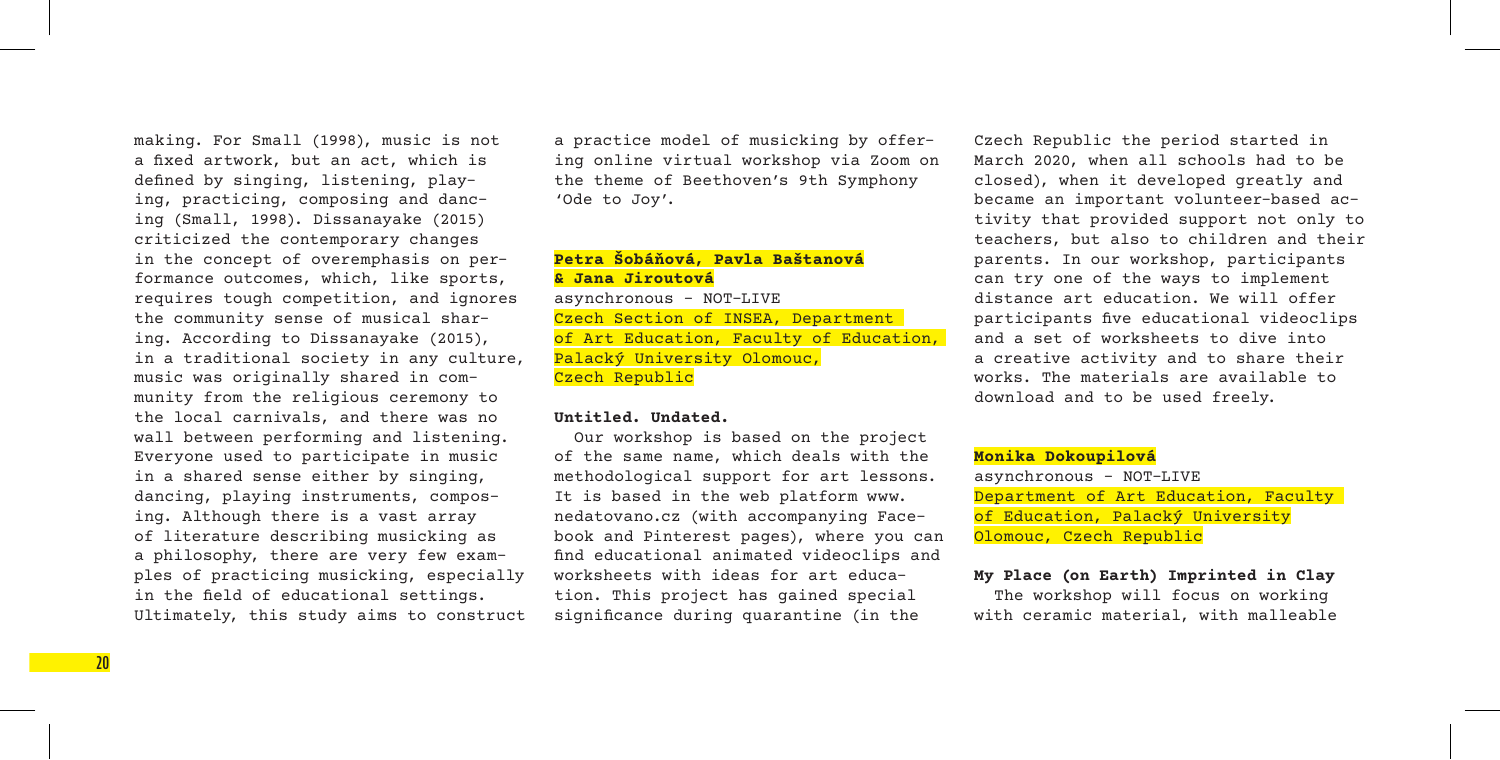material. Working with clay – with natural material has a broadscale effect on a person, a pupil, on anybody. The workshop will take us from the haptic, relaxing, therapeutic effect that working with clay has on an individual, through perfecting one's own realisation while reflecting on creativity, to having control over technological pitfalls. An object will be created in the reaction of the creator to the environment that s/ he knows best, that s/he can identify with, in which s/he resonates. This time we will work with clay without the final burning process, the material will be returned to nature by its gradual disintegration.

#### **Vladimír Havlík**

asynchronous – NOT-LIVE Department of Art Education, Faculty of Education, Palacký University Olomouc

#### **(Distant) Contacts**

In 1990, I realised an event titled Contacts in the Olomouc park with students. It was about making visible the mutual connections in space, the experience of the relationship to nature, trees and to each other. It was about experiencing the closeness. In 2020, a remake of the original event will take place. Again, we will want to experience and make our relationships visible. However, the context has changed radically. I assume that the feelings of the participants will be quite different... And you are all invited to do the event wherever you like.

#### **Garret Scally, Rachael Jacobs & Erika Piazzoli**

synchronous – LIVE Christian-Albrechts-Universität zu Kiel (CAU), Kiel, Germany, Western Sydney University, Trinity College Dublin, Ireland

#### **Inside. Outside. And beyond. Adapting Pedagogies in Digital Performance with Young Refugees and Migrants**

Inside. Outside. And Beyond is a digital storytelling project conducted with migrant and refugee youth in Ireland. The study used digital storytelling workshops and interviews, investigating how the 2020 lockdown affected students' sense of belonging and motivation to speak English. Nested within a study on performative language learning and belonging, the study examined whether the lockdown restrictions have re-written the boundaries of inclusion and exclusion or sense of belonging in young refugees and migrants.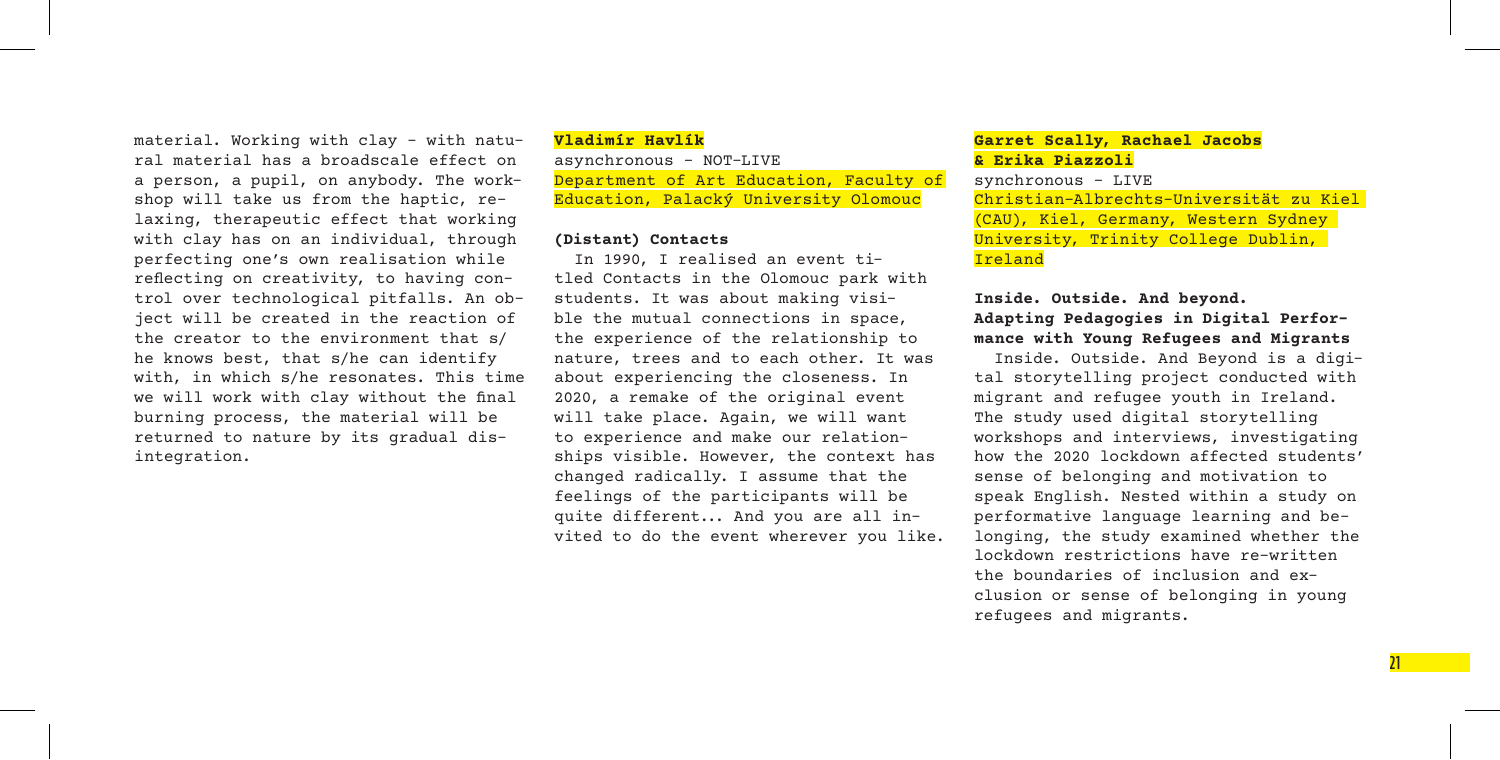This workshop demonstrates storytelling and drama pedagogies which were adapted for the online learning environment. We discuss successful aspects of the project that assisted in giving learners connection and agency in their learning environment, as well as the technological, personal and performative challenges.

#### **Michal Kučerák**

synchronous – LIVE DOX Center for Contemporary Art, Prague, Czech Republic

#### **Fake it!**

The Internet and especially social networks are actively exploiting the phenomenon of popularity. The more likes, followers, tweets, posts, blogs, photos… the more we tend to trust the virtual identity. But everything can be 'fake'. In the world of synthetic media, we find ourselves facing new challenges.

The future is in our hands. But what does that mean? How do we imagine it? Where are its boundaries? What does it mean to live in a synthetic world and how to navigate ourselves in a reality in which it is no longer possible to believe our own senses? This online workshop is part of the long-term project of the DOX Center titled #DATAMAZE that deals with our digital and data literacy. The target group: 2nd grade elementary school and high school students.

#### **Robert Buček**

asynchronous – NOT-LIVE Department of Art Education, Faculty of Education, Palacký University Olomouc, Czech Republic

#### **Ceramics at the Time of Quarantine**

The workshop is a continuation of the project, which took place during the quarantine within the subjects of Ceramics at the Department of Art Education, Faculty of Education, Palacký University Olomouc (CZ). Students could not come and work in a fully equipped studio, and this limitation inspired the idea to explore the possibilities of 'home-based' production of ceramics.

The aim of the workshop is to find soil rich in clay in nature, prepare it with primitive equipment for working and then create any object (statue or utility vessel) from it. Then dry this product and burn it in a homemade kiln – I attach a few examples of the whole process as inspiration, but participants can find their own solutions.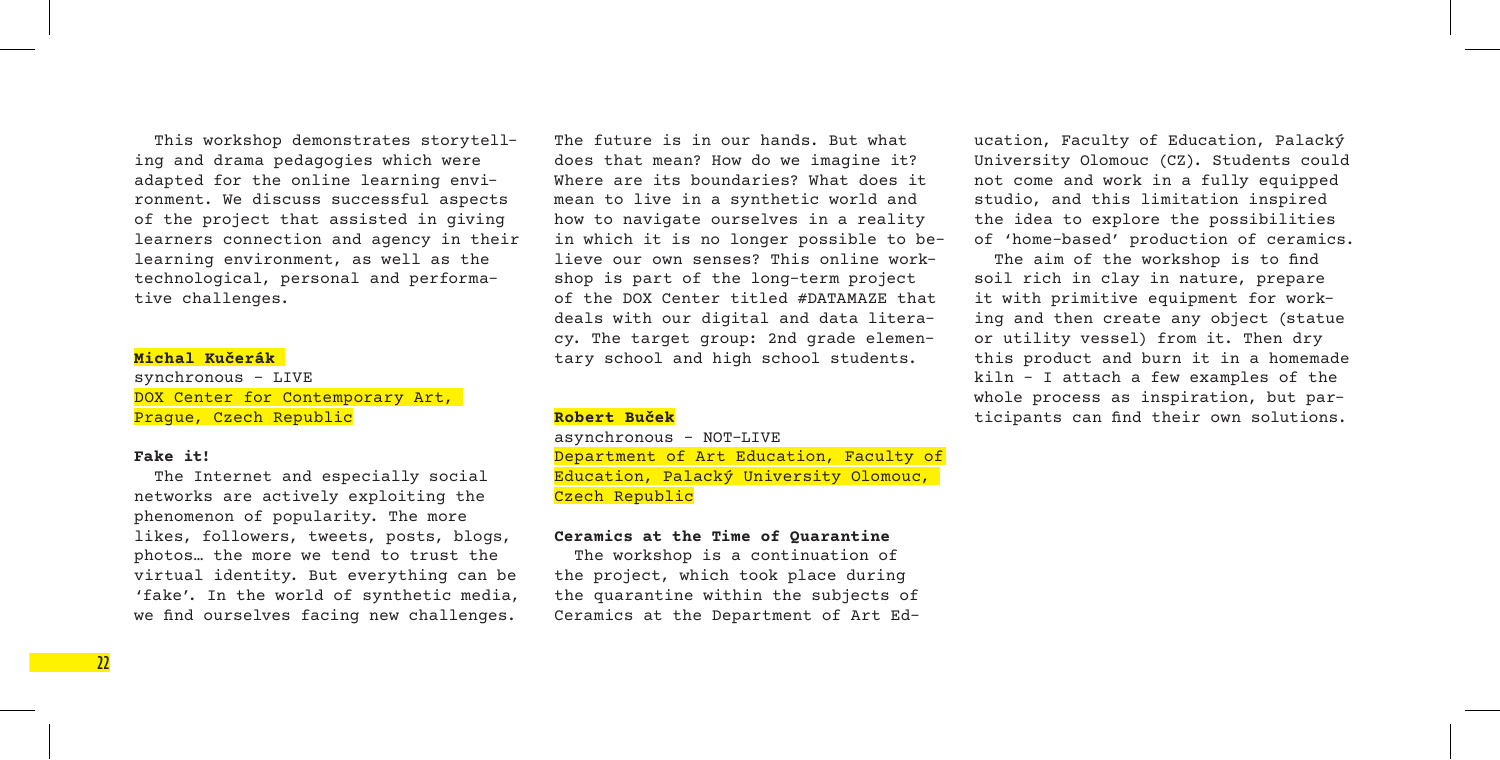# **INDIVIDUAL SECTIONS 1–15**

Individual sections with papers of visual and audiovisual content

## **1 Into the Deep | Artistic Reflections**

#### **David Jedlička**

Department of Art Education, Faculty of Education, Palacký University Olomouc, Czech Republic

#### **Painting of Students in the Period of Isolation**

The painting medium as a classic and slow method, in contrast to new media, is characterized by the necessity of higher concentration on the painting process itself. The topic for a painting project is usually assigned as a semester work. In the past semester, students worked on works with the topic of Reality Construction. They were invited to deal with the concept of reality as

a separate fact that cannot be neutral for the subject. At the moment of an attempt to interpret reality, our knowledge, assumptions, as well as projections of one's own mental state are applied. Painting as an attempt to reinterpret reality, which presupposes its own restrictions and limits, is probably not a linear optical perception, but rather resembles an interpretive collage, which is based on meaning-laden perceptions, memories, ideas. Painterly realism thus finds itself in the field of researching the symbols and signs of the contemporary world, where the mediated information prevails over personal experience. In the current artistic context, the realistic conception of painting finds itself on the border between postmodernity and new surrealism. The period of coronavirus isolation set new conditions for creation. Unintentionally, the individual deviates from established stereotypes. The functional system, which, among other things, de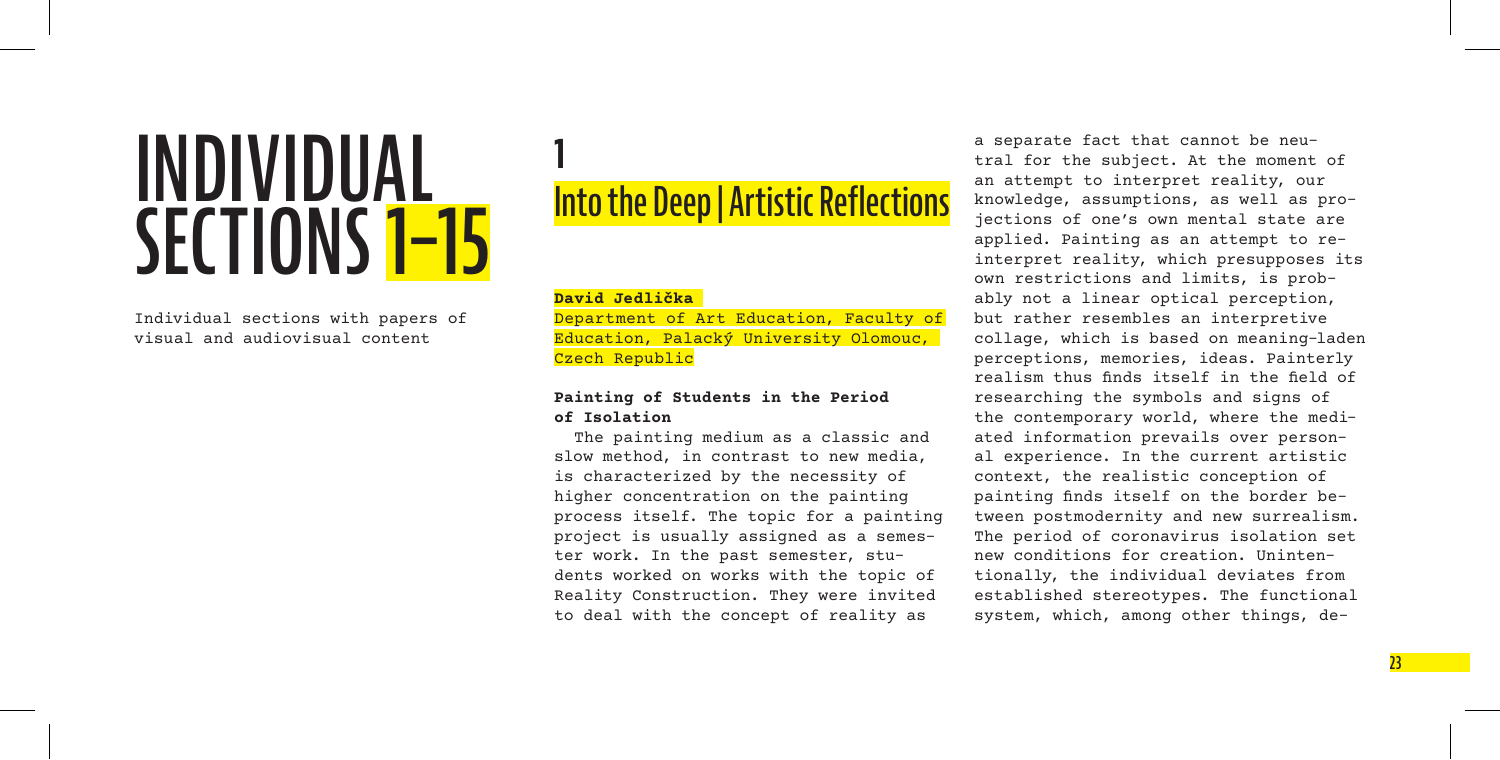termines the place of an individual in a society and defines their social role, is suddenly different. I would like to offer the results of the students' work as a pictorial presentation.

#### **Noel Caban**

Pratt Institute Center for Art, Design and Community Engagement, USA

#### **Unmask. A Study of Pandemic Form.**

Last January, our school canceled classes, we went into quarantine. As the days and news dragged, ambulances screamed late into the night, Brooklyn and the Bronx were hard hit with Corona, as our spread and death counts soared. I often thought about my students, their health, sanity, and what kinds of things were they making or not. If being quarantined was stressful for adults, I couldn't imagine what kids in lockdown must be going through. Then came the riots – so much distrust with

the structural and racist systems in place. Shops boarded up. People marched day and night, the police and their helicopters took to the streets and air. Black Lives Matter, and so do Latino, indigenous, and the lives of countless others. The media cacophony was deafening as the collective we yelled, screamed, and raged against real and perceived social and political inequities.

By July, New York's death count stabilized. We made headway into a flattened curve, and so did our spirits in the wake of devastating loss. Against this backdrop, I was tasked to develop an online class curriculum for the Fall. The work would also have to engage parents as supervisors. I accepted the challenge and ran with it, it's why I teach art. Soon, I will be teaching virtual classes, this time we will be building a city out of cardboard. As New York struggles with how to reactivate one of the largest school systems

in the nation, my students will be busy building and making. Over the trajectory of this pandemic, I've debated how can artists respond or create in the wake of so much pain and loss? How do we stay relevant and make work that isn't about decorating living rooms or gallery walls? These are questions central to my art practice, as well as the use of the found, situated and discarded.

#### **Lenka Vilhelmová**

Department of Art Education, Pedagogical Faculty, University of South Bohemia in České Budějovice, Czech Republic

#### **Floating Islands**

An animated film called *Floating Islands*. This artistic realisation heralded the coming year 2020, which began with tragic events in Australia, the fight against fires and ecological irreversible losses. Then came the bad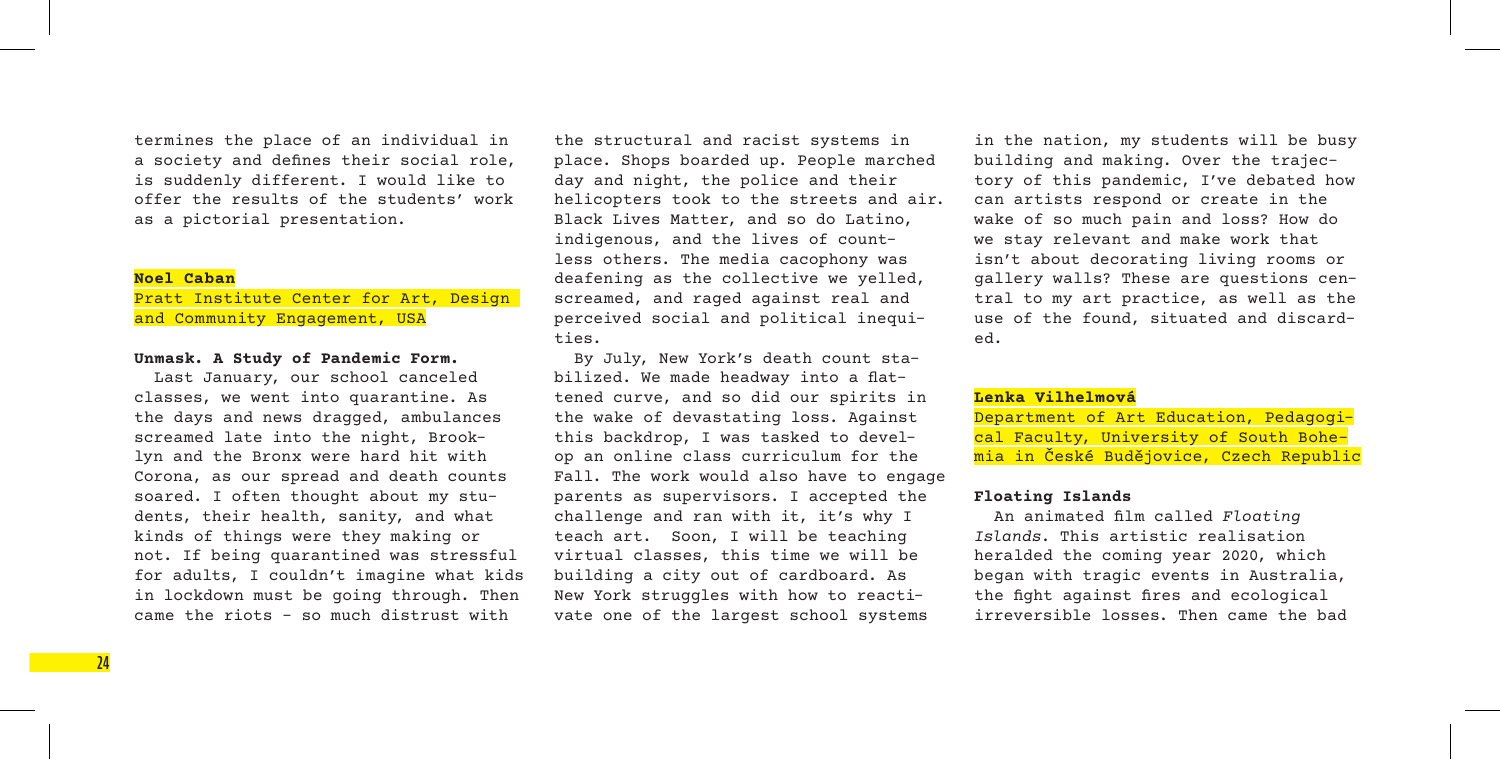news of the mysterious disease in Asia, today named Covid 19.

#### **Anna Boček Ronovská**

Department of Art Education, Faculty of Education, Palacký University Olomouc, Czech Republic

#### **Art Projects during Coronavirus Time | Experimental Art, Body and Landscape Projects**

The workshop was conceived as an encounter of artists and students in order to enrich the experience of body perception with art. The program offered an approach to somatic art and focused on a deep immersion into the principles of mindfulness, but in motion and art. Accenting Covid 19 situation, climate changes and local issues, the objective of the program was to inspire students to find a path leading to peaceful yet conscious state of mind through a crea tive process.

#### **Jitka Mikošková & Ondřej Moučka** Department of Art Education, Faculty of Education, Palacký University Olomouc, Czech Republic

#### **Face Mask as a Symbol of our Times**

The presentation reflects on how face masks, compulsory in many countries during pandemic, have become a signif icant symbol and object of daily use during these times. It also focuses<br>on the aesthetic dimension of wearing a face mask – as many artists (and also museums, galleries, institutions and activists) use it as a canvas, as an artistic expression. The authors of the presentation also contemplate on social aspects related to face masks.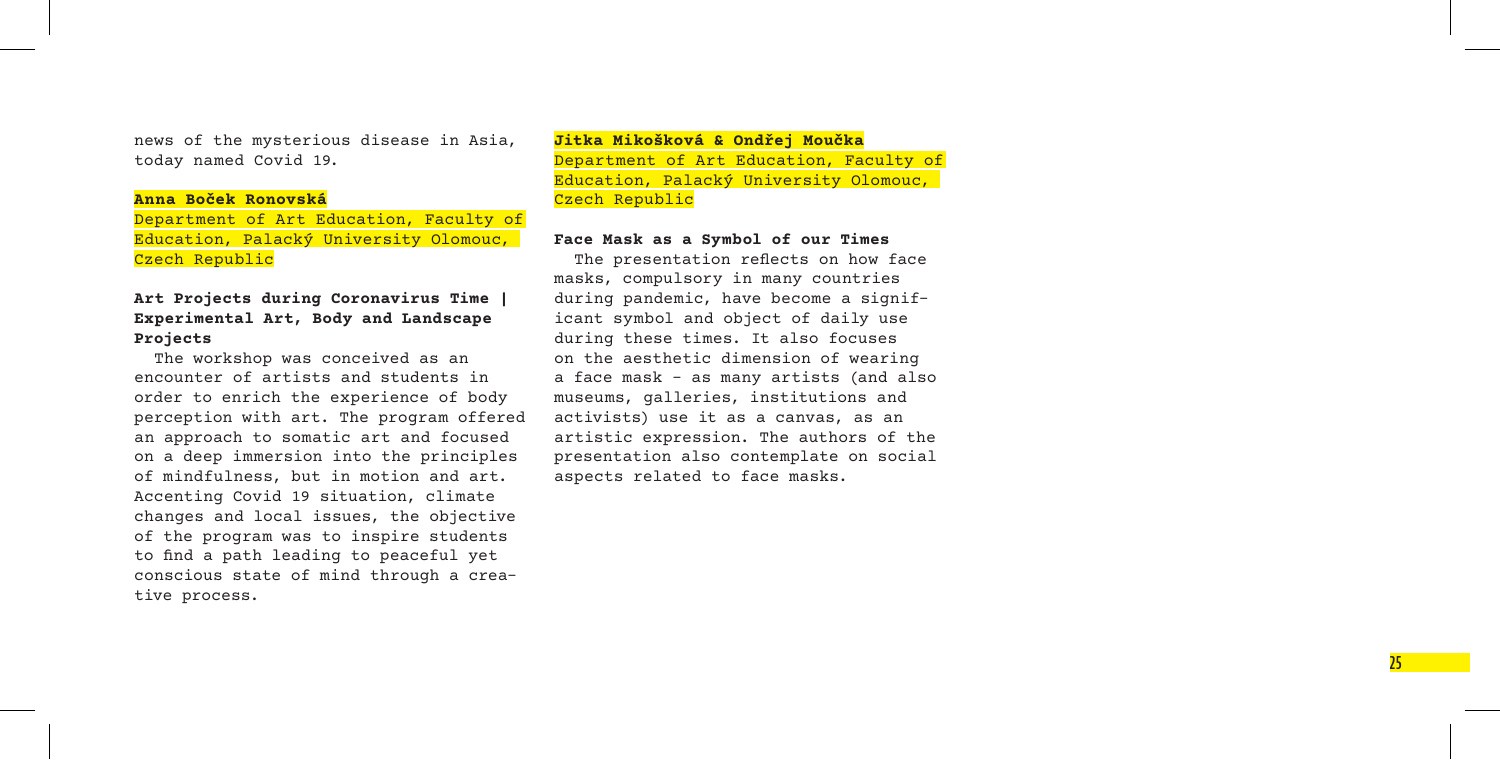## **2 Isolation, Emptiness and the Search for Humanity | Artistic Reflections**

#### **Magdalena Adámková Turzová**

Department of Art Education, Faculty of Education, Palacký University Olomouc, Czech Republic

#### **Same Ol' Pictures**

The author presents a series of paintings created during the coronavirus lockdown. The process of painting almost always takes place in a certain loneliness and isolation. In this respect, this period did not bring much change for painters. The difference

was more in the ability to respond to the outside world; our radius of action has changed and for me personally the inspiration was more of a home environment. I focused my attention on the issue of an image in an image. Be it a screen, a display, an image in a frame or a distorted reflection, the meaning can be found in the context of the observed image or object and its surroundings. The name of the cycle refers to a certain exhaustion given by the repetition. We follow the constellations of the 'old familiar' image and the space in which it is currently located.

#### **Paul Cope**

Independent artist and researcher, United Kingdom

#### **A Sequence of Artworks Made in Response to Lockdown**

In this research, I set out to document creatively the experience of

domestic isolation during the pandemic. Finding ourselves listed as vulnerable, I began the practice of depictive drawing on paper folded into simple sketchbooks. At the end of each day, I have posted images of the drawings onto social media, finding an audience and a community online. The drawings map the disordered attention span of lockdown, track incremental changes and closely examine domestic space. The daily paper's folded faces and TV news on various screens reflects the wider crisis. The drawings represent a sort of mindfulness practice, an engaged distraction, keeping busy with a creative project. Using a visual research methodology, I have accumulated data through a creative process to explore themes of isolation and reclamation of creativity in a time of crisis. The research is an ongoing art project. The presentation in the form of an mp4 file will represent a documentation of the continuing visual research.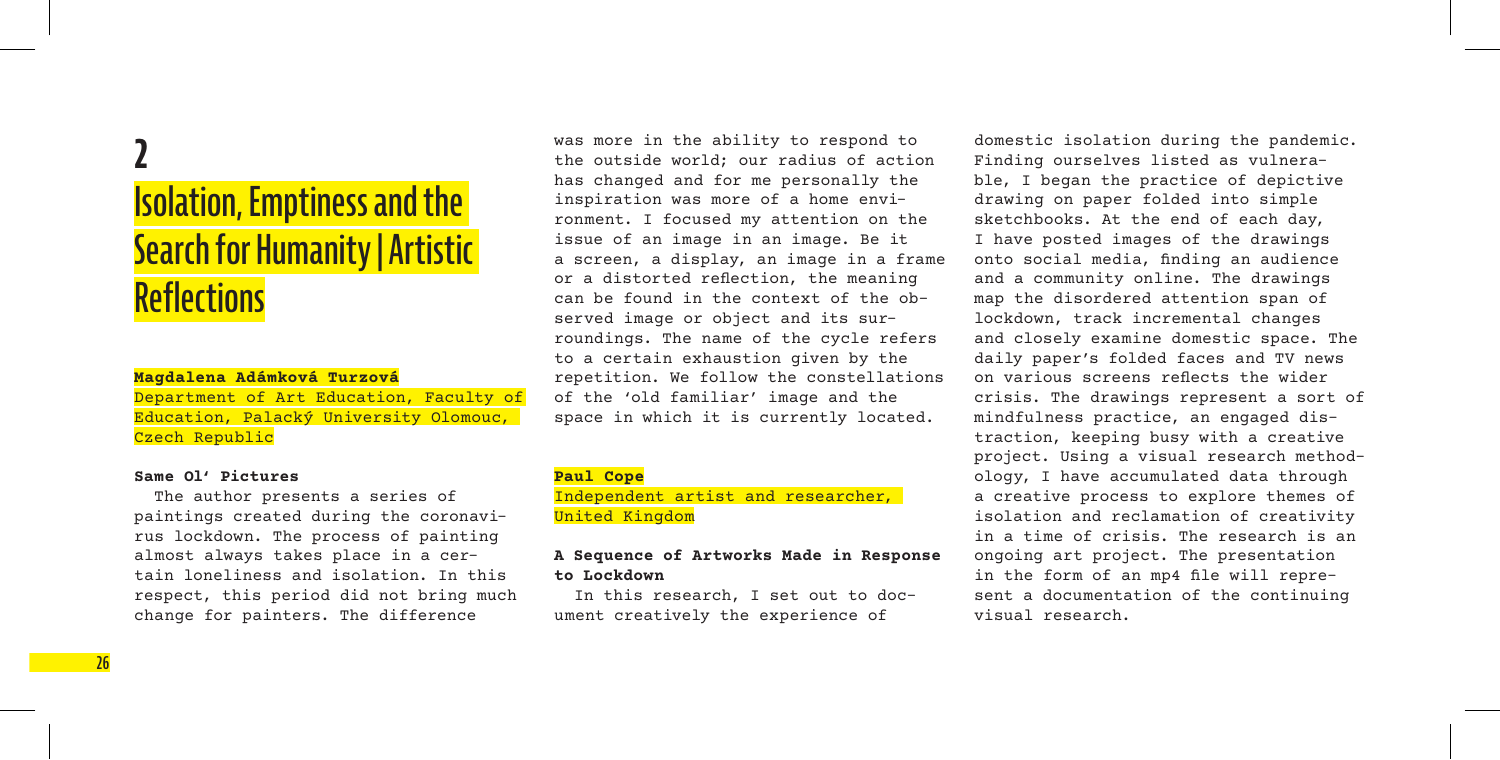#### **Michaela Petřek Linhartová**

Creative photographer, teacher of art lessons in a secondary school, Olomouc, Czech Republic

#### **Face Mask for Every Day**

The project emerged during the quarantine and took exactly 64 days. In that time the autor took photos of herself, of the sky and of her immediate friends and family and that way reflected the situation and current events. It initiated to support responsible behaviour and to amuse the public, but it transformed with the course of the coronavirus and started dealing with unpleasant topics and emotions. The final creations are the results of various experiments with photographs (photomontage, combination with painting, arranging, body painting, production of masks).

#### **Svatopluk Klesnil**

Department of Art Education, Faculty of Education, Palacký University Olomouc, Czech Republic

#### **Temporary Presence, Mr. Oswald**

The word 'isolation' in connection with human experience carries many meanings and connotations, both negative and positive. Both physical and emotional isolation, if not based on one's voluntary choice, can leave its mark deeply affecting one's own life. In some cases, an affected person can transfer their trauma, even unconsciously, to next generations, and thus, such traumatic experience might become part of a collective memory. It comes back to us and even to future generations, often with the same intensity. After the end of the World War II, the German population in Czechoslovakia became a subject to the principle of collective guilt and more than 90 % of ethnic Germans were expelled from

their homes in Czechoslovakia without any compensation to their properties or property rights. The German family of Oswald P. (\*1938) had lived on their family farm located in the North Moravia in Czechoslovakia since many generations before. It was where Oswald and his three siblings were born and spent part of their childhood. In 1946, the family was forced to leave Czechoslovakia, as well as the rest of the village residents. It was their feeling of nostalgia and curiosity about what happened to their family home that encouraged them to visit the place of which they became only helpless observers, with no power to prevent its deterioration.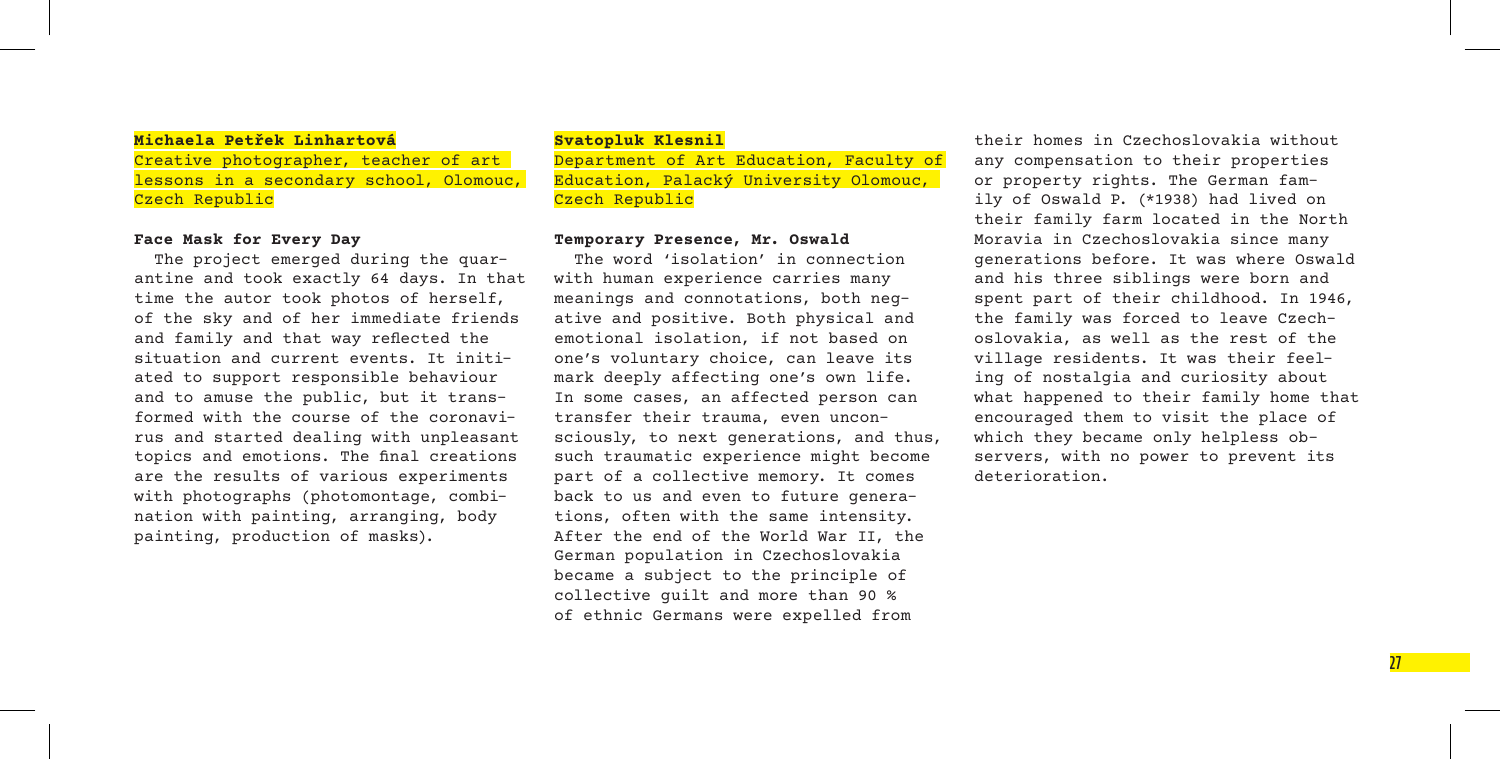#### **Robert Buček**

Department of Art Education, Faculty of Education, Palacký University Olomouc, Czech Republic

#### **4 + 1/3 + kk**

A videopresentation titled *4 + 1/3 + kk* presents the exhibition project of Robert Buček, which was interrupted by quarantine in March 2020. This unique exhibition project was designed for five gallery and non-gallery spaces in the centre of Olomouc. Each realisation was connected to either an established gal lery, a non-profit gallery, or a univer sity or sacral space. Thus, the project presented the centre of the city of Olo mouc with a great aesthetic potential.

## **3 Covid-19 Won't Stop Us Projects & Innovative Pedagogi cal Approaches**

#### **Hana Vacková**

Grammar School Hejčín, Olomouc, Czech Republic

#### **ArtCoMe**

Between 2018–2020 students and their educators Hana Vacková and Jiří Vávra from Grammar School Olomouc-Hejčín par ticipated in an international project titled Art & Contemporary Me, which involved one school from Poland, Hungary, the Czech Republic and Slovakia. The project focused on the individual's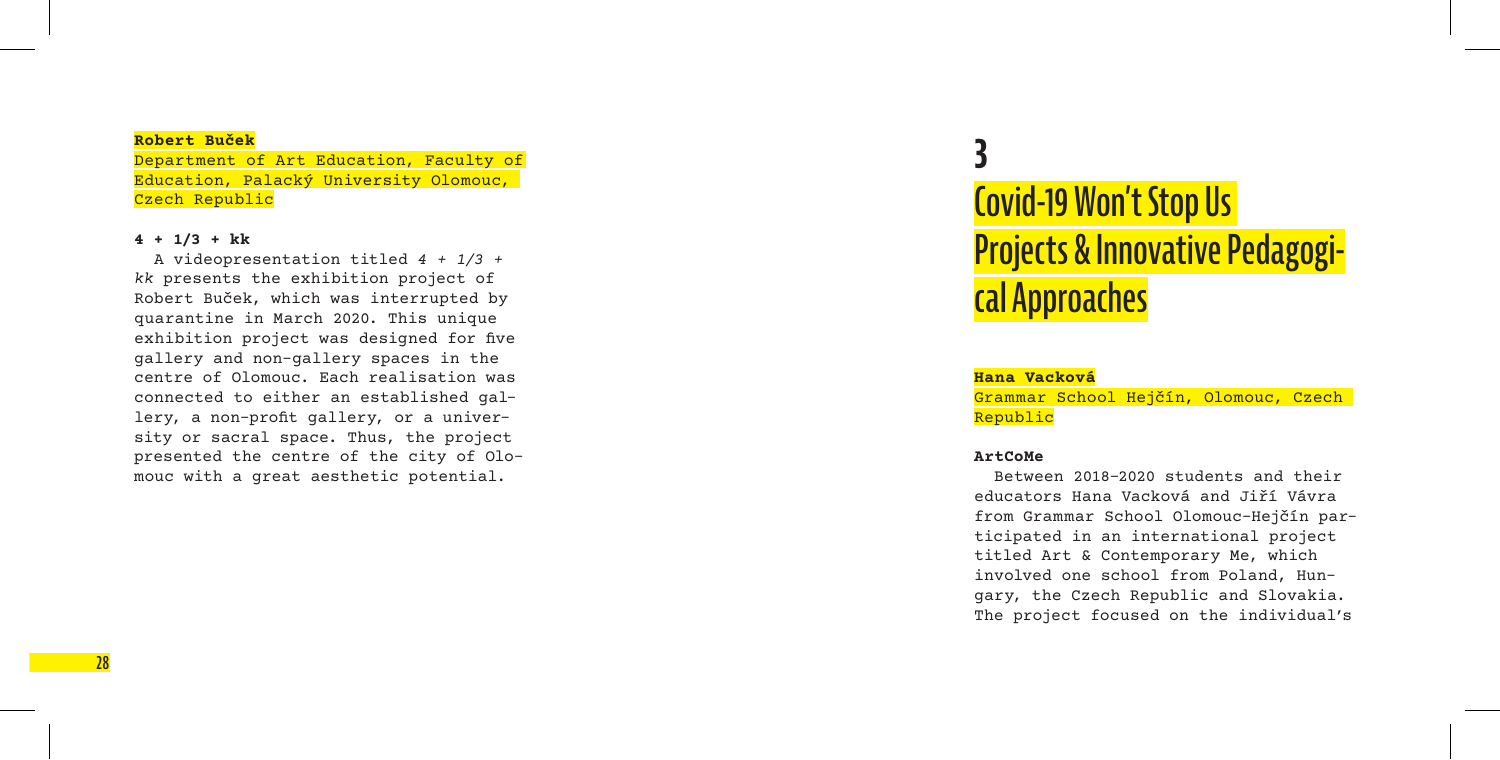unique experience involving a piece of art and was part of the Creative Europe Programme of the European Union in cooperation with the Olomouc Museum of Art, the International Cultural Centre in Krakow, the Bratislava City Gallery and the Janus Pannonius Museum in Pécs.

#### **Studio Experiment**

Petra Šobáňová, Daniela Smékalová, Eva Žváčková, Radka Novotná, Tereza Žváčková, Veronika Smékalová, Lenka Trantírková & Ludvík Urda, Studio Experiment Olomouc, Czech Republic

#### **Postcivilization**

The paper presents a summer art project created by Studio Experiment for children and young people. The project focused on the reflection of the Covid 19 pandemic and successfully used elements of popular culture, such as cyberpunk, dystopian and postapocalyptic films and gamification. During the project-game

for survival, the participants assumed their roles in a newly emerging society, which must preserve the essentials of the old civilization and survive in the new situation. The paper takes the form of an electronic book. The children called it the "Museum of Civilisation," and it presents the knowledge they consider important for society. The main feature of the project was a fun game and adventure, which helped children gain an overview of the pandemic.

#### **Petra Vichrová**

Department of Art Education, Pedagogical Faculty, University of South Bohemia in České Budějovice, Czech Republic

#### **Creativity Restarted: Private Art Studio During the Coronavirus Crisis and Its Functioning**

The paper presents the functioning of a private art studio in the period of limitation of its activities, based on the government measures against the spread of the coronavirus crisis. It describes the search for ways how not to lose contact with students and ways they can continue to learn distantly through digital tools and social media. The text also describes the approaches of parents and children to this form of teaching and a later return to the usual way of conducting lessons. At the end of the article, the traced facts are summarized and a possible way of using the material, that indicated the connection of studio teaching with the distant home environment, is indicated.

#### **Tereza Žváčková**

Studio Experiment Olomouc, Czech Republic

#### **Virtual Opening | Camp – 'There is an Artist in Everyone'**

This summer (2020), the Studio Experiment in Olomouc organised a camp called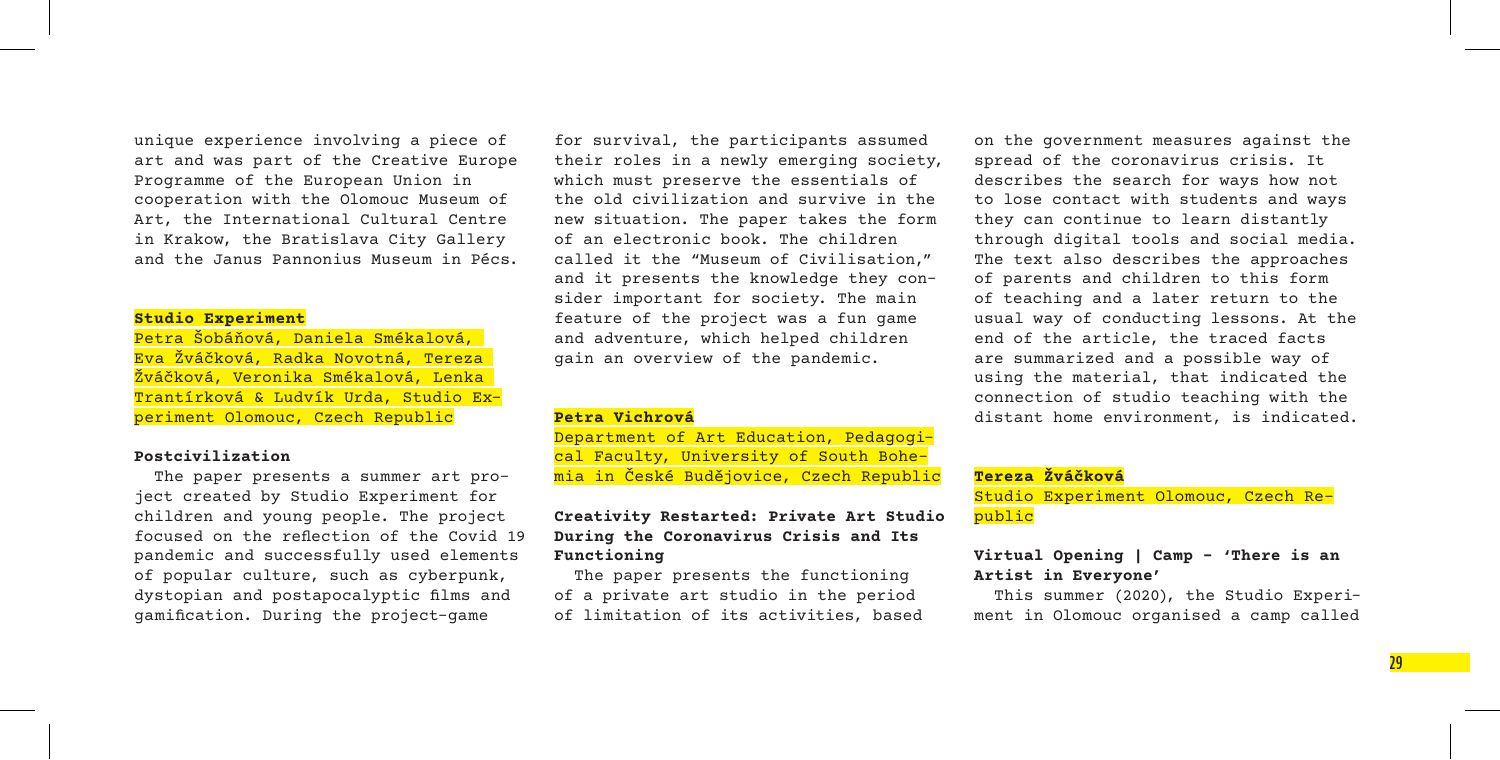'There is an artist in everyone'. 5 days of creating, 40 hours of creativity resulted in 11 art works. And because it is important that an artist can speak about their art works, we made this alternative way of opening – virtual opening, where our art works are presented together with the artists that inspired us.

#### **Barbora Přehnilová**

Department of Art Education, Faculty of Education, Palacký University Olomouc, Czech Republic

#### **Wherever I go, I see**

The post with the title 'Wherever I go, I see…' is an educational project that was a part of my master's thesis which was called 'Historical sites of Olomouc from the point of view of a historian of architecture and a painter,' and now I continue working on this project in my current Ph.D. program

at Palacký University Olomouc. In the project 'Wherever I go, I see', I am comparing how a historian and a painter look at a site, what is the difference in their attitudes and what documentation techniques are used by each of them. Collected materials are the main source of information for the project 'Wherever I go, I see…'.

The main goal is not only to show selected sites but also to present how we perceive our every-day-life surroundings using comprehensive overview and visual materials. Furthermore, the goal is to encourage the public to think about what they can notice in particular while they routinely move around the city, especially in regards to the selected sites – how we can read them, what we can read in them and how we can document them. The aim of the project 'Wherever I go, I see' is not only to point out how the two dissimilar fields can cooperate with each other but also to encourage the public to stop, while

commuting or walking on known paths, and look around. The objective is to make the public see what they are actually looking at and to inspire them to document the site or place by themselves rather than taking pictures, which will most likely become just a part of their backup hard drive. For more information, please visit the facebook page: https:// www.facebook.com/kudychodimvidim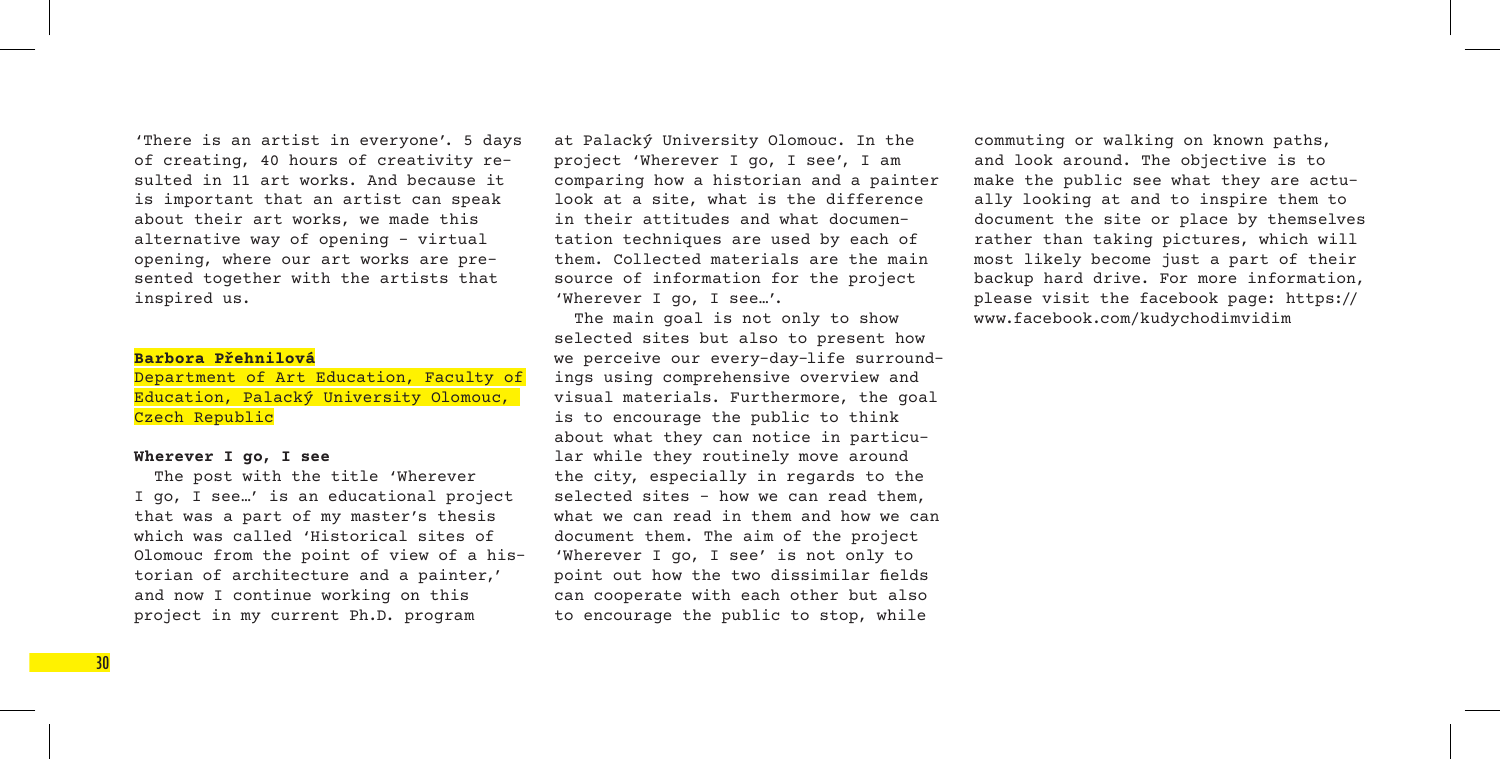## **4 Art Education, Digital Literacy & E-Learning**

#### **Slađana Marić**

Faculty of Philosophy University of Novi Sad, Novi Sad, Serbia

**Teaching Methodology and Emergency Transitions into Virtual Environments – Language, Dance, Music and Media Education**

This paper reflects on the issues in teaching methodology and the emergency transitions into virtual environments due to the pandemic crisis and mandated quarantine experiences from March 2020. Themes of innovation, interaction, motivation, digital pedagogies – teaching methods, use of digital/digitalised

content (media, language, music, audio, visual arts), classroom culture, possibilities for virtual mobility, are all discussed in relation to the potential future(s) for education in a world affected by the pandemic. In conclusion, several areas of educational response are highlighted with potential guidance in envisioning future educational processes.

#### **Klára Zářecká**

Department of Art Education and Textile Art, Faculty of Education, University of Hradec Králové, Czech Republic

#### **Digital Educational Resources – Materials for Art Teachers (Project Support for the Development of Digital Literacy)**

The aim of the conference contribution is in the form of power-point presentation to introduce model educational materials (so-called Digital educational resources) for teaching arts and meth-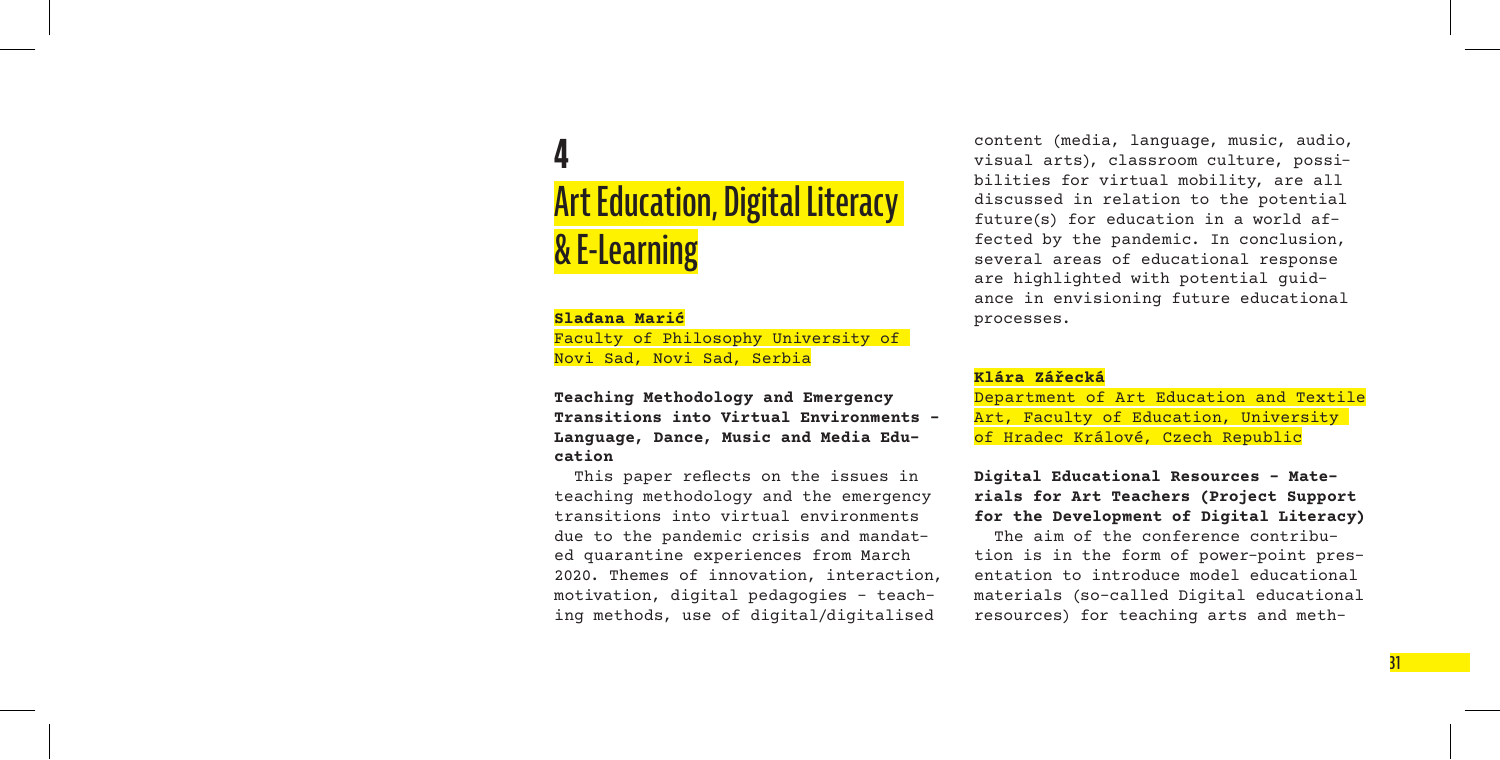odologies that were created by a team of authors collaborating in the project *Support for the Development of Digital Literacy* (abbreviated as Digital Literacy). This project (2018–2020) is focused on building didactic and methodical support for teachers from practice for the integration of educational activities developing digital literacy of students in primary and secondary schools.

#### **Lucie Tikalová**

Department of Art and Textile, Faculty of Education, University of Hradec Králové, Czech Republic

#### **Art Education and Digital Literacy in the Time of Coronavirus**

The paper presents an ongoing project entitled *Support for the Development of Digital Literacy*, which is implemented under the leadership of the Ministry of Education, Youth and Sports of the Czech Republic. The project focuses on building didactic and methodological support for teachers across disciplines and school levels. The author of the paper focuses on digital literacy in art education, which is gaining in importance in the context of today's coronavirus.

#### **Denisa Belzová**

Start-Art, z.s., www.start-art.cz, Brno, Czech Republic

#### **Distance Learning, Teaching Art Techniques and Topics Online**

How to teach art lessons at a distance? We dealt with this topic throughout the corona period, when we had no choice but to teach at a distance. We have developed e-learning courses. We created the first lessons and tried online lessons. E-learning is a project for us that we want to develop further and we are looking for friendly organisations and financial support for our projects.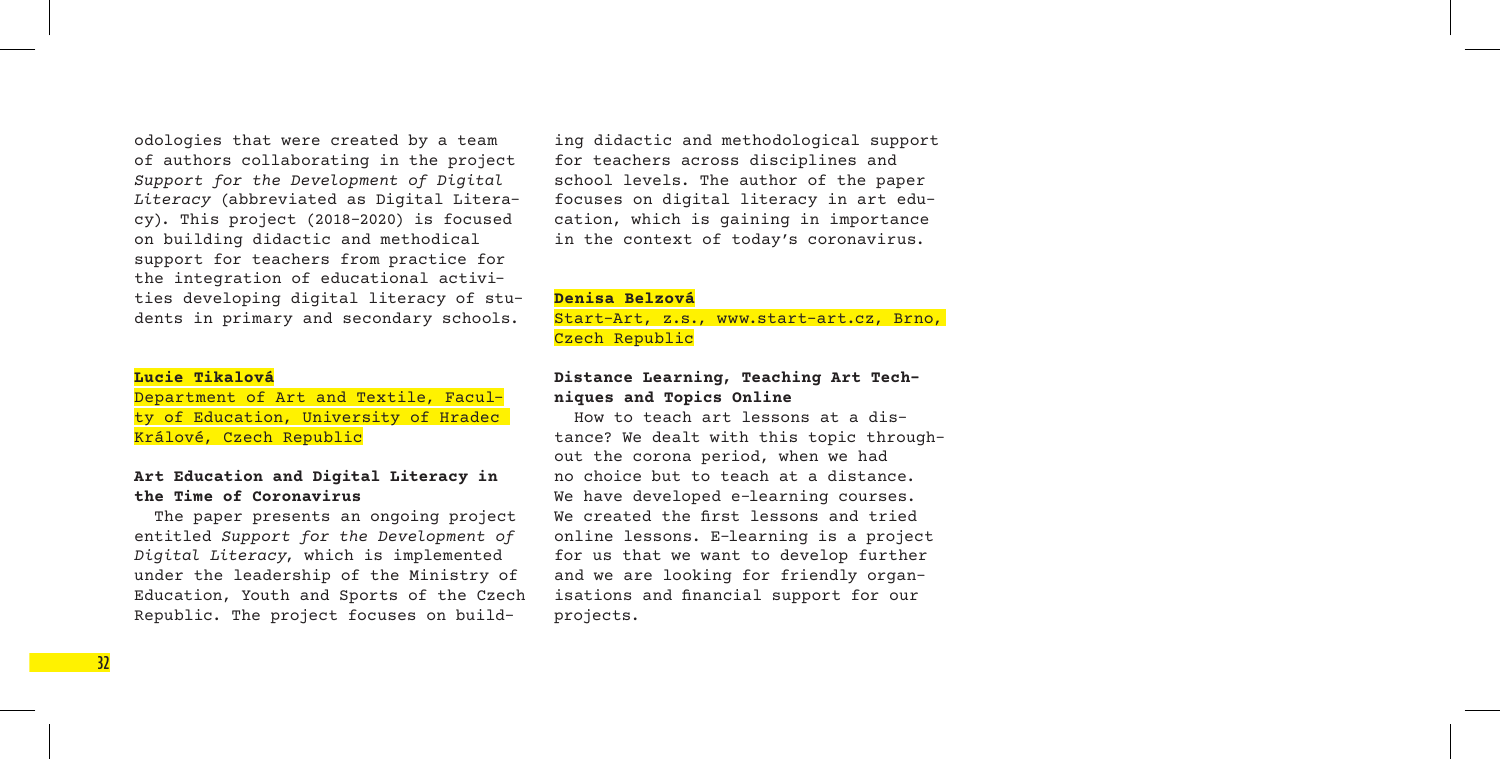## **5 Visual Presenations & Virtual Exhibitions for Inspiration**

#### **Helena Lukášová**

Faculty of Informatics, Masaryk University, Brno, Czech Republic

#### **Teaching Drawing Course During Quarantine | Shifting from Realistic Drawing to Personal Expression**

The presentation introduces the challenge of teaching a drawing course online. The sudden lockdown rules had closed down all schools in the Czech Republic. Teachers had to switch literally overnight to online communication. In the case of teaching drawing it was a very challenging task. We had no idea what the nearest future would be at

that time. I felt like my duty was to keep students occupied to provide them with the means of self expression to cope with the reality. I had to rethink the assignments. This experience has also changed my understanding of being a teacher and helped me see students in a more complex view.

#### **Ana Serra Rocha**

Universidade de Lisboa – Faculdade de Belas Artes e Instituto de Educação, Lisboa, Portugal

#### **Cover Id**

The title suggests a book cover identification as a metaphor for all the people that are using masks, covering identification and becoming part of a group as agents of public heath. Pages of a book to be read and felt empowering, the necessity to cover the human mouth and nose as breathing area, in order to survive the corona virus.

The silence of words that don't come out, and the invisible smile.

**Šárka Marxová Kvochová, Alena Urbanová, Hana Teplá & Vladimír Janek** After-school facilities for children: Olomoucká paleta & Dům dětí a mládeže Olomouc, Czech Republic

#### **The Olomouc Biennial 2020**

After-school facilities for children called Olomoucká paleta, z. s, and Dům dětí a mládeže Olomouc cordially invite everyone to The Olomouc Biennial 2020. An exhibition of artistic and literary works of pupils and students of schools and school facilities in the Olomouc region.

The exhibition is a show of ideas and hard work of art educators and the way they can communicate with children, connect with them and go in one direction towards forming, expressing themselves and cultivating the artis-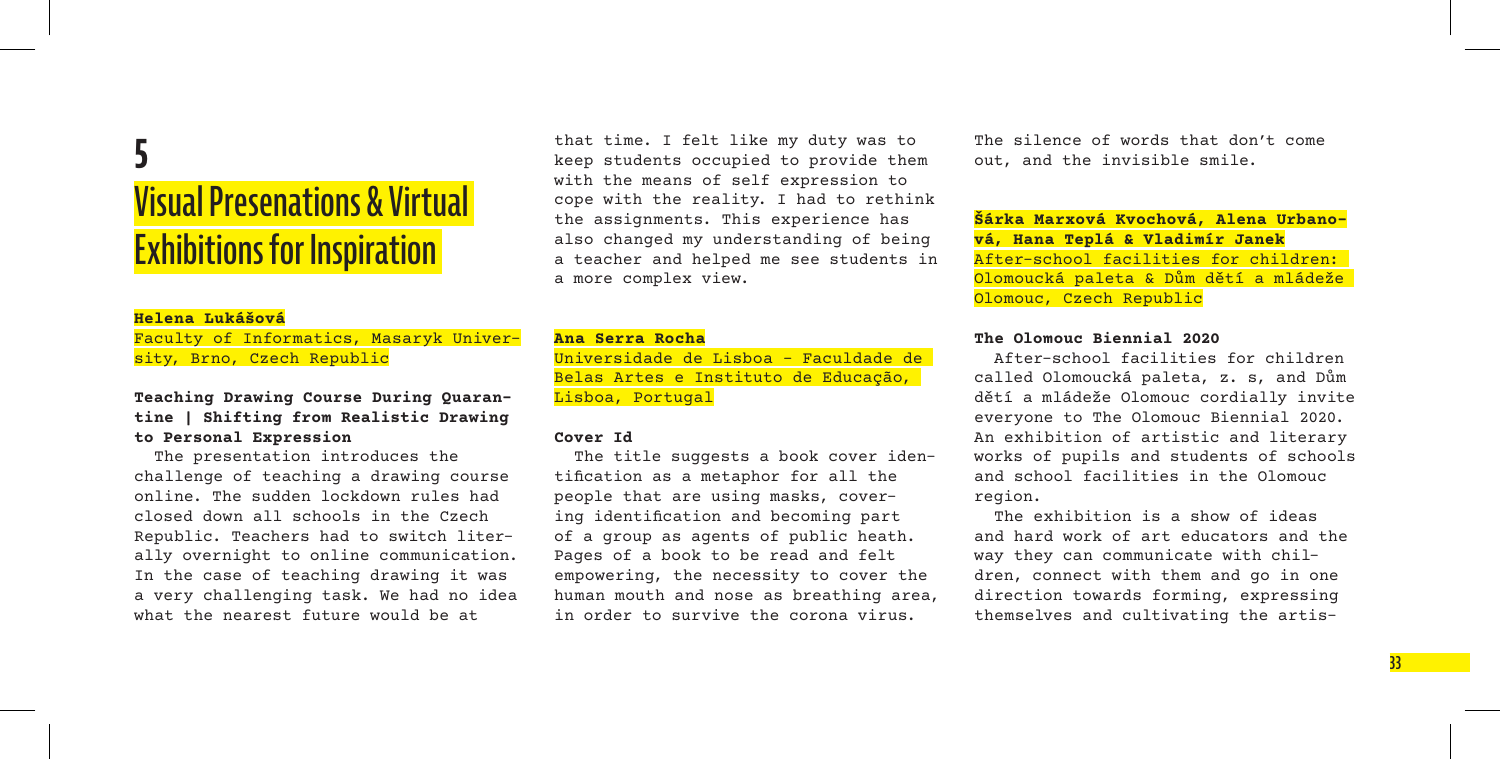tic expression of children. You can see the enthusiasm and joy of children from the process of creation, reflection and immersion in adolescent young authors. You can see how we interact, connect and enrich each other.

#### **Hana Valešová & Zuzana Pechová**

**34** 

Department of Primary Education, Faculty of Science, Humanities and Education, Technical University of Liberec, Czech Republic

#### **About the Project Make ART, Not Faces!**

The presentation is based on the hands-on art project which was run via facebook in the Czech Republic during the Covid-19 lockdown.

#### **Flavia Pedrosa Vasconcelos & Teresa Almeida**

Assistant professor in art education – University of Porto, Department of Visual Arts (Portugal); Federal University of Santa Maria, Arts and Letters Center – CAL, (Brazil)

#### **Contextualised Art/Education Between Brazil and Portugal: Mosaic and Glass**

This work aims to discuss Art / Education contextualised from experiences carried out in the mediation of Professor Teresa Almeida from the University of Porto, Portugal, in Juazeiro / BA, Brazil. The researcher was in August 2016 in the city funded by the visiting researcher scholarship via CNPQ. In addition to conducting thematic workshops, for mini degree courses, students, technicians and professors from the Federal University of Vale do São Francisco – UNIVASF, focused on the Mosaic and Glass work. Given the above, we analysed what artistic / educational possibilities were built and reflected on in the context of Art / Education contextualised since the semiarid. Finally, we intend to demonstrate the characteristics of the activities carried out in terms of research and teaching, and how a collaborative work bridging various areas can establish broader views on the teaching / learning processes.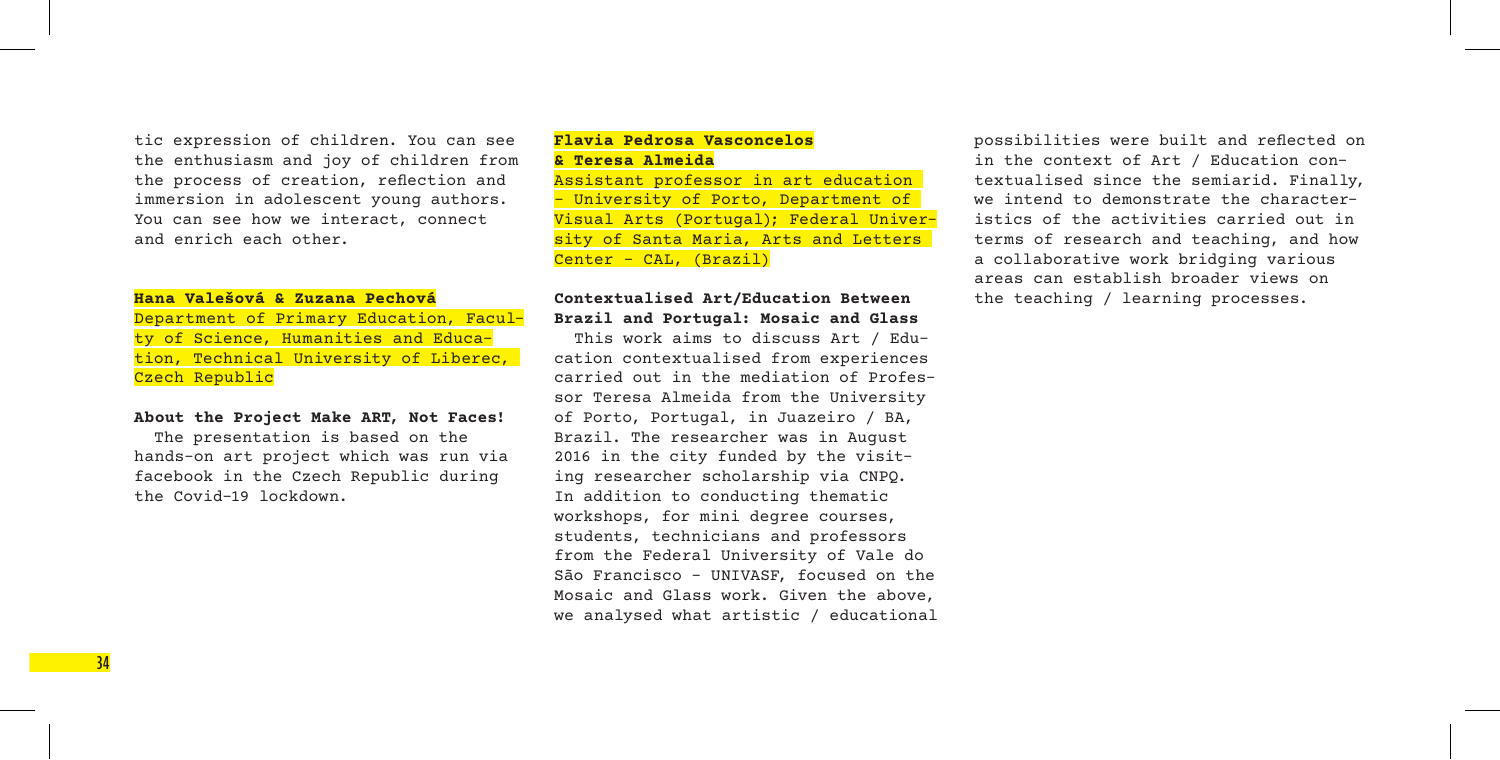## **6**

## **Pedagogical Inspiration | Innovative Pedagogical Approaches**

**Teresa Eça (APECV, CIAC); Angela Saldanha (APECV, CIAC); Raquel Balsa (APECV); Celia Ferreira (APECV); Dori Nigro (APECV); Matias Pancho (ASSOL)** APECV, Portugal

#### **Learning Spaces**

The video is a visual narrative about a pilot experience with activist artists/social designers and art educators and other people from an organisation offering leisure and learning activities for people with mental disabilities. The experience, an arts-based study,

aims to enquire about learning spaces using a photo voice.

#### **Timotej Blažek**

Faculty of Education, University of Ostrava Department of Art Education, Ostrava, Czech Republic

#### **Spatial Art in the Context of Online Education | Case Study | Video**

The paper discusses the benefits of online education in the field of spatial art, and describes its considerable pitfalls. It focuses on creating a lecture as a document – a stand-alone 'living' file – a video that is always accessible and that combines elements of visual communication and visual language. The teacher views the emerging document from the perspective of the interpretation of the static and moving image. In the lecture as a documentary, the teacher – creator consciously works with mise-en-scène, montage and editing,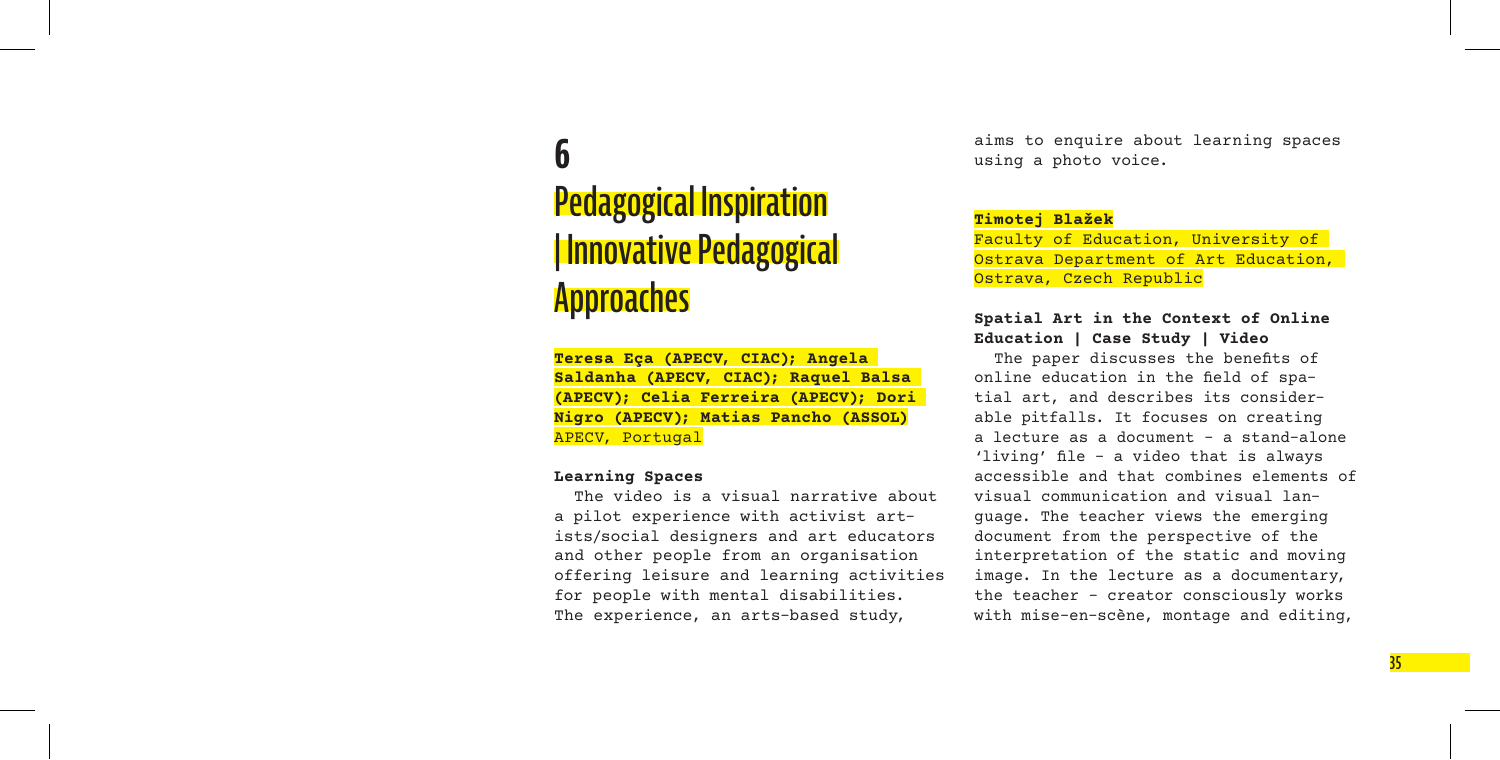sound and music and narration with the help of a moving image editing program. The paper compares the way of developing a classic lecture and a lecture as a separate document in the form of a video.

#### **Penny Hay** Bath Spa University, UK

#### **House of Imagination**

House of Imagination provides a range of spaces for children and young people to collaborate with creative professionals. It is a home for improvisation, creativity and innovation and a place to make these visible through research. House of Imagination celebrates an experimental, research-based approach to explore the potential, challenges and opportunities in the area of creative resistance and how this invites a new pedagogical approach. Signature research projects include School Without Walls, Forest of Imagination and House of Imagination pop-up spaces. These

research projects develop new ways to approach creative learning across the arts education sector, prioritising creativity, critical thinking and co-enquiry. Artists and creative professionals work alongside young people to co-design a creative pedagogy using the city/village as a campus for learning and an experimental pedagogical site.

**Mónica Oliveira & Gabriela Amaral** Higher School of Education of Paula Frassinetti; Reaserch Centre of Faculty of Fine Arts, Lisbon, Portugal Higher School of Education of Paula Frassinetti, Av. Jean Tyssen – Oliveira do Arda, Portugal

#### **Covid 19: Artist Education as a Social Commitment**

This video intends to introduce a project that aimed to bring pre-school children to the current life, through Artistic Education, in order to meet the reading of the world, more concretely, Covid-19. In this project, the intention was to involve children in a problem that affects everyone and that requires everyone to live and act in society for a common good. By giving them a voice on the current reality, they were able to reflect and present solutions to resolve this pandemic. Thus, Artistic Education, always present throughout the project, proved to be a facilitating learning area in the formation of active and responsible citizens.

#### **Petra Filipová**

University of Hradec Kralové, Faculty of Education, Department of Art, Visual Culture and Textile Studies, Czech Republic

#### **Visual Artist as a Superhero**

This contribution represents a particular experience from the pedagogical practice, which is focused on a connec-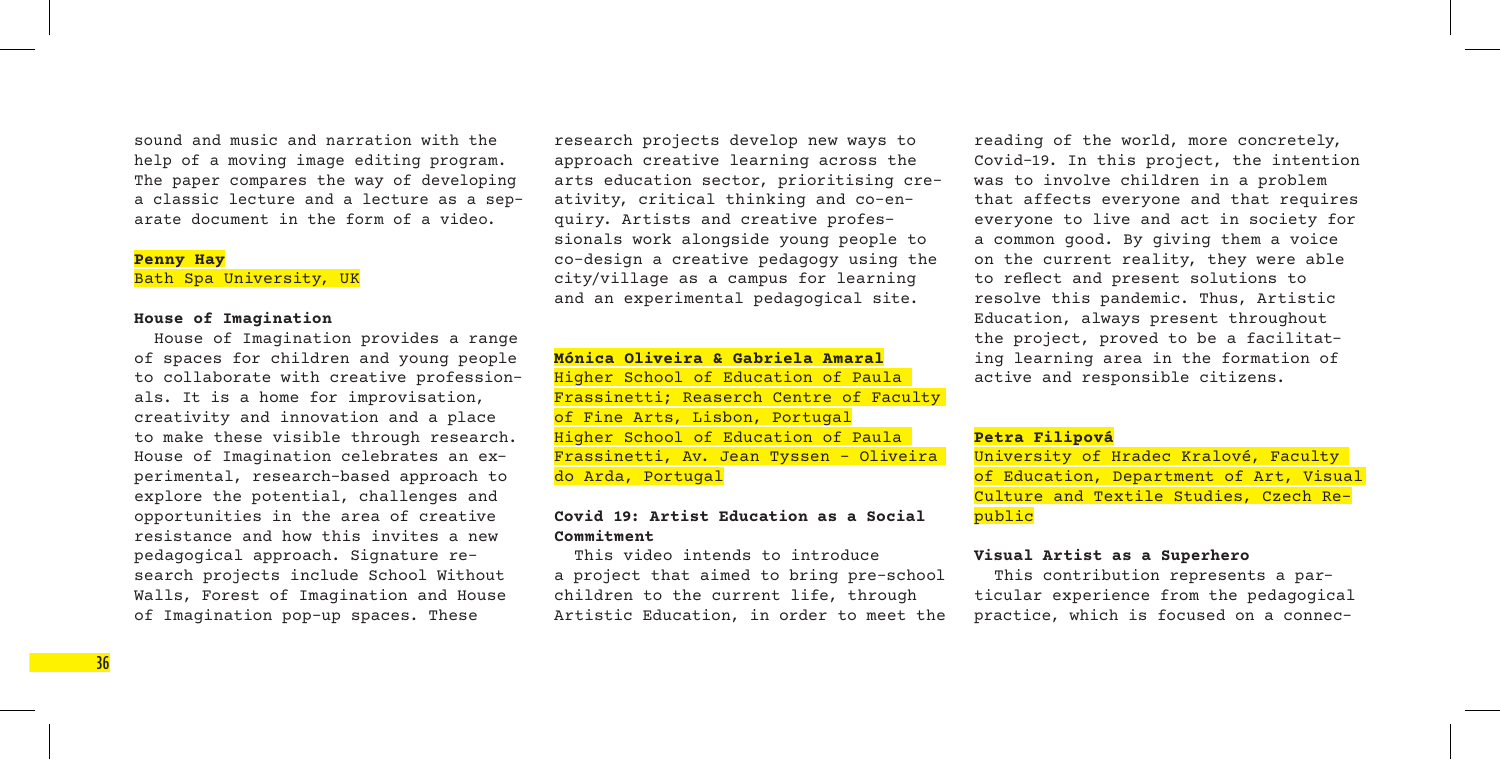tion between the art and popular cul ture. Within the project, pupils created superheroes action figures equivalents according to their own designs, which had the appearance of the artwork by chosen artists of the 20th and 21st century. This allowed pupils to apply visual information about the artists and their specific characteristics of their work processes, which are known from the field of popular culture in a way that fans of the artist recognised their hero and the figure was able to become a collectible item. The assignment and its realization took place in a peri od of coronavirus distance education at schools in the Czech Republic. Each of the students had a different reaction to the assignment, but what all the works have in common is that the students would get acquainted with until then an unknown artistic personality, his or her artwork and discover that all of these artists indeed were and are (super)he roes of visual art.

## **7 The Position of Art Education during aPandemic**

#### **Martha Christopoulou**

1st Regional Center of Educational Planning (RCEP) of Attica, Greece; Na tional and Capodistrian University of Athens, Department of Early Childhood Education & AKTO Art & Design College

**Teaching Art Education in Time of Cov id-19: Reflections on an Art Educator's Journey**

This paper presents a reflective case study of an attempt to teach a stu dio-based art course for preservice early childhood teachers during the Cov id-19 lockdown, between March and June 2020, in Athens, Greece. It presents my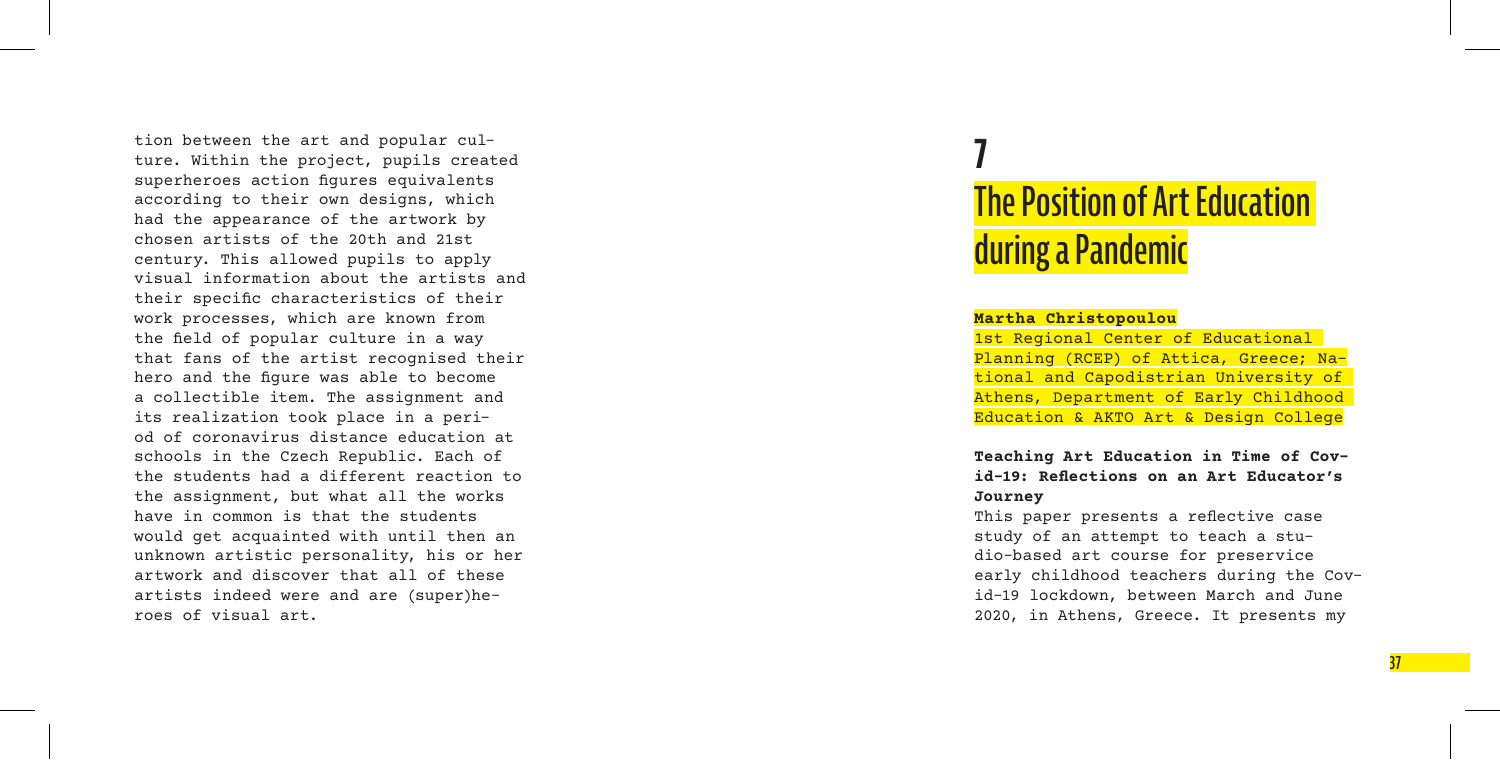efforts to redesign the course syllabus and artmaking activities and create an interactive and supportive distance learning class environment to enable students to keep a creative mindset through this challenging time. Reflections on choices regarding synchronous and asynchronous instruction, lesson objectives and content, art making assignments and assessment illustrate the observations, feelings and lessons learned in regards to how teaching and learning has been kept up during lockdown and how it worked (or not) for students and me as an art teacher. This paper concludes with highlighting the strengths and challenges of the pedagogical and instructional responses used during this crisis and proposes changes in the curriculum instruction in order to facilitate transformative learning experience for diverse student needs, preferences and aspirations. It also suggests ways to incorporate the transformations made into my future teaching.

#### **Lucie Štůlová Vobořilová, Hana Dočkalová & Matěj Smetana**

National Gallery Prague, Czech Republic Department of Art Education, Faculty of Education, Masaryk University in Brno, and Facutly of Fine Arts, Brno University of Technology, Czech Republic

#### **A Buried Spring or Why Do Students Need Art Education During the Crisis? How Was Art Taught during the School Closures?**

Does it make sense to teach art remotely? Or should instruction focus on math and languages? The contribution presents the results of a survey among art and art history teachers, conducted by the Programming Department of the National Gallery Prague, and reveals what the emphasis on the "main" subjects during the lockdown distance learning meant for art education. Why is art education important? What can it offer to students in the time of crisis? Conference contribution: Lucie Štůlová

Vobořilová in collaboration with Hana Dočkalová, both educators at NGP. The animation was created by the artist Matěj Smetana. Because the contribution also discusses the results of a survey concerning the situation in Czech schools during the period of remote learning, it will be presented in Czech with English subtitles.

#### **Paulo Nogueira**

University of Porto, Faculty of Psychology and Educational Sciences, Portugal

University of Porto, Faculty of Fine Arts, Portugal

**How Can We Keep on Talking About Learning? Pandemic Time and the Threat of an Art Education Watched on Screen**

Around the word, pandemic crisis is changing how we perceive the meaning of social, cultural, professional and educational aspects of our lives. In Portugal, as a result of the lockdown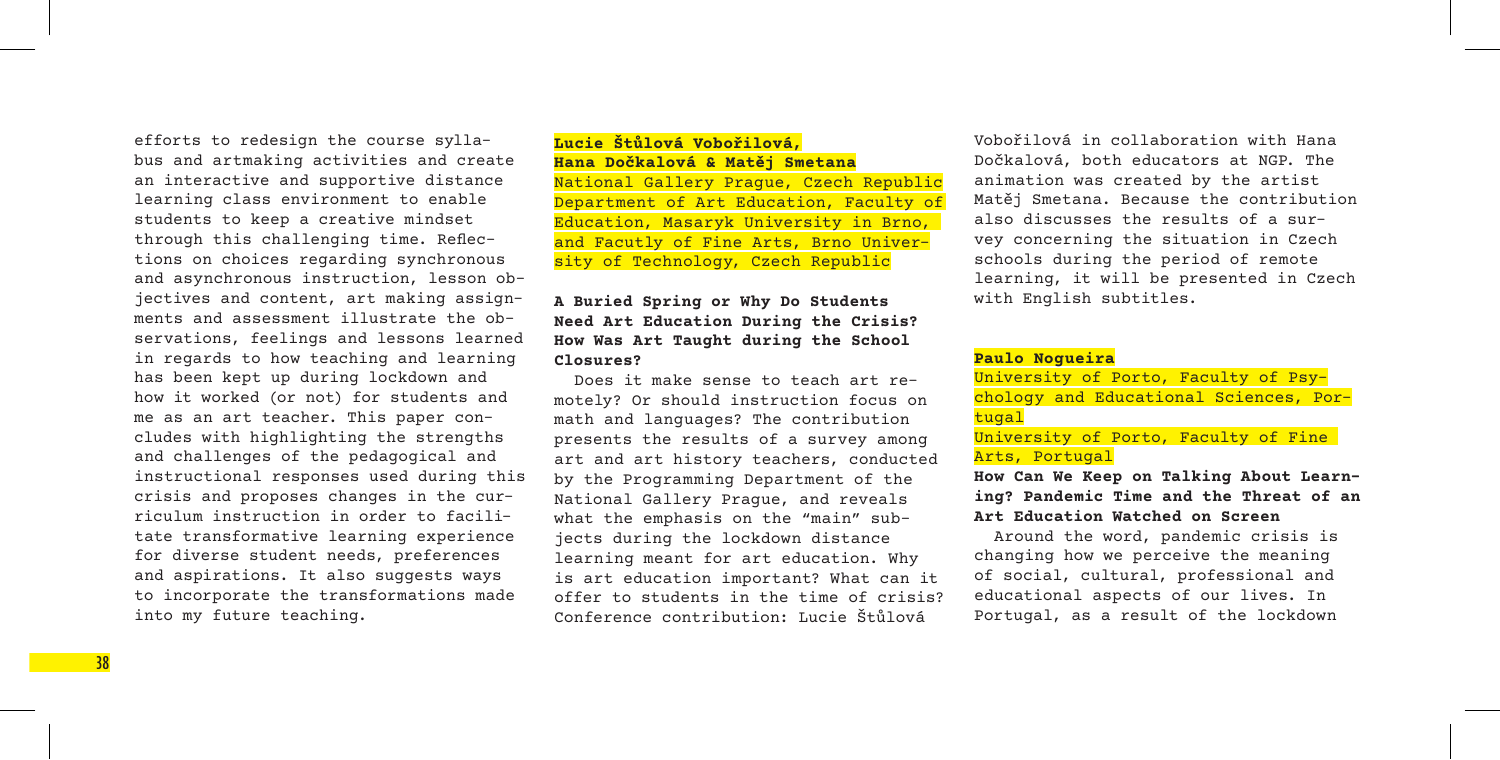measures, the government relaunched the educational television through the program #estudoemcasa (#studyathome). A partnership was formed between the education ministry and the public television station to carry out #estudoemcasa from mid-April till the end of June. This program was presented as "the new classroom" aiming to support student's learning from different schooling levels. Art education emerged as a subject in which different contents were mixed and broadcasted weekly in the same schedule (visual arts, music and performing arts). Although describing a real situation that could be understood as a case study, I don´t intend to follow this approach, to call on a good practice example, but rather to reflect on the hegemony of models and discourses that, in a naturalised way, still prevail in art education learning.

#### **Magda Strouhalová** Department of Art Education, Faculty of Education, Masaryk University, Brno, Czech Republic

#### **Art Education in Distance Education of Kindergartens in the Czech Republic**

The paper deals with teaching of art education to children in Czech kindergartens using distance education. It reflects on the current situation of full-time teaching of art education, and ascertains what the possibilities and forms of teaching in distance mode are, how to share teaching material, what inspirational sources for material creation can be used, including demonstrations and possibilities of mediating art in order to maintain aesthetic and creative art activity. It is based on the Framework Educational Programme for Preschool Education, and it considers aspects of incorporation of distance education. It also introduces the issue from the parents' point of view as parents are indispensable partners in distance education, for both the teacher and the child, and it describes what the associated risks are.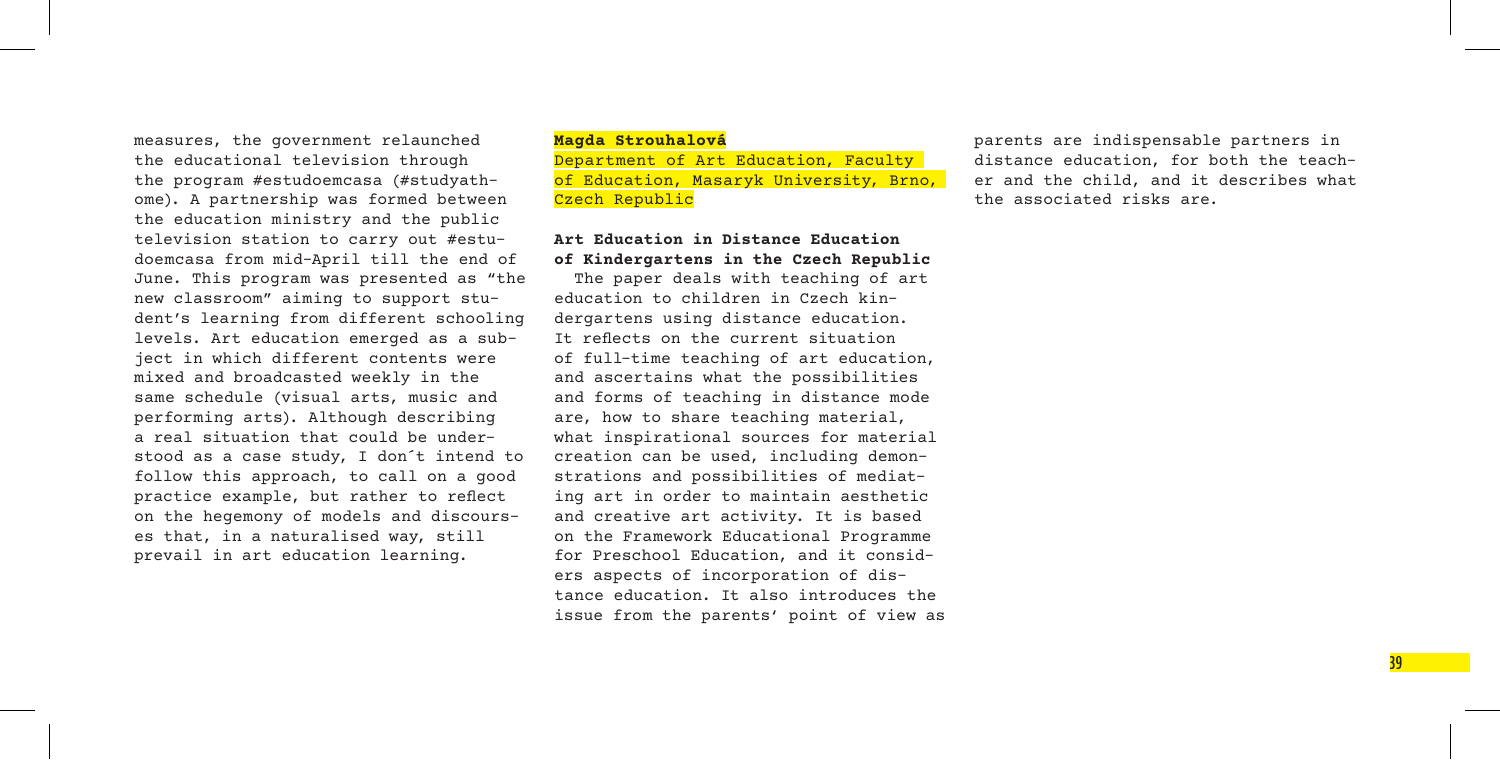## **8**

## **Despite the Quarantine | Innovative Pedagogical Approaches**

#### **Ranae Lee-Nasir** Very Special Arts, Singapore

#### **Home Based Visual Arts Lessons piloted by the ALERT PROGRAMME, Very Special Arts Singapore**

This paper shares how the visual arts department reached out to learners through activity sheets, video recording and online learning. The Arts in Learning, Rehabilitation and Training (ALERT), offered home-based art lessons for its learners and tried two asynchronous models and one synchronous

model; these were rolled out one at a time between the months of April to July (2020) during the circuit-breaker period in Singapore.

#### **Hana Stadlerová, Pavla Novotná & Jitka Novotná** Department of Art Education, Faculty

of Education, Masaryk University, Brno, Czech Republic

#### **Home Alone – Creative Results of Quarantining**

The paper presents current creative outputs of students of the Faculty of Education at Masaryk University in Brno – future kindergarten teachers, that were created during the lockdown due to the coronavirus epidemic. The initially contact taught practical art seminars of the spring semester turned into a systematic individual work on a personal project, whose aim was strongly connected with the personalities, the interests and hobbies

of the students. Consultations, inspiration, mutual interactions and the presentation of the process of creation and the resulting works all have moved to virtual space. Despite the feelings of insecurity and fear, the sudden and unexpected situation allowed many to slow down and avoid distractions, stay at home, immerse themselves more, and begin to create fully.

#### **David Bartoš**

Department of Art Education, Faculty of Education, Palacký University Olomouc, Czech Republic

#### **Multimedial Project in Art Education or the Participation of Students and Teacher**

Josep Beyus, a German performer and one of the most interesting artists of the 20th century, was also a teacher of art. His concept of art education was built on the idea that art is for everyone and that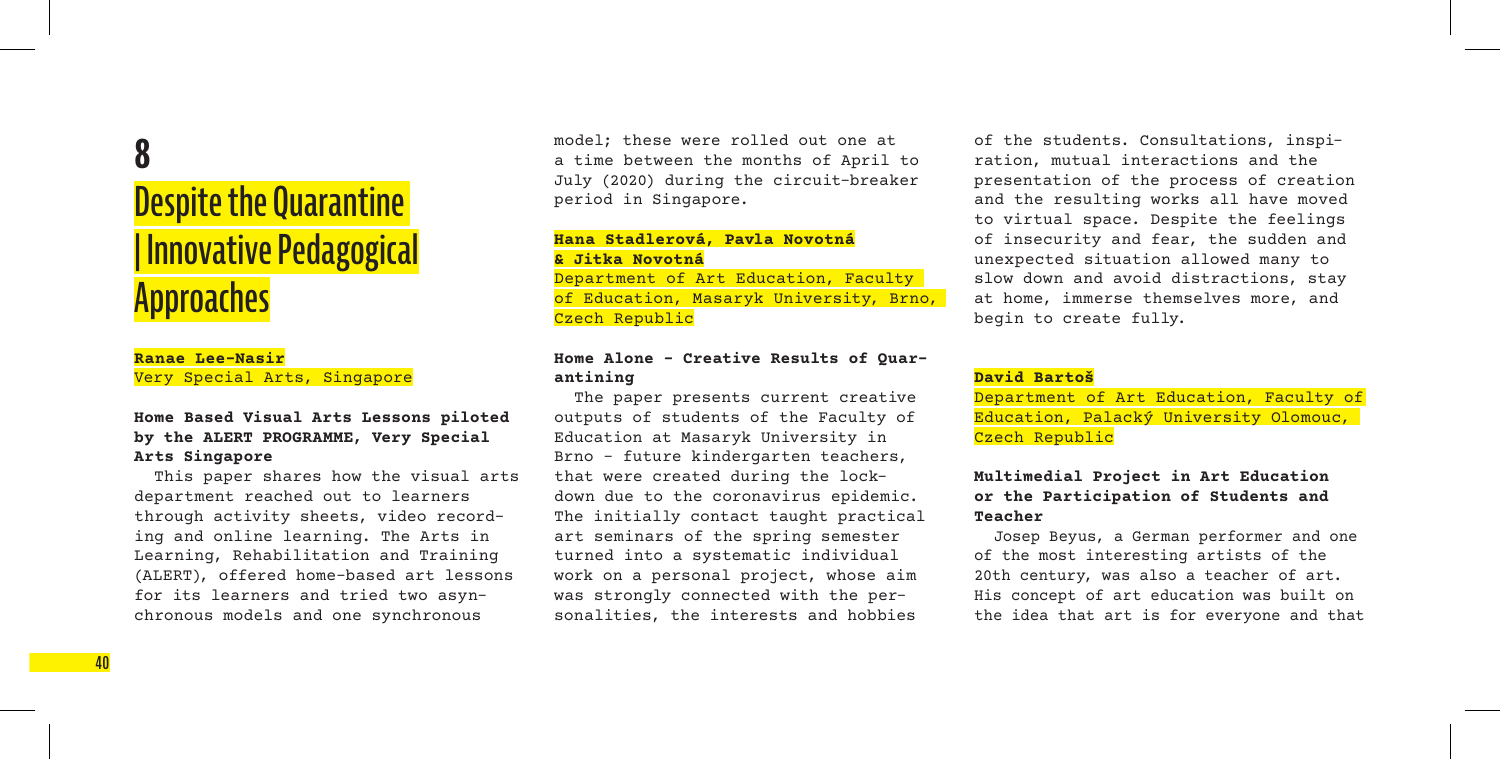the best way to be educated in art lies in practical doing art. His seminars were based on participation and open dialogues and sometimes they were even present ed as an act of action art – happenings (Information Act, Tate modern, 1972). In my contribution to this konference, I want to present a multimedial project meth od in art education, its general meaning with concrete examples from my practice. Also it shows positive and negative sides of participatory education. This work is a part of the research titled *The multime dial project method in art education sup ported* by IGA (internal grant agency).

#### **Petra Pětiletá**

Department of Art Education, Pedagogi cal Faculty, Charles University, Czech Republic

#### **A Picture of Corona Time**

I will share my teaching methods dur ing the "Lockdown" with my students. The general disadvantage of online teaching is that it can be hard to lead a lesson through the screen, because of the fact that the impact of the teacher in person is not there. But on the other hand, for some students in case of Art Education it was good that they are alone dur ing the work. When there is no one with whom to compare, and who may be judging. We let students choose their personal timeslot. Tasks were specific, prepared as a video presentation from us.

In some cases, we used COVID situation as the theme, but also in the tasks where COVID was not directly mentioned, it appeared in some way very often in their artworks. We can see the picture of a student's personal perception and the way of their need for psychical balance. If there will be "Lockdown 2". Will the picture be the same? (When something is taking too long.)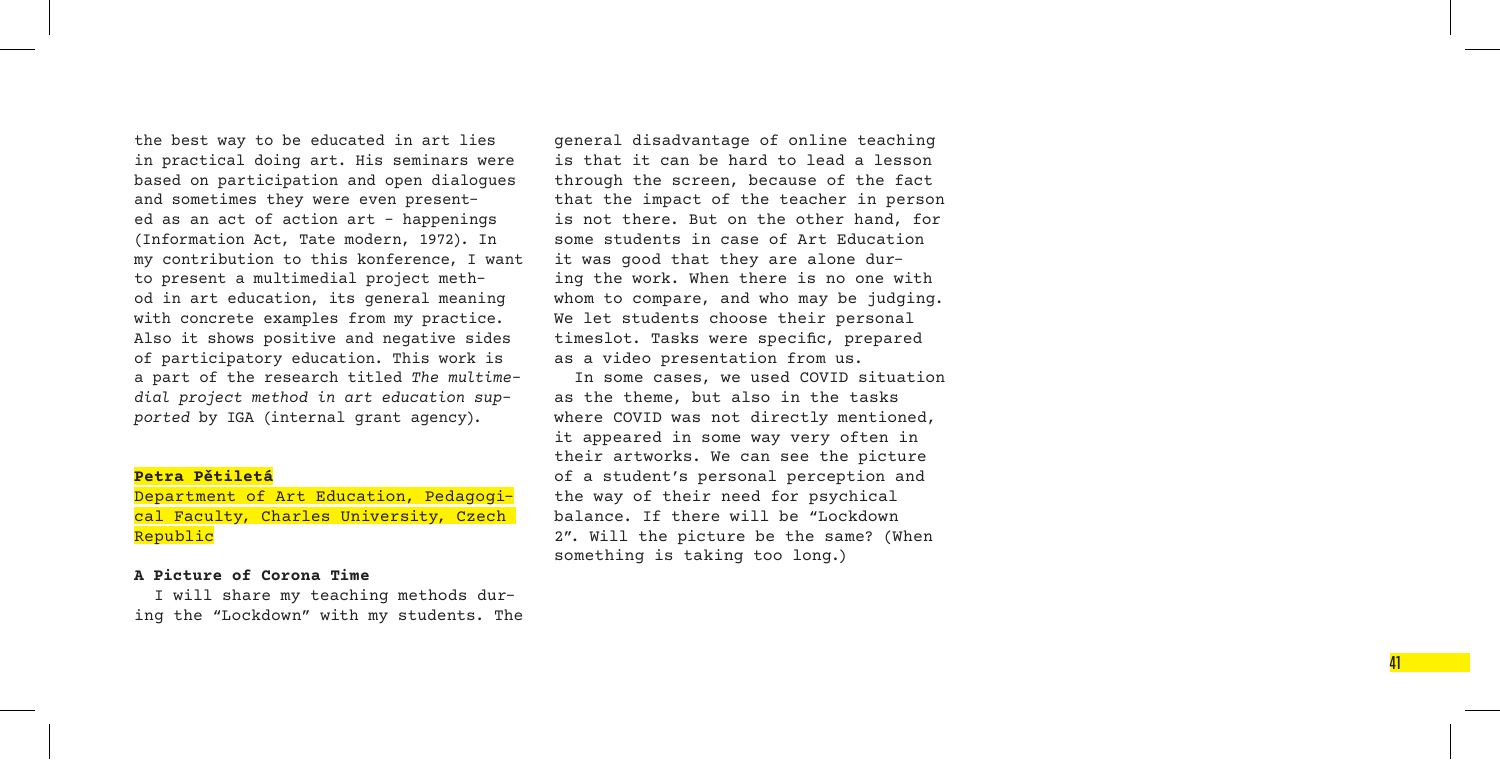## **9**

## **Pedagogical Community and New Ways of Communication**

#### **Marta Ornelas** Arte Central, Lisboa, Portugal

#### **Set of Art Education Practices in Portuguese Schools during the Lockdown**

We opened a call to teachers for sharing what they were doing with their students during the lockdown, in visual arts education. We compiled some experiences that we shared publicly, with the World Aliance for Arts Education and with Unesco. Many other teachers felt this sharing is something really important. We want to share this experience and, eventually, to find partners to join this project, that should be continued.

**Choon Ying Tan** Nanyang Academy of Fine Arts, Singapore

#### **Challenges of Teaching Art History Online**

This paper will examine the challenges faced when adapting the teaching of Art History from the physical classroom to the online classroom, using the Community of Inquiry model as a framework reference. In particular, the affordances of a fully text-based platform versus an audio-video-chat platform will be discussed. Obstacles encountered by students and their preferred modes of communication will also be discussed.

#### **Lefteris Heretakis**

Alicante, IE University, Madrid, Spain

#### **Design Education Talks Podcast. From Practice to Education**

The voice of the practitioners will give us a more complete picture about the way we need to reshape Art and design education now and in the future.

#### **Heidi Powell** University of Florida, USA

#### **Social Reconstructions: Animating Memory in Arts and Medicine with Stop Motion & Narrative Theory**

As we seek new ways of communicating how we are situated in arts contexts, memory plays a key role in how we think and act upon new knowledge and our relationship with it. This research investigates how Stop Motion, combined with Narrative Theory in arts and medical education curriculums brings the pause of reflection, and greater retention when reconstructing memories of what is taught and learned in arts and medicine. As we continuously socially reconstruct knowledge through memory and seek to communicate perspective bringing new ways of knowing, using stop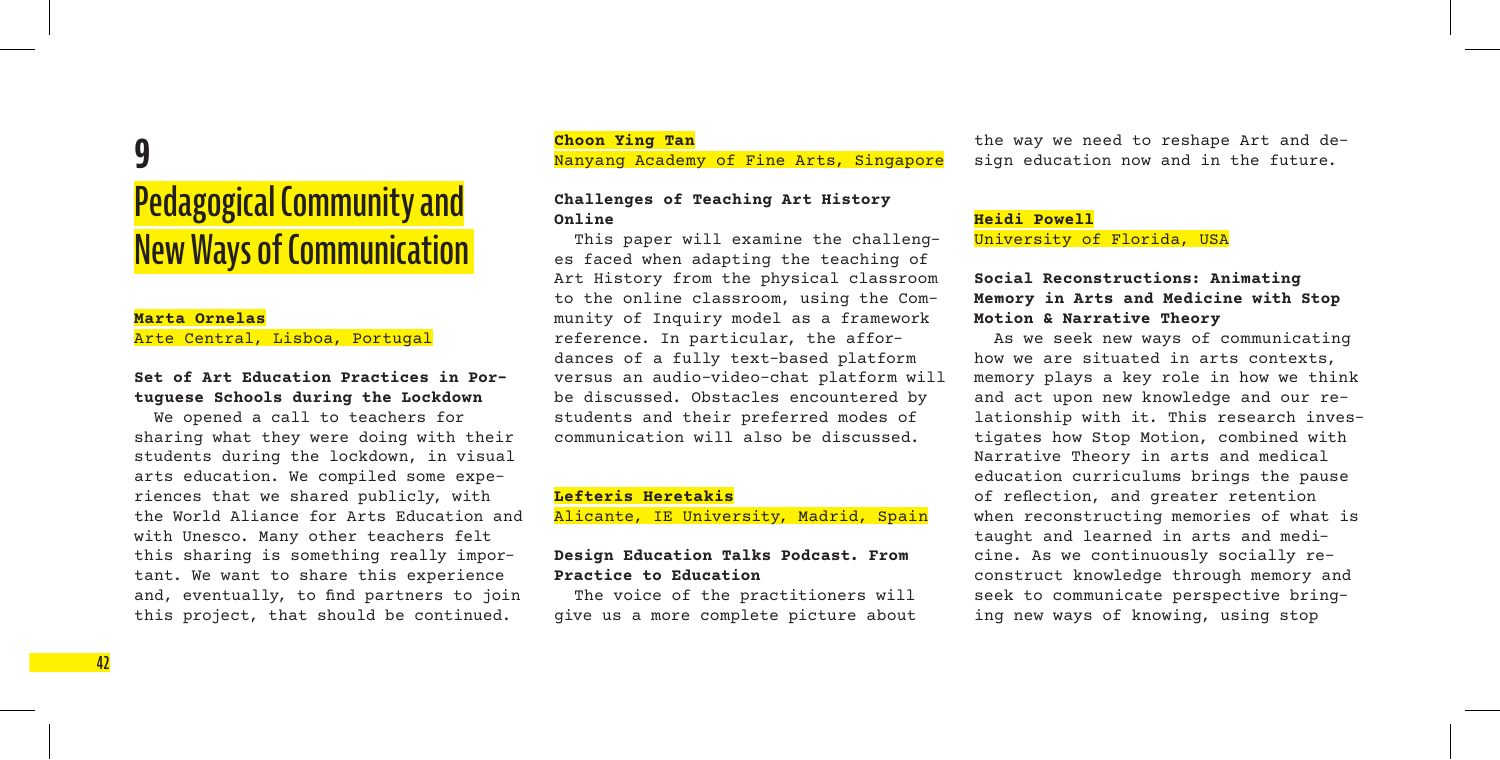motion as voice, helps us retell what resonates and is understood in arts and medicine as these areas combine into a new visibly emerging field.

#### **Oluwagbemiga Isaac Oladimeji** Tai Solarin College of Education, Omu Ijebu, Oqun State, Nigeria

#### **Art Education in the Time of Coronavirus the Good in the Evil: Reflecting on Today, Anticipating Tomorrow**

The fear of coronavirus, the beginning of wisdom. However, the reality of its havoc recked on humanity brought an impromptu change to the world order. The weakness humanity was exposed and virtually, all things were negatively affected by the virus with a purview of humanity at the receiving end. Hence, abnormal now turned to be normal. In view of the happening, art education was not speared but played incredible role in awesome awareness in the

protection of humanity, artists notwithstanding manage to survive. This paper, understudied coronavirus in terms of its evil and good, itemized various world order up-turned by pandemic and as well overviewed diverse efforts made by humanity in suppressing it effects, in order to forestalls the extinction of mankind and thinking outside of the box for the sustainability of the existence, that had been taken care of by art education. Art education an agent of change and its power of creativity is too big to be caged or lockdown or confided, as the pandemic did to economy, socializing, and joint worship in the church and mosque. Art education has been using its tools on how to deal with the virus, educate people while exposing the virus through cartoon and animation, painting, sculpture and graphic illustration on poster. In conclusion, coronavirus break virgin ground for new and great opportunities through art education despite its consequences on

humanity in terms of isolation, anguish and mass exterminations. In summary, measures against the spread of coronavirus have really changed our lives almost overnight. Notwithstanding, there is still good in evil as the art education is the search light.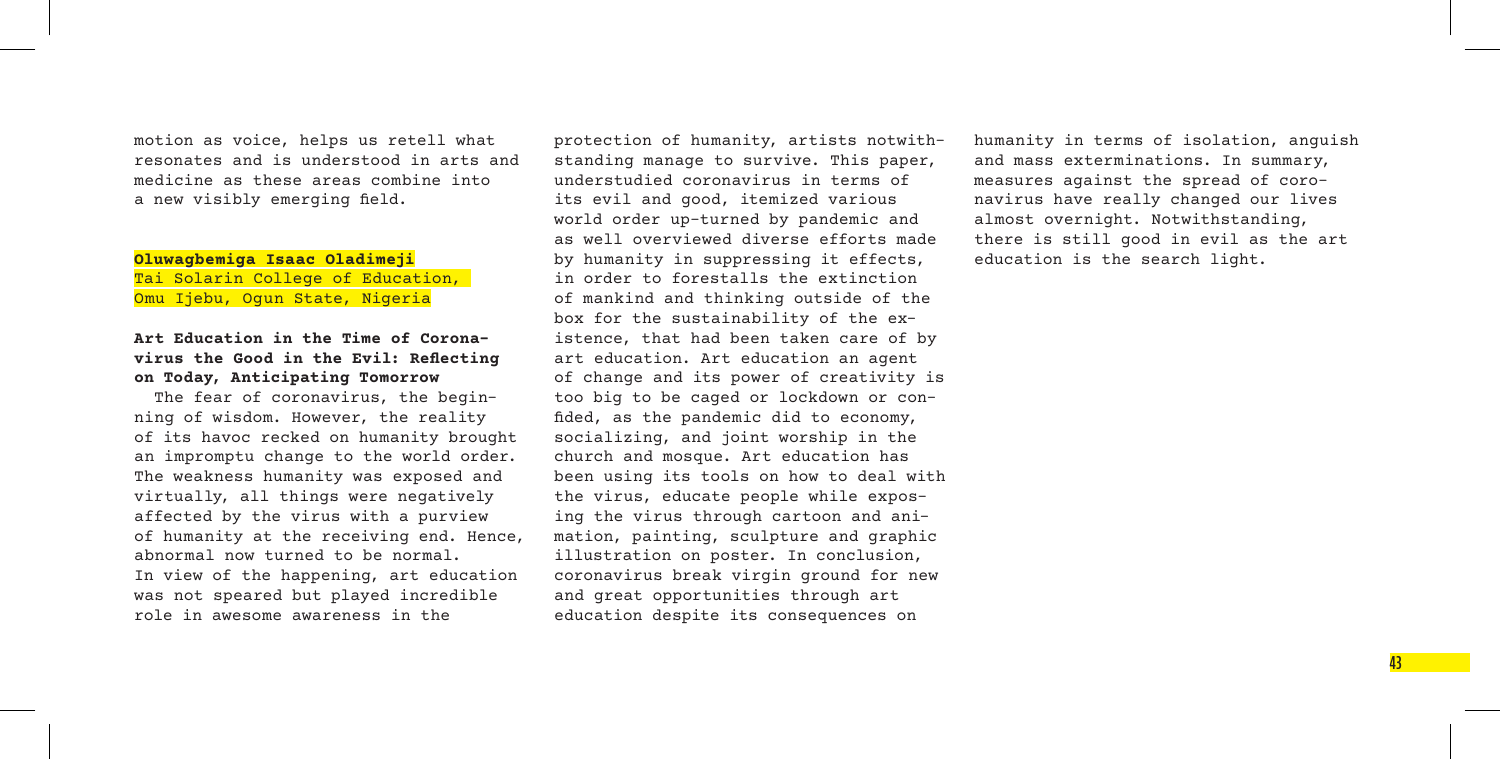## **10**

## **Art Educators during Lockdown |Case Studies**

#### **Mónica Oliveira**

Higher School of Education of Paula Frassinetti; Research Centre of Faculty of Fine Arts, Lisbon, Portugal

#### **COVID-19: Art Education for the Awareness of Today's Society**

The dizzying spread of the pandemic – Covid-19- is producing unprecedented social, economic, educational and cultural challenges and changes and has sown discomfort, uncertainty, insecurity and fear around the world. There are many measures to prevent the spread of the virus, which has impacted the lives of the population. Children, not being

detached from the society in which we live, have also been subject to major changes in their way of being and relating to others.

The aim of this conference paper is to understand the perceptions of preschool children about the pandemic through artistic education. The choice of this area of knowledge lies in the proximity it establishes with children not only as an artistic language but as a pedagogical tool that enables expression and communication but also because of the possibility it offers to children to access a "reading of the world", enhancing more and better your participation in today's society. This work focuses on qualitative research. The data collection instruments included direct observation of the activities carried out by the children and their individual narrative. The results showed that artistic education is a privileged way for children to express themselves and share feelings, concerns and ask

questions, giving them greater confidence and social responsibility and inducing them to be transforming agents in the community in which they live. We also realized that we need to reorient artistic education towards responsible citizenship, prepared to make decisions on problems that humanity faces.

#### **Sabrina Baker, Kathryn Coleman, Jessica Leslie, Joanne Low & Gemma Saunders**

University of Melbourne, Victoria, Australia

#### **Learning to Teach from Home as a Radical Collaboration: Becoming Art Educator in Lockdown**

This is a moment to capture and archive for art education; a moment in time to recall later in a career embarked upon in a global pandemic. This paper presents how we have continued to 'learn to learn' how to teach, while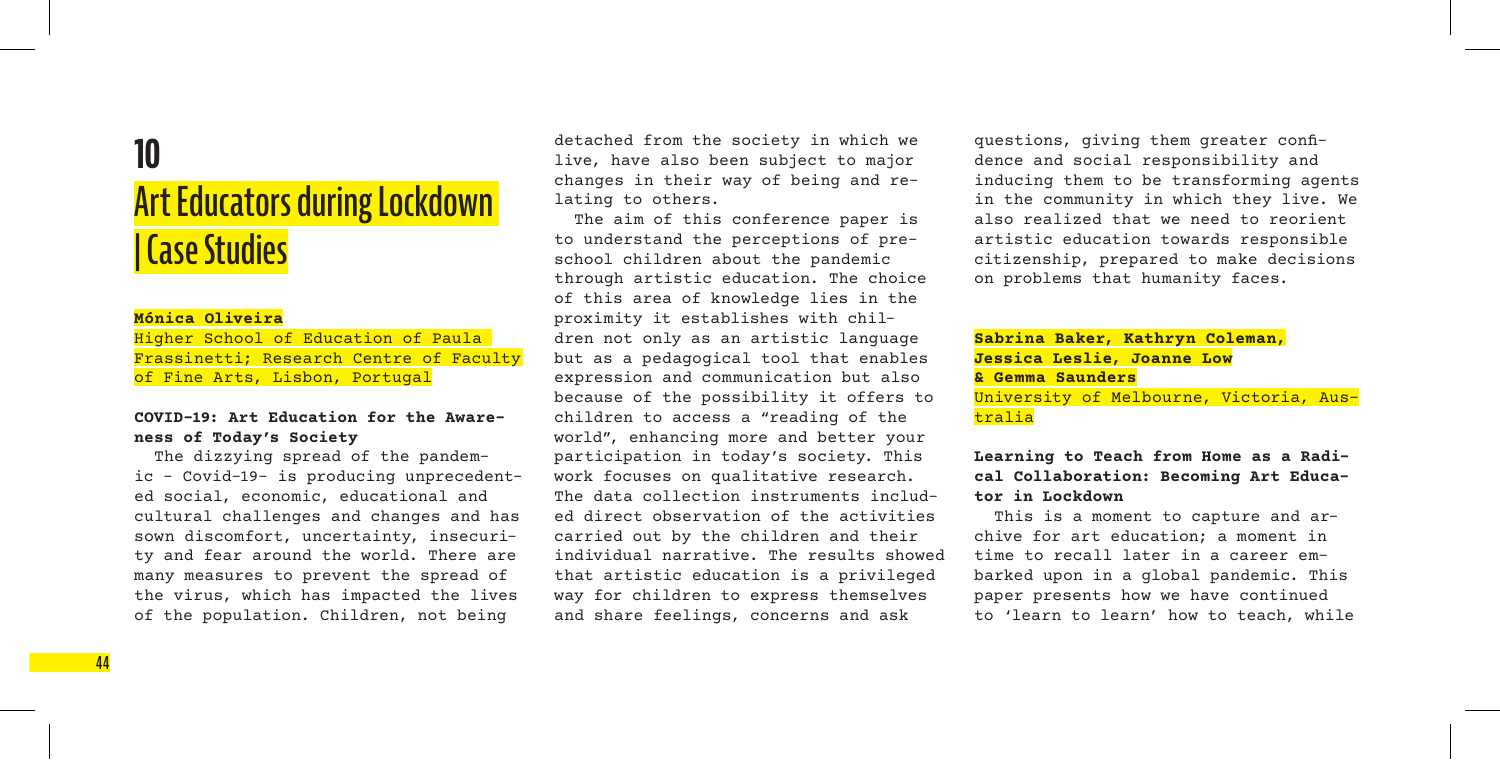learning at home and teaching in remote virtual placements from home as a form of radical relatedness (McKernan, 2004). We have developed new agile, responsive and ethical ways to design and co-design learning experiences to create curious and critical encounters for students who were also at home (Coleman & MacDonald, 2020). We have been working in our home studios developing new ways of learning art pedagogies and practices as individuals, as well as within an a/r/tographic collective. We have remained connected in several physical ways: co-writing a speculative pandemic zine and sending artworks to each other while sharing all learning experiences as a co-lab for becoming.

#### **Liliana Dell Agnese** Anhembi Morumbi University, São Paulo, SP – Brazil

#### **How to Teach Art History, for High School, Online**

The present work presents a series of classes developed with high school students, aged between 14 and 15 years old, held at the State School of São Paulo – Brazil. The lesson planning provides for the presentation of periods of art history with online classes. The contents were taught with projection of visual images and historical context (period, artist, works and technique used), through the TEAMS platform. The educational proposal aims to give the student a base of theoretical and expository classes, in online form, and from the information received, create, write and design their own art history book, with the essential characteristics that determine each period and creative layout to compose this work.

#### **Hana Valešová & Zuzana Pechová**

Department of Primary Education, Faculty of Science, Humanities and Education, Technical University of Liberec, Czech Republic

#### **'Make Art, Not Faces' Social Media Art Sharing**

The case study presents an online art education project run in spring 2020 during lockdown. The text will lead you through the goals and main characteristics of the project, its implementation, results, achievements and gaps to discussion about the role of online space in art education and possibilities of art education practice transformations.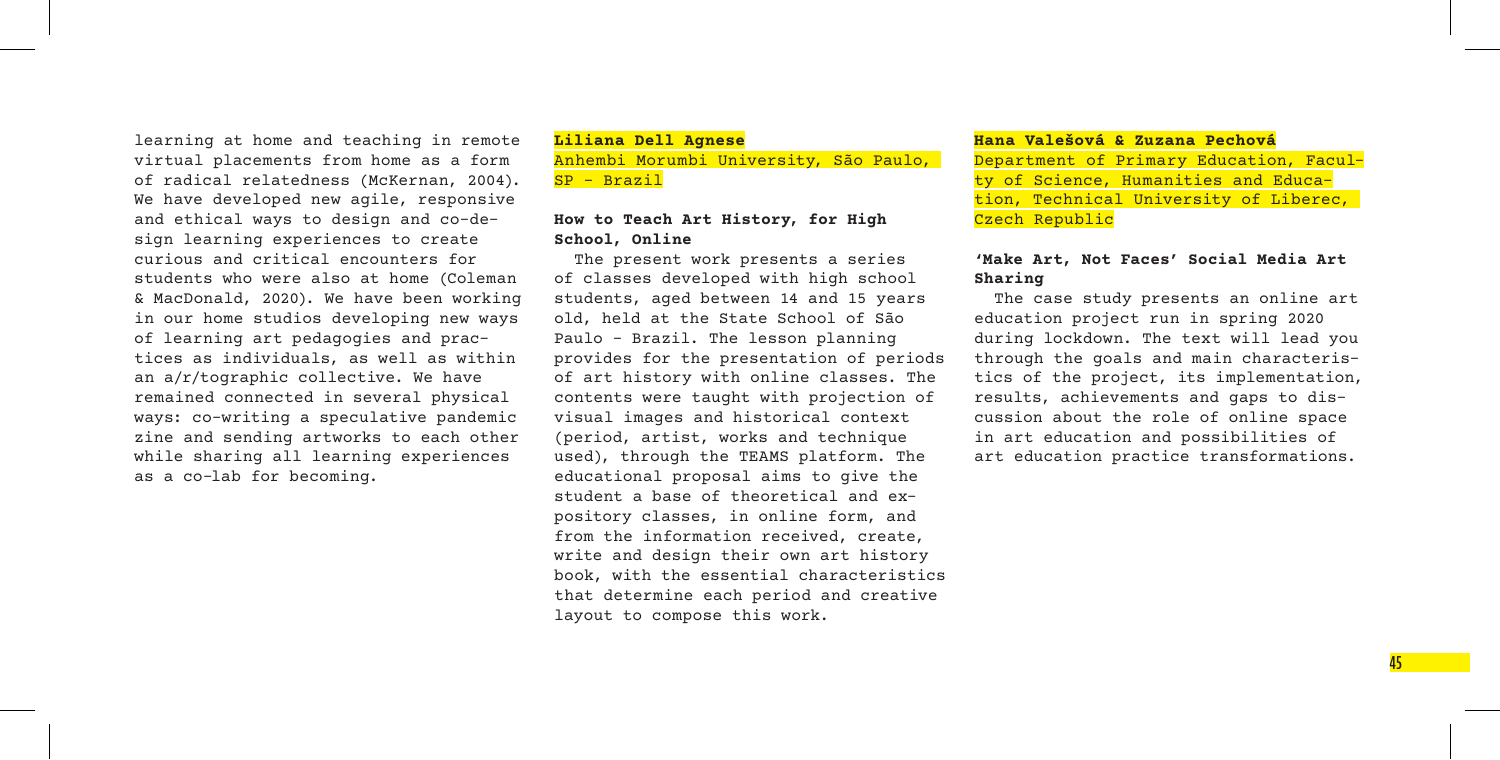## **11 Closed? Galleries & Performing Arts during the Lockdown**

#### **Dominika Halvová** Moravian Gallery in Brno, Czech Republic

#### **Towards Performance Art: Embracing Beauty in the Mundane**

The presentation reflects upon stayat-home activities created by the Department of Public Programming of the Moravian Gallery in Brno that are inspired by the Gallery´s art collections, introducing the various art works with emphasis on the creative process instead of the result as an artistic object.

The activities are aimed to reinforce collaboration and connection within families and communities and to inspire creative thinking in the context of the everyday objects or situations.

#### **Aleš Pospíšil**

Geisslers Hofcomoedianten, Department of Art Education, Pedagogical Faculty, University of South Bohemia in České Budějovice, Czech Republic

#### **Baroque Online: Streaming of Scenic Art for Educational Purposes during the Corona Crisis**

This paper is devoted to the activities of the Czech professional independent theatre ensemble Geisslers Hofcomoedianten during the coronavirus crisis. It summarises the possibilities and accomplished goals of all pillars of the activity (artistic, scientific, educational) of the above mentioned ensemble, whose dramaturgy has been for

almost two decades exclusively connected with sources of inspiration from the Baroque period and its interpretation in the form of purely contemporary approaches in the field of performing arts. The paper also includes the first release of a performance recording titled In the Blueberry Bushes (2017), which was inspired by the play La Mirtilla (1588), the first surviving pastoral written by a female author – famous actress and writer Isabella Andreini  $(1562 - 1604)$ .

#### **Silvie Novotná**

Regional Museum in Olomouc, Department of History, Department of Art Education, Faculty of Education, Palacký University Olomouc, Czech Republic

#### **Olomouc: The story of One Exhibiton.**

In spring 2020, the Regional Museum in Olomouc was scheduled to open an exhibition focusing on the his-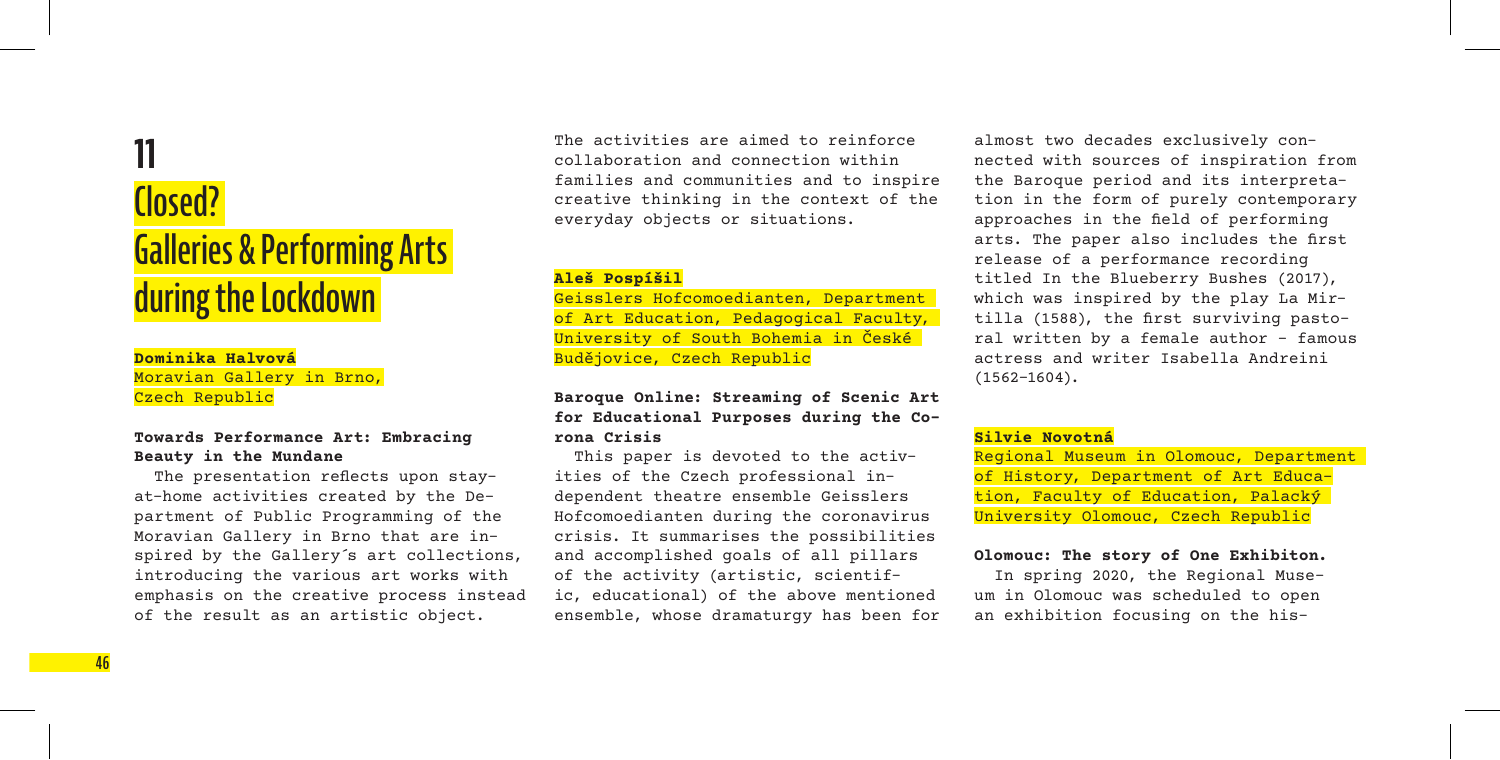tory of Czech encyklopedies. Part of the exhibition was supposed to be an educational program primarily intended for secondary schools. The coronavirus pandemic ruined the plans. The educational potential of the exhibition could not be fullfilled in this way. It was decided that the main priority of the 'covid-time' would be to prepare an accompanying exhibition catalogue. So it happened that both curators spent time in quarantine not only with their families, but mainly with F. Palacký, A. Rieger and other personalities of Czech encyclopedias. Nowadays, general scientific dictionaries are no longer published. This contribution presents the most important events in the field of creating and publishing general scientific dictionaries from the first attempt by F. Palacký to the ups and downs of the totalitarian and post-revolutionary period. It also demonstrates the exhibition, the opening of which was the first event taking place in the

Regional Museum in Olomouc after it reopened to the public in June 2020.

#### **Tomáš Timko**

Institute of Aesthetics and Art Culture, Faculty of Arts, University of Presov, Slovakia

#### **Distribution of Fine Arts and Accompanying Programs of Art Exhibitions during the State of Emergency and Quarantine and the Impact of the Situation on the Audience of Fine Arts**

During the domestic quarantine, announced as a result of the Coronavirus pandemic in the spring of 2020 in many countries around the world, a paradoxical situation arose for the fine arts: art institutions, museums and galleries, could not physically make exhibitions available to the public, but art fans had much easier access to educational materials, accompanying program and also to the exhibitions themselves

than ever before. Using a questionnaire, we examine the extent to which the audience used these opportunities. We find out if the simplified access to exhibitions and supplementary materials led them to watch the program of institutions that did not follow before the outbreak of the pandemic and how they perceive the reception of works of art published by the mass media.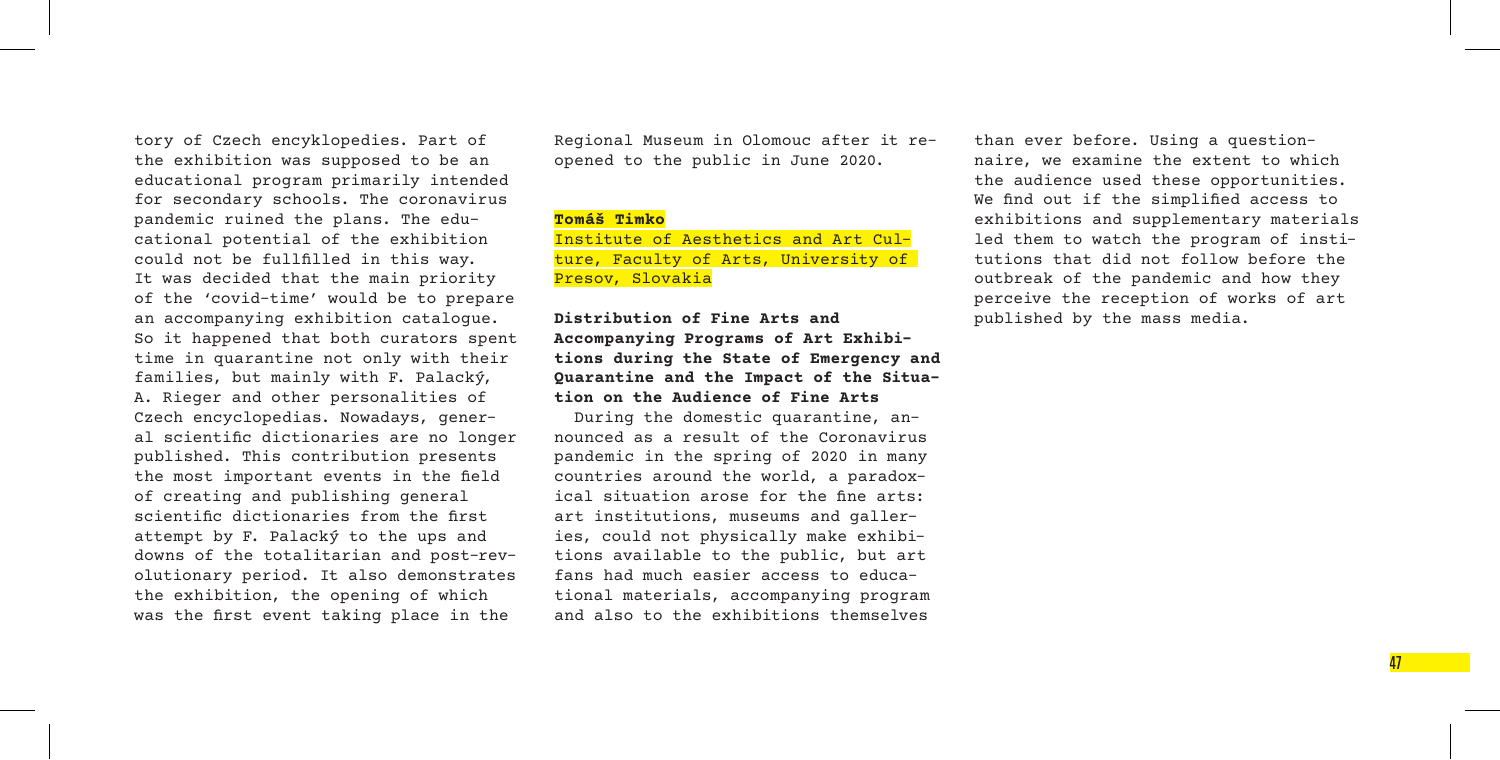## **12 Crossing the Boundaries of the Museum |Case Studies**

#### **Ana Tirado-de la Chica**

**48** 

University of Jaén, Faculty of Humanities and Science Education, Jaén, Spain

#### **A Card Game about Museums and Cultural Management: TAG MUSEUM®**

This work explains the card game called TAG MUSEUM® , that is about museums and cultural management and for young people from 16 years old and older. It is the result of a transfer knowledge project at the University of Jaén (Spain). It was reviwed by ICOFOM of ICOM and got a very positive response. It is already on sale on the Internet and edited in a bilingual version in Spanish and English. This work is focused on the contents and uses of the game that enables to make transversal meaning and to think in museums globally. TAG MUSEUM® has a total of 124 cards and four games that comprise different areas and services of museums: archetype, functions, management, services, spaces, products and public. In the conclusion, we contribute with some critical observations to the knowledge of how serious games enable motivation, autonomy and meaning making.

#### **Beáta Husová & Martina Pavlikánová** Bratislava City Museum, Slovakia

#### **Stop Boredom – Museum Online**

The Museum Studio has a future, as it felt the effects of the COVID-19 pandemic by suspending the unique forms of education in the museum. For this reason, the studio moved its activities

to the virtual space. We have created a virtual educational and playful space for children, their parents, and teachers. The successful series titled 'The way our parents used to play' ... was replaced with the event *Stop boredom* – a museum online series titled 'Stories from the Museum.' Every Friday from March to June, we entered homes of our visitors with a new story of toys from the museum depository and a video tutorial on how to make their own paper toys. We played together with them and showed them how our parents and grandparents used to play. The project aimed to promote intergenerational dialogue between children, parents, and grandparents through games and toys. We focused on creative activities inspired by historical toys.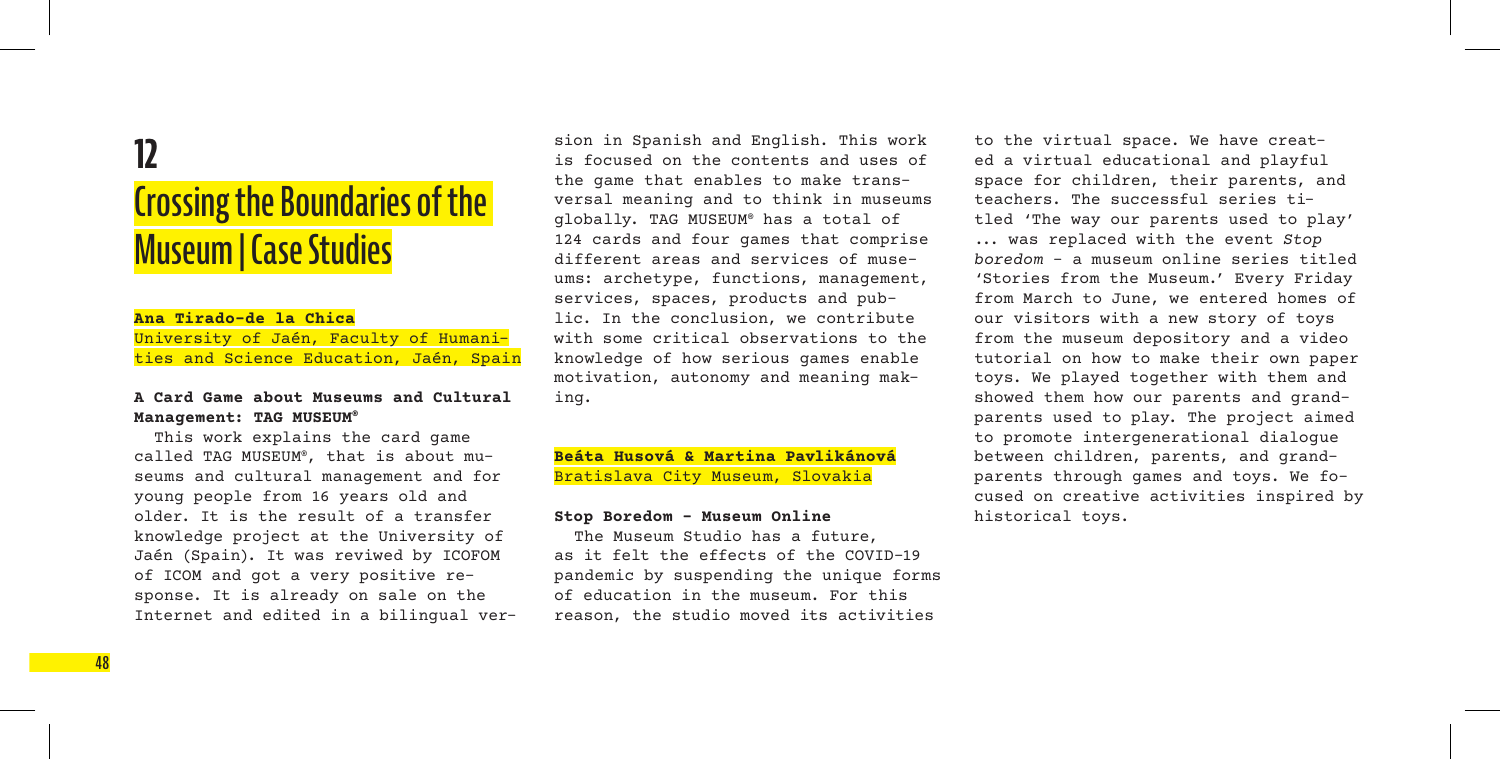#### **Petra Šobáňová, Pavla Baštanová & Jana Jiroutová**

Czech Section of INSEA, Department of Art Education, Faculty of Education, Palacký University Olomouc, Czech Republic

#### **Untitled. Undated. Museum Collections and Their Mediation to Children**

#### **| Case study**

Our paper is based on the project *Untitled. Undated.*, which deals with the methodological support of art education. It is based in the web platform www.nedatovano.cz (with accompanying Facebook and Pinterest pages), where you can find animated videoclips and worksheets with ideas for art education. This project has gained special significance during quarantine (in the Czech Republic the period started in March 2020, when all schools had to close), when it developed greatly and became an important volunteer-based activity that provided support not only to teachers,

but also to children and their parents. In our study, we will describe the circumstances of the creation and expansion of the project and critically evaluate the possibilities of its use for art education and e-learning.

**Ana Tirado-de la Chica & Belén Montiel-Gaitán** University of Jaén, Faculty of Humanities and Science Education, Spain

#### **Supporting Online Teaching in Art Education with Museums' Digital Tools: A Case Study for Childhood Education**

This work is about a case study with an example of teaching art education at a distance for Childhood Education, and making use of art museums' digital resources. It is the result of a Master's thesis at the University of Jaén (Spain) defended in July 2020, and that had to be adapted to an online context for covid pandemic. It is focused on the pedagogical strategies adopted to introduce museums' digital tools into the school teaching project, and discusses the adaptation of face-to-face teaching to online contexts. In the conclusion, we contribute with some critical observations to the knowledge of how to transfer pedagogical criteria and skills into distance learning: children's autonomy, active participation and meaning making.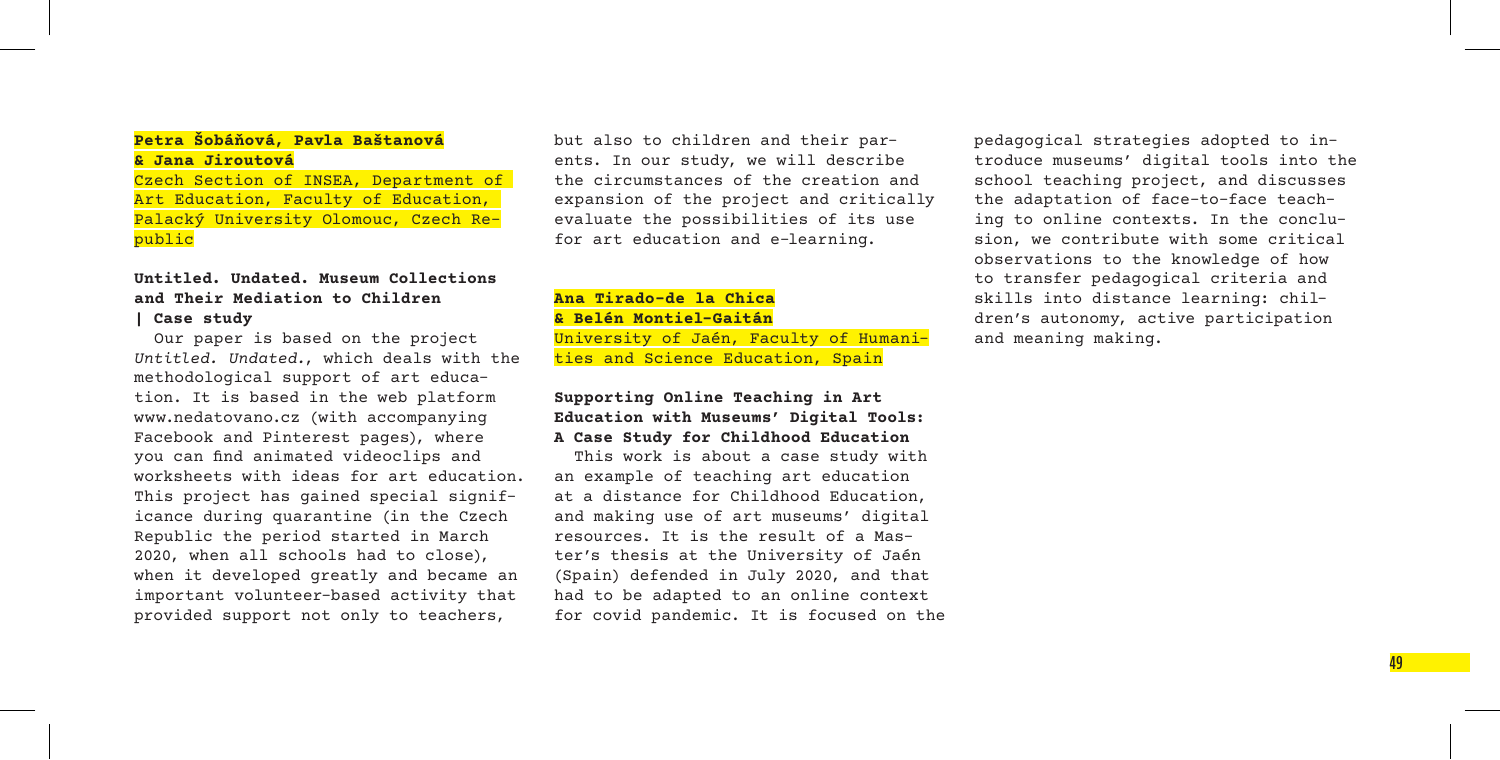## **13**

## **Teaching at Universities during Lockdown |Case Studies**

#### **Karel Řepa**

Department of Art Education, Pedagogical Faculty, University of South Bohemia in České Budějovice, Czech Republic

#### **Creative Escapes: Moderating Environmental Art Projects during the Coronavirus Crisis**

The paper reflects on the course of distance learning of the Environmental Art – one of the few seminars for future art teachers, which was realised due to its relatively safe characteristics, despite the ongoing coronavirus crisis. Besides the formal description of an improvised platform for virtual

communication with participants and moderation of their creative work in the landscape, the text also narrates the genesis of partial artistic concepts / environmental projects. In addition, the aim of the paper is also to cover other aspects of the situation, primarily the pedagogical effects and limitations of distance teaching and igniting individual creativity in the open landscape during general quarantine measures and lockdowns.

#### **Timotej Blažek**

Faculty of Education, University of Ostrava Department of Art Education, Ostrava, Czech Republic

#### **Object Art and Artistic Jewellery [online]**

The paper presents one of the options for substituting contact teaching of the subject titled the Art Studio of Metal Works, Object Art and Jewellery, which has been transferred to the online environment. Using software that has helped produce videos with instructional elements, it was possible, at least partially, to overcome the irreplaceability of contact teaching of the given subject, which is commonly based in the demonstration of techniques and work procedures while students work on their half-year artistic assignments. The paper analyses the processing of the videos and the available software tools, as well as the nature of the videos with instructional elements, which relate to technological procedures and working with tools. The conclusion of the paper points to the demands placed on the teacher and a brief confrontation of the classic lesson with the videos, that is, a direct demonstration of the techniques and procedures on one hand with the instructional videos on the other.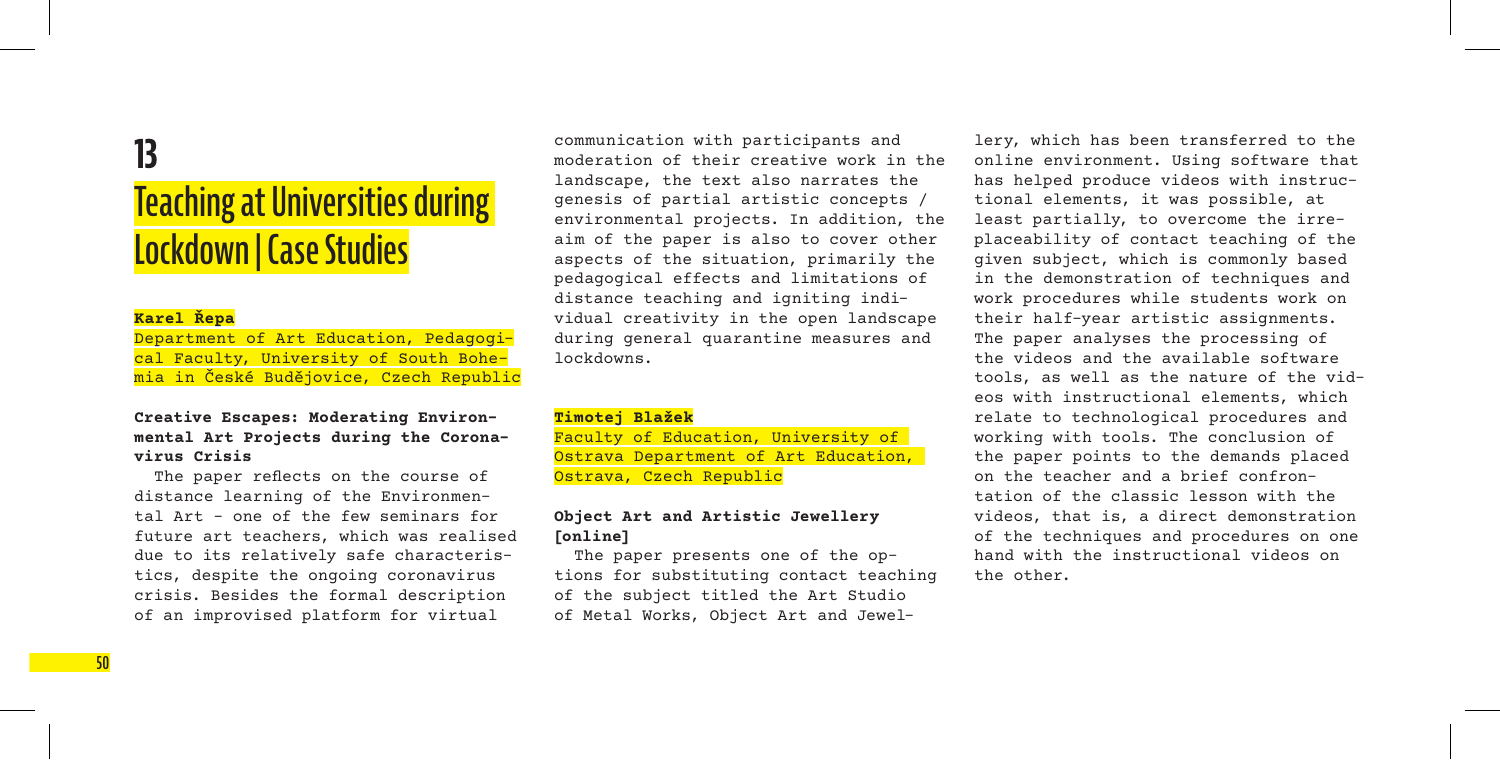#### **Milan Cieslar, Tereza Čapandová & Tomáš Koudela** University of Ostrava, Czech Republic

#### **Virtual Plein Air Workshop**

It has been decades since the Department of Art Education of the Faculty of Education of the University of Ostrava began to organise summer and autumn plein air workshops, where students consolidate theoretical and practical knowledge and skills acquired during their studies in the field. The plein air workshops, as a traditional part of teaching art education at universities, was unfeasible in its usual form this year due to the global pandemic situation. As it is an indispensable part of teaching, teachers and students had to look for another alternative. The chosen solution was a virtual plein air workshop, which took place in the form of electronic communication in MS Teams. The paper will be an evaluation not only of the operating conditions, but

also a reflection on the inputs and the achieved results of the chosen teaching form.

#### **Jiří Kaspar**

Rugao International Academy, Longyou Lake Foreign Language School affiliated to Beijing Foreign Studies University, China

#### **A Case Study of Rugao International Academy during the COVID-19 Pandemic and the Importance of Active Art during the Pandemic**

This paper lays out the context of Beijing Foreign Studies University affiliated with the Rugao International Academy (RIA) and the way it has tackled the COVID-19. The health and safety measures brought about a number of issues, such as isolation, frustration and boredom, often leading to conflicts and divorces, all stemming from the lack of social contact. At a time of

online learning and general frustration and lack of motivation caused by the psycho-social factors, it was the active role of art that offered a means for mitigating the negative effects of the isolation. Particularly, the lack of access to resources and the absence of social contact is what made the students and the audience of UK's show Taskmaster turn the disadvantage into an advantage.

#### **Kateřina Dytrtová**

Department of History and Art Theory of the Faculty of Art and Design and at the Department of Fine Arts at the Faculty of Education, UJEP Ústí nad Labem, Czech Republic

#### **Challenges to Educational Methods in the Time of Coronavirus**

Using a number of examples, the presentation shows solutions to significant questions arising in the discipline at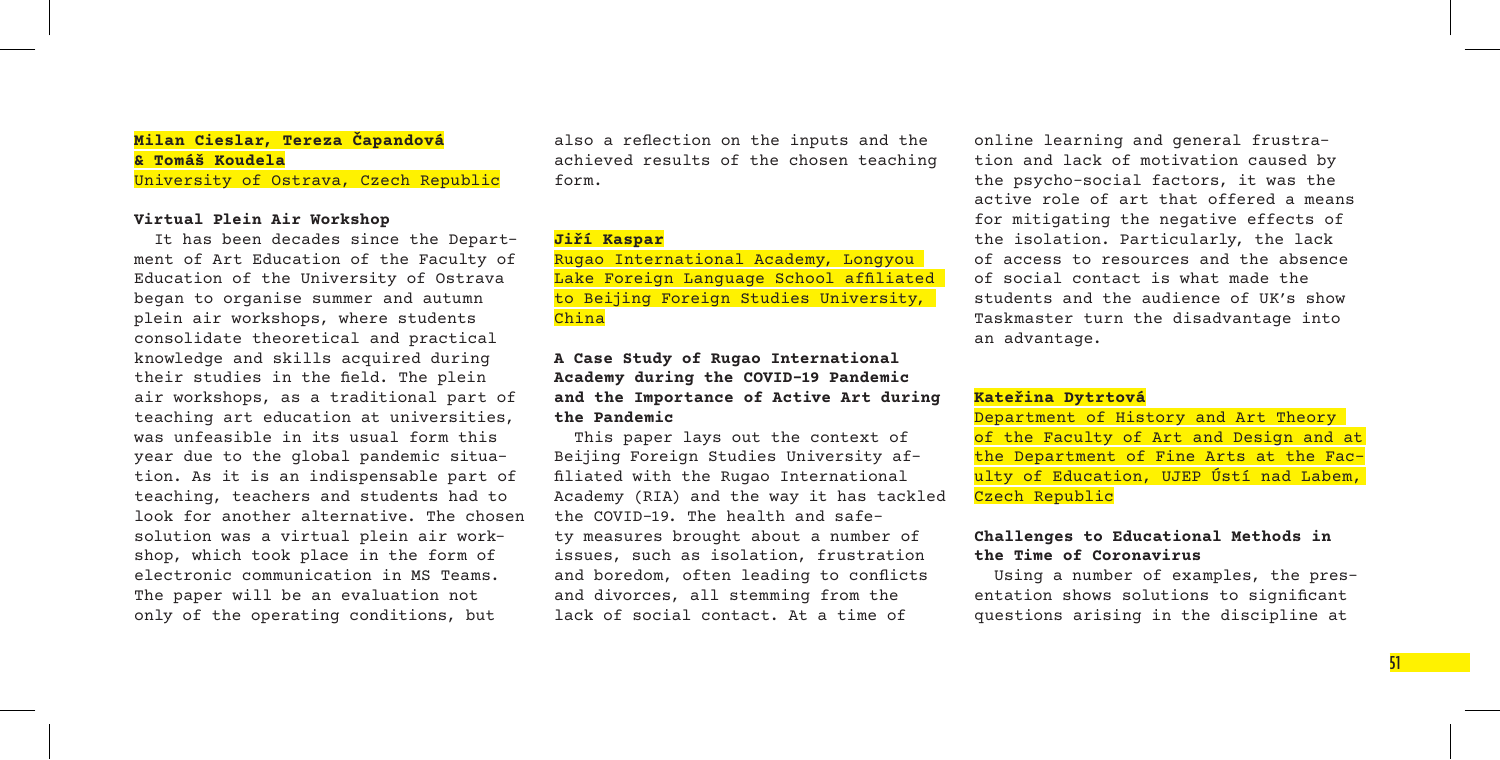the topical time of a seemingly remote crisis. The Coronavirus threat of what are, to most of us, still unknown consequences and the quarantine, which had never before taken place in such an extent, determined very naturally and very quickly an existentially exacerbated situation in the spring of this year. This has posed fundamental questions regarding the meaning of our efforts in the realm of work and leisure; the effectiveness of disciplinary methods; and the media's agility and capacity for action. We have been trying to answer questions relating to reasons as to why share and not withdraw into uncertainty. This is to say, the context of instruction has changed so fundamentally that the merely 'remote' and different quality, medialised teaching of 'what I would have taught anyway' became insufficient.

#### **Pavel Trnka**

University of Hradec Králové, Faculty of Education, Department of Art, Visual Culture and Textile Studies, High School and College of Applied Cybernetics, Czech Republic

#### **Experiences with Some Distant Teaching Methods: Video Tutorials and Drawing on a Graphics Tablet**

In the distance learning, I consider it beneficial for the teacher to create their own video tutorials. A video tutorial is currently the most popular method of self-study. The free video tutorials on the Internet often lack the quality and content that the teacher requires and cannot rely on it fully. Therefore, it is better to create our video tutorials also to show some effort that can serve as an example to students. Furthermore, distance learning is much more effective with the use of a graphics tablet, which allows a range of possibilities of teaching. It is

more advanced than classic whiteboard writing.

#### **Timotej Blažek**

Faculty of Education, University of Ostrava Department of Art Education, Ostrava, Czech Republic

#### **Object Art and Artistic Jewellery [online]**

The paper presents one of the options for substituting contact teaching of the subject titled the Art Studio of Metal Works, Object Art and Jewellery, which has been transferred to the online environment. Using software that has helped produce videos with instructional elements, it was possible, at least partially, to overcome the irreplaceability of contact teaching of the given subject, which is commonly based in the demonstration of techniques and work procedures while students work on their half-year artistic assignments. The paper analyses the processing of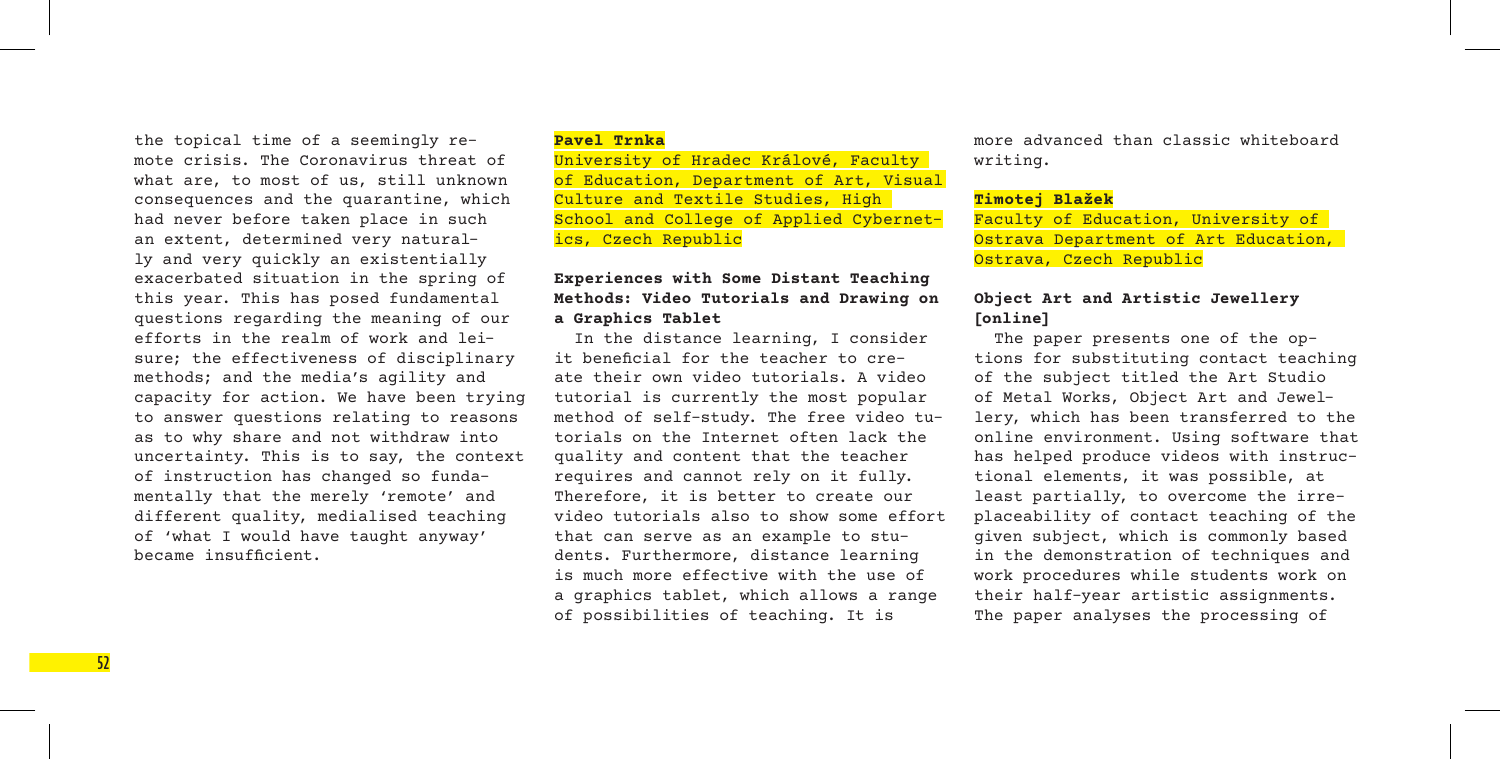the videos and the available software tools, as well as the nature of the videos with instructional elements, which relate to technological procedures and working with tools. The conclusion of the paper points to the demands placed on the teacher and a brief confrontation of the classic lesson with the videos, that is, a direct demonstration of the techniques and procedures on one hand with the instructional videos on the other.

#### **Cristina Ferreira**

Faculty of Fine Arts, University of Oporto, Portugal

#### **'Stay Safe and Make Design' in the Design and Visual Communication Course of the Degree in Communication Sciences, University of Oporto, Portugal**

In this second half of 2020, the COVID-19 pandemic forced a sudden and necessary reshaping of the way students are taught and contacted. To this end, a work proposal was launched in the Design and Visual Communication course unit, in which students had to apply the content learned during the semester to graphically and imagetically translate the message that in recent months proved to be most essential. Thus, it was proposed to the students to design a graphic composition that would translate the idea of 'Stay Safe'. In this way, while performing a graphic exercise using shapes and colors, images and typography, they could process their emotions and experiences – sometimes difficult and restless - during such a new and peculiar moment. This proposal was embraced with great enthusiasm and the answers are in sight in the compositions they have elaborated. But the best experience was the working process itself, which, although stressful, was rewarding. The technology allowed to explore a new interactive way of teaching in a Design class, while requiring

the students to communicate in a more visual than oral way. It also made it possible to search for references more quickly, use online resources, and make live notes on the work itself. All this contributed, in a holistic way, to the enrichment of each student's individual path, and in the end it was possible to observe a great evolution that might not have happened otherwise. Whenever the camera turned on and we shared a common space, even if it was virtual, the leitmotiv was 'Stay Safe and Make Design'.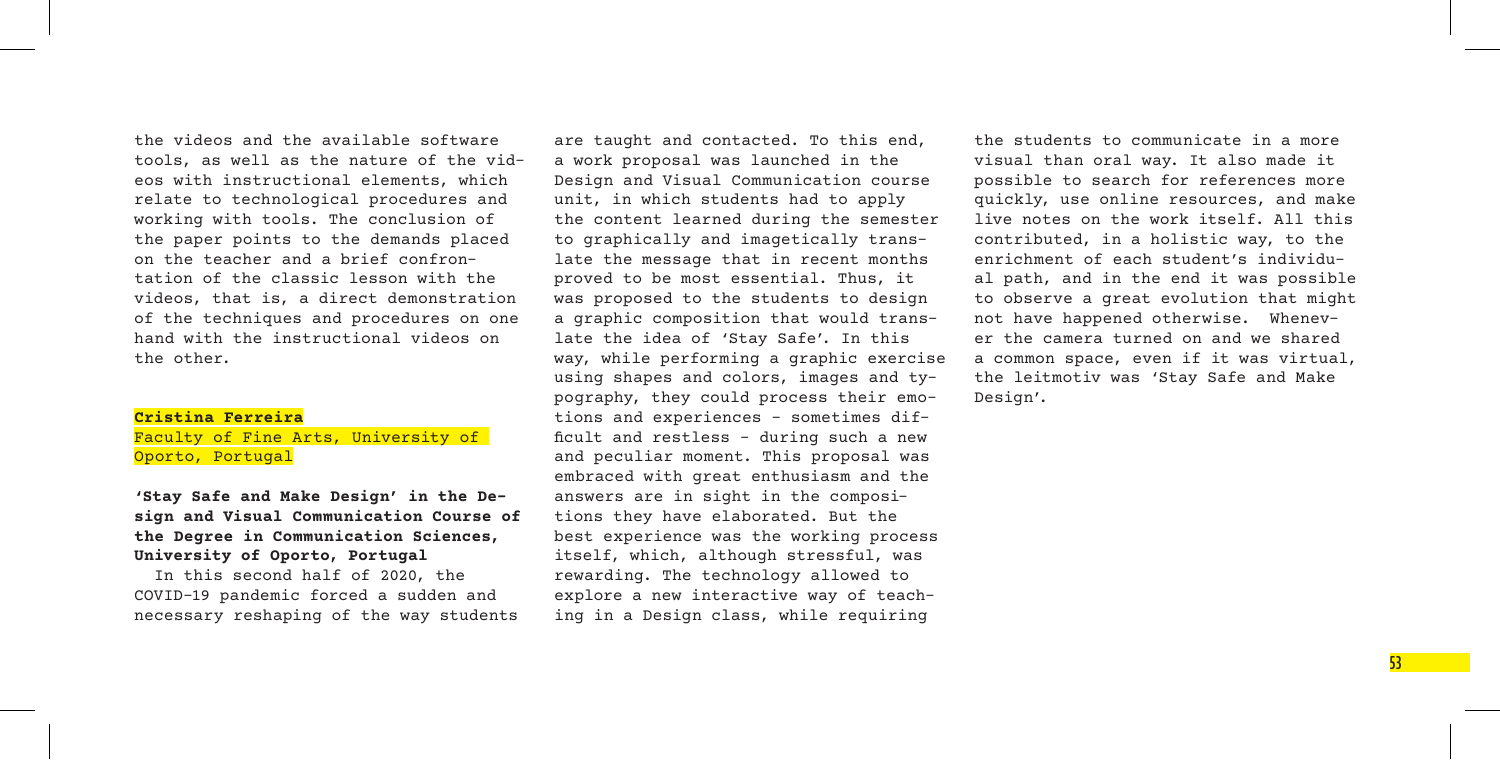## **14**

## **Problems and Challenges ofTeacher Training | Theoretical Reflections**

#### **Kateřina Štěpánková**

Department of Art and Textile, Faculty of Education, University of Hradec Králové, Czech Republic

#### **Why Future Generalist Teachers Don't Like Art Education?**

Art is an irreplaceable creative and expressive activity for young pupils, a means of cognition and abreaction, and its significance is also enshrined in the curriculum for primary education. Distant teaching in primary

schools brought about by covid-19 has confirmed that art education is not a subject to which teachers, school founders or parents would attach high importance.

The long-standing problem of underestimating art education in the junior primary school is made visible by the fact that teachers have not used or have not been encouraged to use the educational, creative, mentally hygienic or therapeutic potential of the subject. However, it also points to the attitude of primary school teachers to art education. Qualitative research conducted among final year teacher-training students completed in January 2020, a month before school closure, has showed that future teachers have a contradictory attitude towards art education, often shaped by their own negative learning experiences, as well as by the lack of confidence in their own knowledge and skills. Equipped as such, teachers are virtually unable to offer good-quality teaching in a standard

teaching mode, let alone in the mode of distance learning. On the other hand, these findings suggest the direction in which to take the training of future teachers in primary education so that their own experience and low self-efficacy do not adversely affect their future teaching practice.

#### **Inés López-Manrique**

University of Oviedo, Faculty of Teacher Training and Education, Oviedo, Asturias, Spain

#### **Visual Journal in Coronavirus Time**

To create a visual journal is an usual proposal in Art Education. In this case, the project was made at Oviedo University (Spain) for future teachers of Primary Education (2019– 2020 academic year). The briefing was: to get a visual journal as an exercise book, strategies carried out in the classroom or created for the subject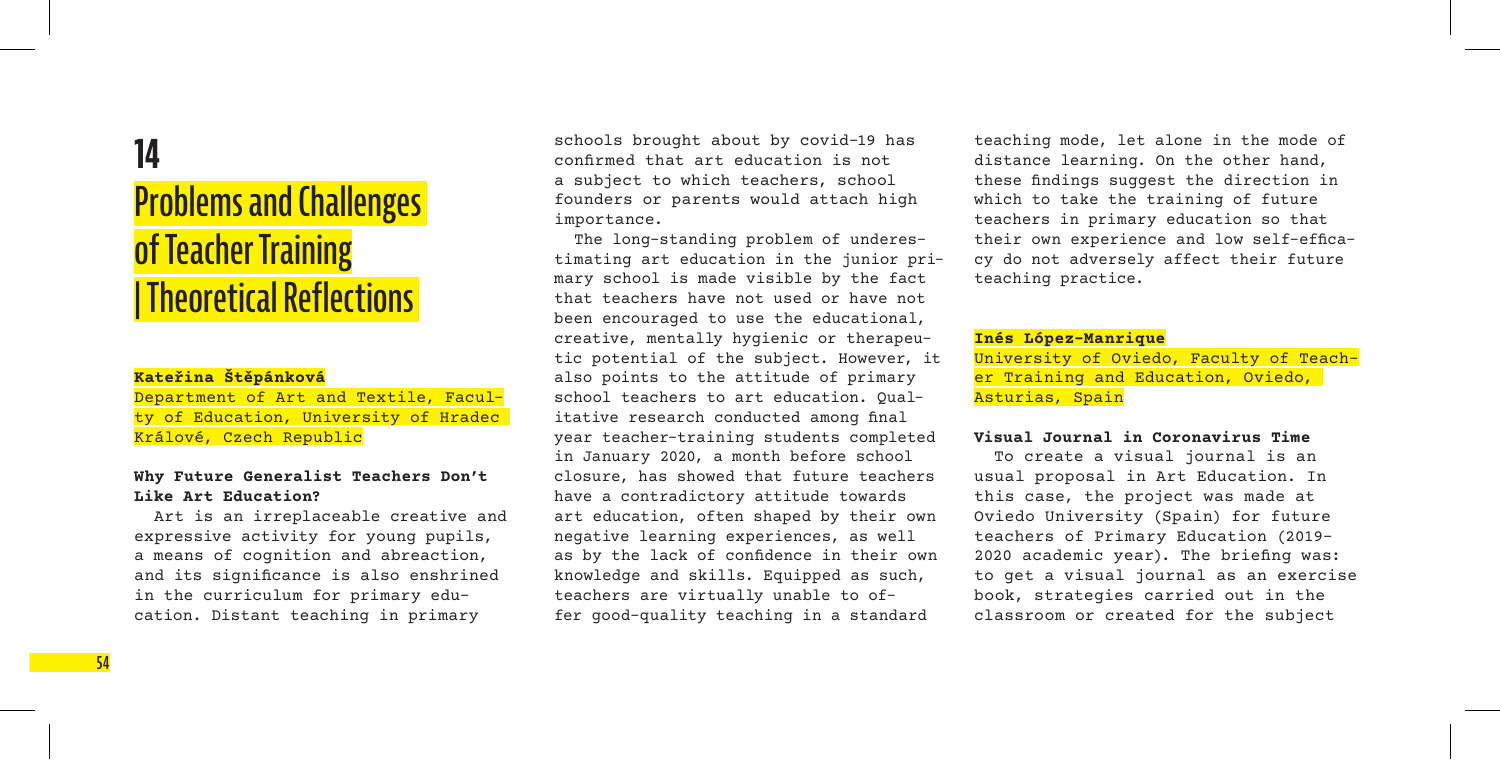(paste exercise, photos, etc). This visual contribution is divided into three sections. First, the instructions given to the students. Second, first results, with mastery of traditional techniques and topics related to the subject. Finally, results in coronavi rus time: Covid-19 was observed like a new moment; more stereotypes; family becomes a character in visual dia ry; photography becomes an important tool; new topics apper. In conclusion, increased number of crafts and stere otyped themes, but at the same time we get a channel for the expression of ideas and emotions.

tion environment. This text describes the development of educational materi als for gallery education in one group of students of Art Education at the Charles University, Faculty of Education (Prague, Czech Republic). The students were asked to design a worksheet with augmented reality (AR). The aim was to use AR as an educational tool – for example as solution verification. Lec tures were interrupted with the Covid pandemic and the closure of the faculty but they continued in distance learning mode.

**Lucie Jakubcová Hajdušková** Charles University, Prague, Czech Re public

**No Miracle. Augmented Reality in Gal lery Education.**

We would like to present a brief case study from future teacher educa -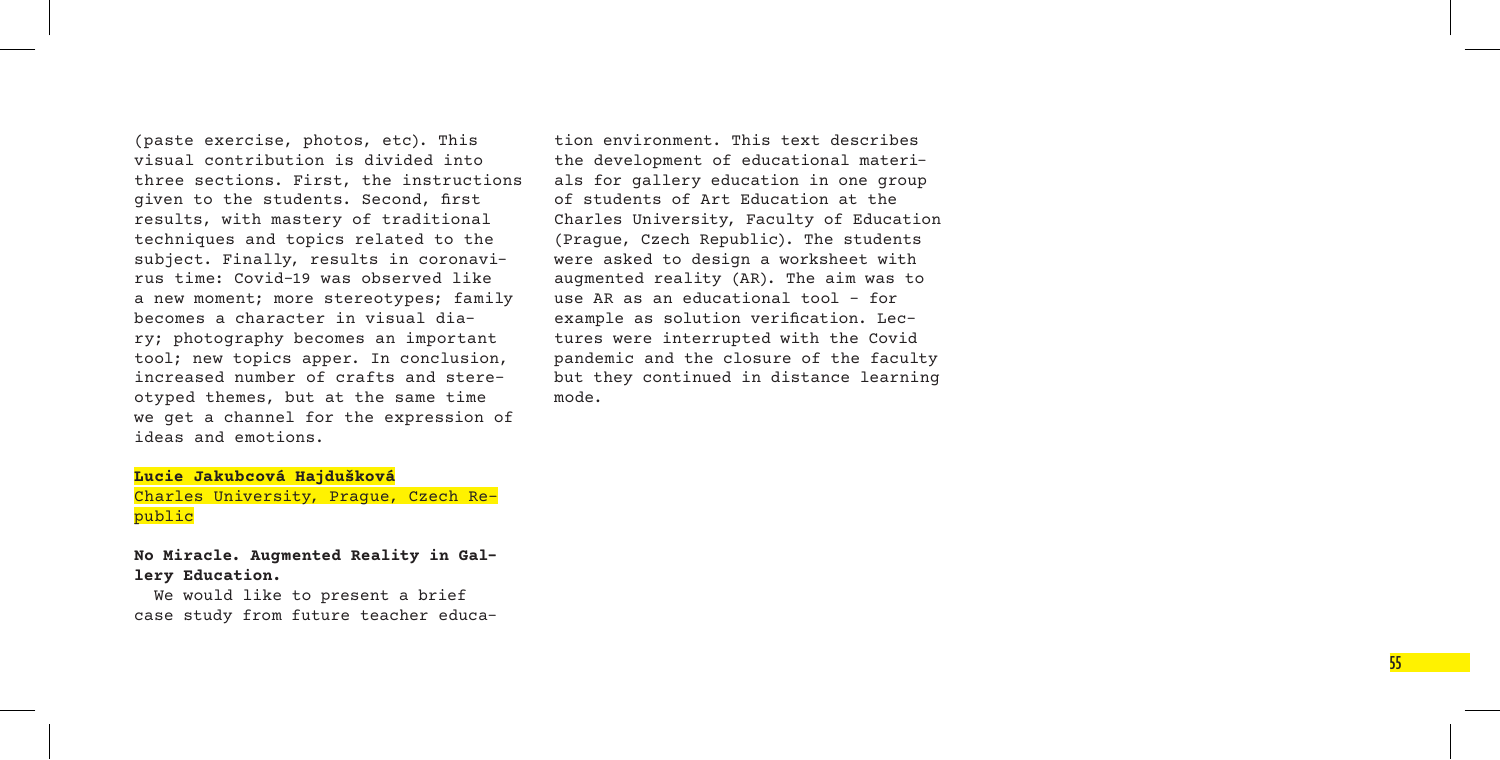## **15**

## **Overcoming the Isolation Lectures & Visual Presentations**

#### **Dolores Alvarez-Rodríguez**

Faculty of Education, University of Granada, Spain

#### **Back to Basics in Art Education in Corona Time: The Contribution of Arts to the Lockdown at Home**

In this period of several months when the society is at home, and the community has been restrained to the minimum expression, one of the activities more developed in a family has been the artistic ones. This phenomenon has been common in several countries. This is just the oposite to what happens in a regular school situation when the

movements are free and the daily activities let people express themselves, including children, without apparent restriction. It is interesting to analyse why it happened and how it has been developed, obtaining data from what has been shared and published in different social networks. Indeed, the artistic activities have developed, and also the theoretical background, which seems to reflect on the tendency towards the basics in art education.

#### **John Oyewole Adenle**

Department of Creative Arts, Faculty of Arts, University of Lagos, Nigeria

#### **Developing Coping Mechanism during Covid 19 Lockdown through the Art of Paper Folding**

The outbreak of Covid 19 pandemic all over the World was unprepared for, Nigeria was among the first countries in Sub-Saharan Africa to identify COVID-19

(corona virus) cases and has since implemented strict measures to contain the spread of the virus.

Lockdown became inevitable to curtail the spread of Corona virus. Although government relaxed the lockdown on some days when people go out to stock the house food and essential needs, yet the psychological torture from this confinement is evident in idleness, feeling of stress, loneliness and boredom as a result routinely eating, playing, sleeping and perhaps a few other things away from their gainful engagement of the past.

It was house arrest indeed, time is ticking, morale at a very low ebb, voluntarily or mandatorily because of the suspension of active economic, social and religious engagements. This study discusses the how engaging of youths in art related activities helped and provide a form of coping mechanism and escape therapy from boredom during Covid 19 lockdown. 50 participants were se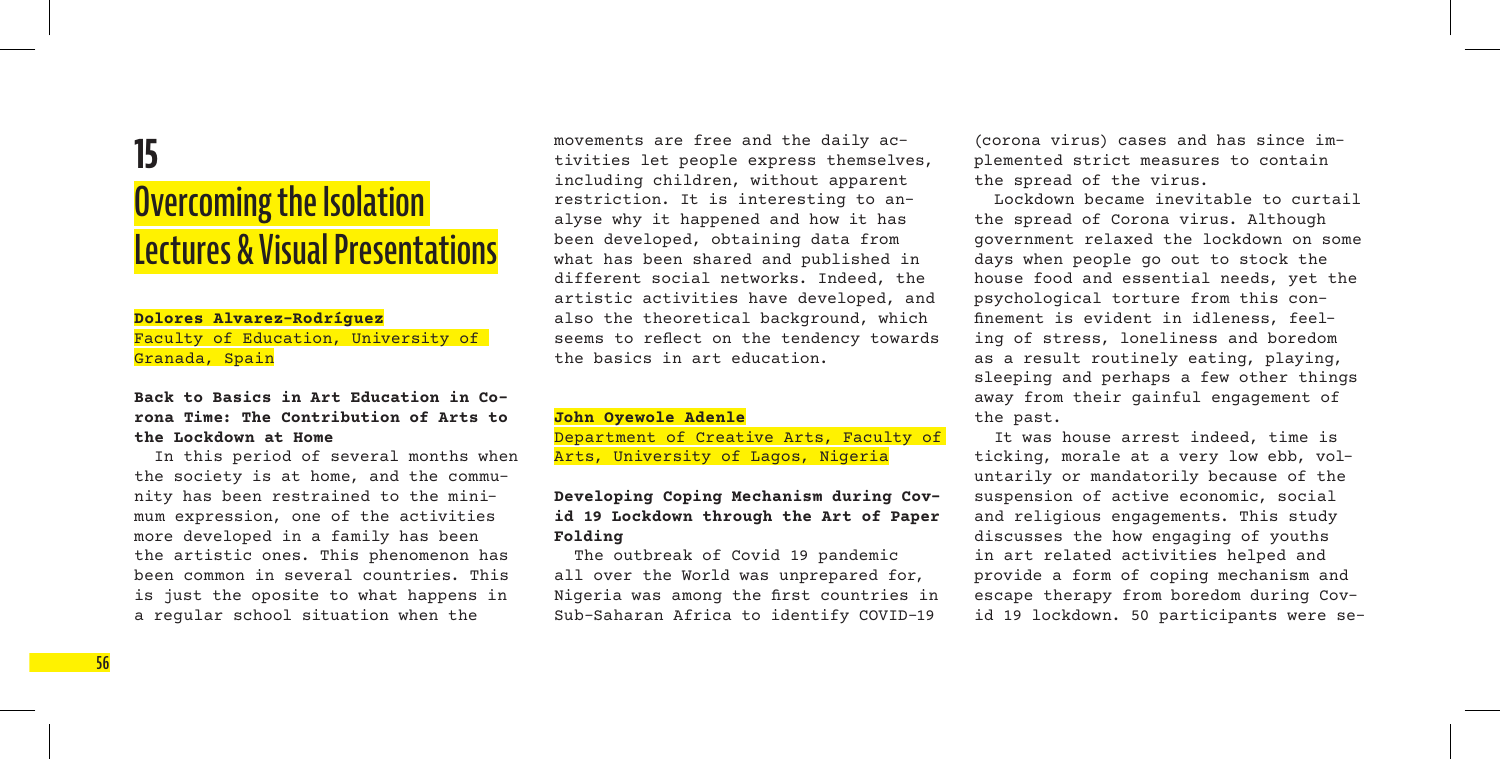lected online based on their interest, and they engaged in a creative paper fold called *Origami therapy challenge*. The results show that engaging hands-on skills at a time of lockdown and iso lation as witnessed during this pan demic would be a positive intervention to boost morale and serve as an escape avenue from stress and boredom.

#### **Milada Sommerová**

Masaryk University, Faculty of Educa tion, Brno, Czech Republic

#### **Art-Mediated Intergenerational Solidar ity during a Coronavirus Pandemic**

The paper discusses the phenomenon of intergenerational solidarity medi ated by art of the past years and also intensively right now, in the art that arise during a pandemic. It points to possible aspects of visual creation, related to intergenerational issues, and the issue of social isolation,

loneliness and fear. The paper is also a polemic about the possible digitization of art education, which has been implemented (mainly through social networks) within the subject Art and Creation.

#### **Inna Kulazhenkova**

ArtEZ University of Arts, Arnhem, The Netherlands

#### **Distance for Closeness: Choreographing Communication in Art Research**

This paper portrays mutual urge to integrate artistry with education from a position of socially engaged practice by building a solid reciprocal connec tion between psychology science and<br>movement art. This work is a search in a broadest sense. A search for an ultimate distances and optimal closeness, coherently acknowledging the diversity of perception and sensation of personal space for each individual.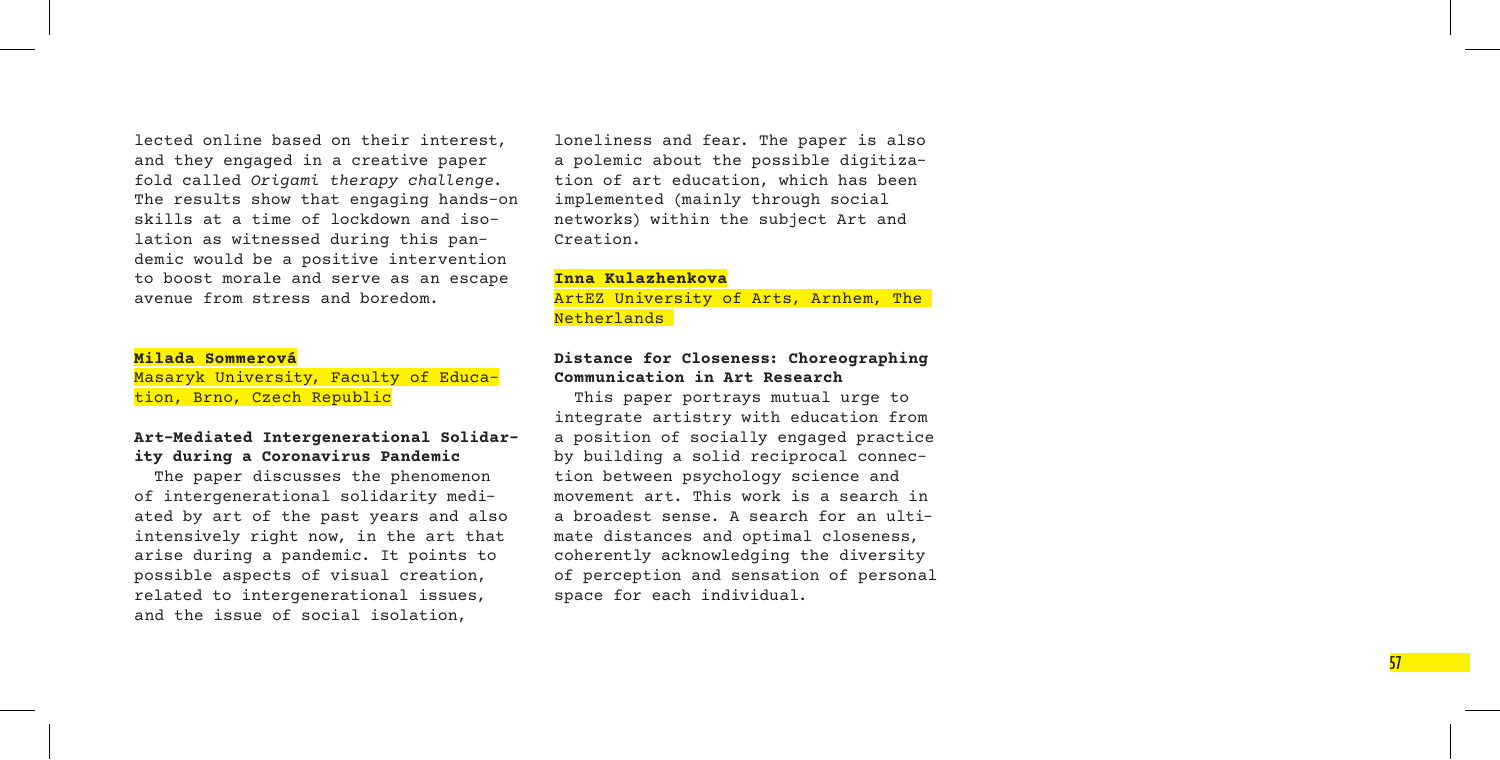# **AFTERWORD**

To organise and hold international conference exclusively as an online event was new to us in many aspects and presented us with a number of challenges. Above all, we had to make sure that all contributions are received and uploaded in time, all videos and images ready to be viewed, and most importantly we were hoping that the WWW was not going to fail us and make our web platform crash! None of the scary scenarios took place, and although there certainly is a room for improvement, we are thrilled to say that the conference was a success. The online platform gave floor to over a hundred speakers who contributed to the discussion with their unique research, original artwork, or good art education practice. It gave voice to people from all over the world presenting them with the opportunity to share their views and discuss current issues of art education within the global community of art educators.

We were delighted to have received such a generous support from both active and passive participants of the conference. The majority of the feedback we collected by way of a questionnaire was positive with encouraging and reassuring comments. We feel deeply honoured by such a reception. Participants expressed their appreciation of not only the content but also the visual style of the conference. Many liked the idea of including both synchronous and asynchronous contributions and thereby giving everybody a chance to attend all. Creating the conference platform as a website for research and inspiration in the future was also met with much enthusiasm.

Without doubt, an online conference cannot transmit the atmosphere of a physical conference. It cannot substitute for the mingling in between lectures, and getting in touch with people of same or differing interests over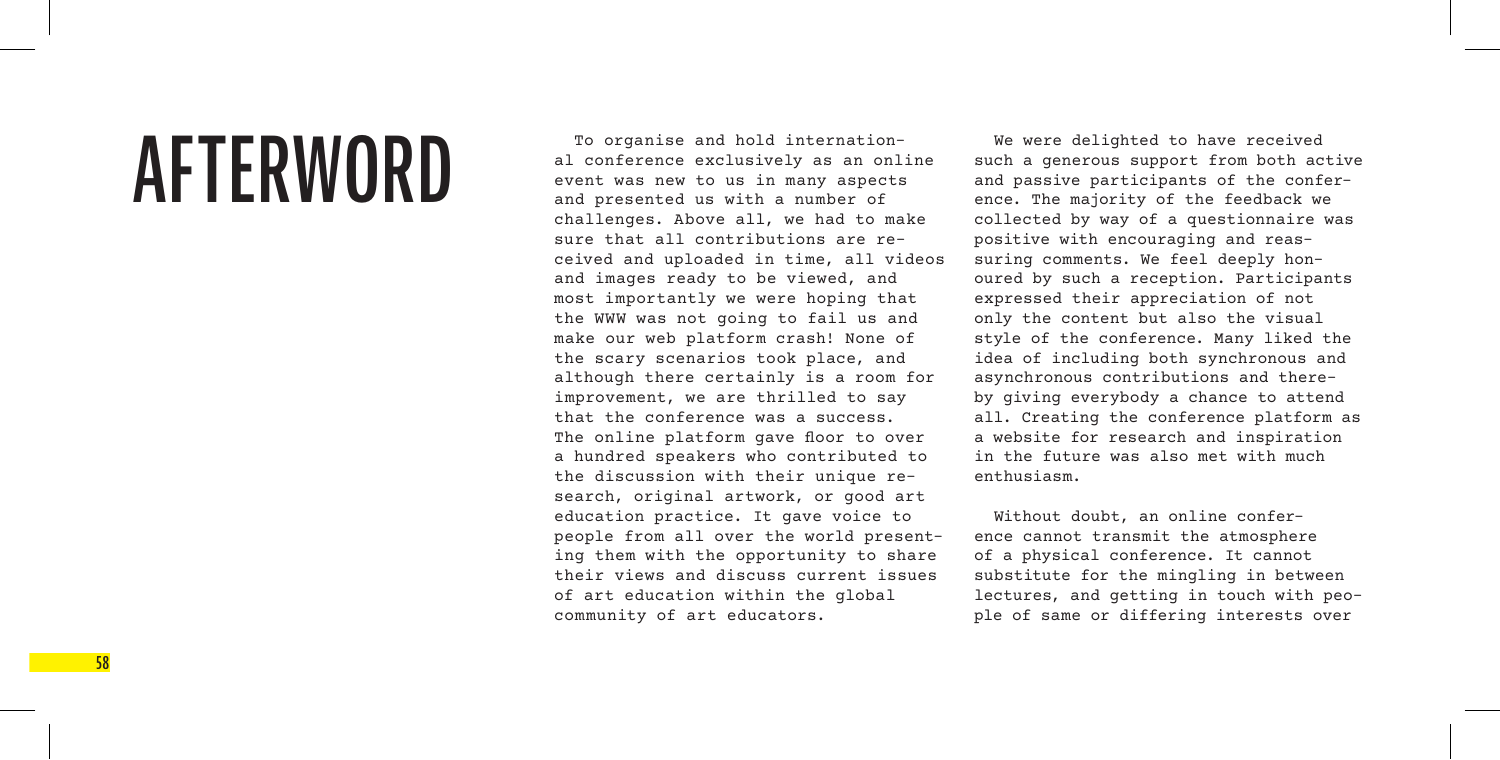a coffee break. However, we can recog nise several benefits that the online format of a conference brings to our at tention. An online conference allows us to attend events that we would otherwise may not be able to due to long distances or busy time schedule. It is also impor tant to point out that eliminating the need to travel ultimately contributes to saving our planet, reducing our carbon footprint, and to organising a green, healthy event as there is minimal print ed and plastic usage at the conference.

In many online events, we can return to the content at any time and view or read individual contributions at our own convenience. That was also one of the reasons why we decided to make our conference primarily asynchronous. The objective was for the conference web platform to become a testament of the COVID-19 pandemic as it was experi enced and dealt with at the time in art education and related areas. Our other

intention was to create a source of in spiration to be referred to and used in the future.

In the time when meeting in person and travelling to distant places was and still is out of question, we can be but grateful to the online environ ment which has returned to us a bit of what has been taken. It has given us the opportunity to meet, to communicate, to share our experiences and views on our field in the context of current events. The unprecedented situation in which the whole world has found itself has also shown us that holding online gathering and conferences may be part of our new reality. It may very well become another place in which our world community of art educators can meet regularly and continue their work.

Jana Jiroutová & Petra Šobáňová